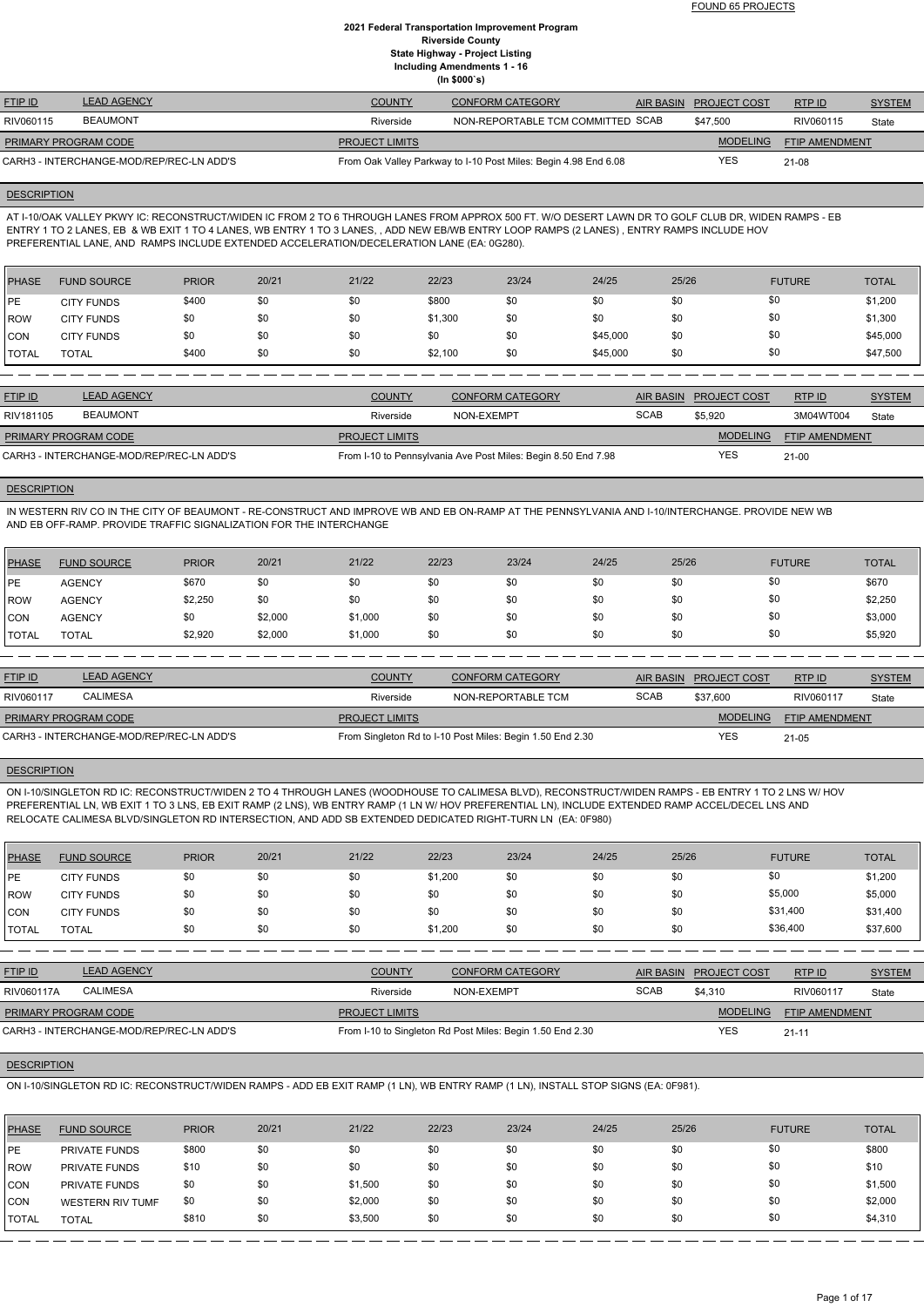| <b>FTIP ID</b>              | <b>LEAD AGENCY</b>                       | <b>COUNTY</b>         | CONFORM CATEGORY                                             |             | AIR BASIN PROJECT COST | RTPID                 | <b>SYSTEM</b> |
|-----------------------------|------------------------------------------|-----------------------|--------------------------------------------------------------|-------------|------------------------|-----------------------|---------------|
| RIV131201                   | <b>CALIMESA</b>                          | Riverside             | NON-EXEMPT                                                   | <b>SCAB</b> | \$24,775               | RIV131201             | State         |
| <b>PRIMARY PROGRAM CODE</b> |                                          | <b>PROJECT LIMITS</b> |                                                              |             | <b>MODELING</b>        | <b>FTIP AMENDMENT</b> |               |
|                             | CARH3 - INTERCHANGE-MOD/REP/REC-LN ADD'S |                       | From COUNTY LINE RD. to I-10 Post Miles: Begin 0.00 End 0.30 |             | YES                    | $21 - 06$             |               |

## **DESCRIPTION**

IN RIVERSIDE COUNTY IN THE CITY OF CALIMESA - RECONSTRUCTION OF EXISTING INTERCHANGE AT I-10/COUNTY LINE EXTENDING 1300 LINEAR FEET FROM COUNTY LINE LANE TO APPROX. 300 FT. W/O CALIMESA BLVD. THE PROJECT WILL INCLUDE RAMP REALIGNMENT FOR ALL FOUR RAMPS WITH MINOR RAMP WIDENING.

| <b>PHASE</b> | <b>FUND SOURCE</b>      | <b>PRIOR</b> | 20/21 | 21/22 | 22/23   | 23/24 | 24/25 | 25/26 | <b>FUTURE</b> | <b>TOTAL</b> |
|--------------|-------------------------|--------------|-------|-------|---------|-------|-------|-------|---------------|--------------|
| <b>IPE</b>   | <b>CITY FUNDS</b>       | \$0          | \$0   | \$0   | \$275   | \$0   | \$0   | \$0   | \$0           | \$275        |
| <b>IPE</b>   | <b>WESTERN RIV TUMF</b> | \$0          | \$0   | \$0   | \$5,500 | \$0   | \$0   | \$0   | \$0           | \$5,500      |
| ROW          | <b>CITY FUNDS</b>       | \$0          | \$0   | \$0   | \$0     | \$0   | \$0   | \$0   | \$2,000       | \$2,000      |
| <b>IROW</b>  | <b>WESTERN RIV TUMF</b> | \$0          | \$0   | \$0   | \$0     | \$0   | \$0   | \$0   | \$4,000       | \$4,000      |
| CON          | <b>CITY FUNDS</b>       | \$0          | \$0   | \$0   | \$0     | \$0   | \$0   | \$0   | \$10,400      | \$10,400     |
| ICON         | <b>WESTERN RIV TUMF</b> | \$0          | \$0   | \$0   | \$0     | \$0   | \$0   | \$0   | \$2,600       | \$2,600      |
| <b>TOTAL</b> | <b>TOTAL</b>            | \$0          | \$0   | \$0   | \$5,775 | \$0   | \$0   | \$0   | \$19,000      | \$24,775     |

| <b>FTIP ID</b>       | <b>LEAD AGENCY</b>                                   | <b>COUNTY</b>         | <b>CONFORM CATEGORY</b>                                                 | <b>AIR BASIN</b> | <b>PROJECT COST</b> | RTPID                 | <b>SYSTEM</b> |
|----------------------|------------------------------------------------------|-----------------------|-------------------------------------------------------------------------|------------------|---------------------|-----------------------|---------------|
| RIV190901            | <b>CALTRANS</b>                                      | Riverside             | NON-EXEMPT                                                              | <b>SCAB</b>      | \$53.659            | 3200S002              | State         |
| PRIMARY PROGRAM CODE |                                                      | <b>PROJECT LIMITS</b> |                                                                         |                  | <b>MODELING</b>     | <b>FTIP AMENDMENT</b> |               |
|                      | CAN21 - AUXILIARY LANE NOT THROUGH NEXT INTERSECTION | Begin 3.50 End 6.80   | From Rancho California Rd On-Ramp to Temecula Pkwy Off-Ramp Post Miles: |                  | <b>YES</b>          | $21 - 01$             |               |

## **DESCRIPTION**

ON I-15 IN CITY OF TEMECULA: CONSTRUCT SB AUXILIARY FROM WINCHESTER RD ON-RAMP TO RANCHO CALIFORNIA OFF-RAMP, SB AUX LANE FROM RANCHO CALIFORNIA RD ON-RAMP TO TEMECULA PARKWAY OFF-RAMP, AND NB AUX LANE FROM RANCHO CALIFORNIA RD ON-RAMP TO WNCHESTER RD-OFF RAMP. (EA 1K400)

| <b>PHASE</b> | <b>FUND SOURCE</b>                     | <b>PRIOR</b> | 20/21   | 21/22 | 22/23   | 23/24    | 24/25 | 25/26 | <b>FUTURE</b> | <b>TOTAL</b> |
|--------------|----------------------------------------|--------------|---------|-------|---------|----------|-------|-------|---------------|--------------|
| <b>IPE</b>   | SHOPP - ADVANCE<br><b>CONSTRUCTION</b> | \$0          | \$3,177 | \$0   | \$3,600 | \$0      | \$0   | \$0   | \$0           | \$6,777      |
| ROW          | SHOPP - ADVANCE<br><b>CONSTRUCTION</b> | \$0          | \$0     | \$0   | \$69    | \$70     | \$0   | \$0   | \$0           | \$139        |
| <b>ICON</b>  | SHOPP - ADVANCE<br><b>CONSTRUCTION</b> | \$0          | \$0     | \$0   | \$0     | \$46,743 | \$0   | \$0   | \$0           | \$46,743     |
| <b>TOTAL</b> | <b>TOTAL</b>                           | \$0          | \$3,177 | \$0   | \$3,669 | \$46,813 | \$0   | \$0   | \$0           | \$53,659     |
|              |                                        |              |         |       |         |          |       |       |               |              |

| <b>FTIP ID</b>       | <b>LEAD AGENCY</b> | <b>COUNTY</b>         | <b>CONFORM CATEGORY</b> |             | AIR BASIN PROJECT COST | RTP ID                | <b>SYSTEM</b> |
|----------------------|--------------------|-----------------------|-------------------------|-------------|------------------------|-----------------------|---------------|
| RIVLS01              | CALTRANS           | Riverside             | EXEMPT - 93.126         | <b>SCAB</b> | \$234,700              | 3GR104                | State         |
| PRIMARY PROGRAM CODE |                    | <b>PROJECT LIMITS</b> |                         |             | <b>MODELING</b>        | <b>FTIP AMENDMENT</b> |               |
| SHP04 - SAFETY       |                    |                       |                         |             | <b>NO</b>              | 21-08                 |               |

#### **DESCRIPTION**

GRPED PRJCTS FOR SAFETY IMPRVMNTS - SHOPP CLLISION RDUCTN PRGRM: PRJCTS ARE CNSISTNT W/ 40 CFR PART 93.126 EXEMPT TBLS 2&3 - RR/HWY CRSSING, SAFER NON-FED-AID SYSTM RDS, SHULDR IMPRVMNTS, TRFFIC CNTRL DVICES/OPRTING ASSIST OTHR THN SGNLS, INTERSCTN SGNL PRJCTS AT INDVL INTERSCTNS, PVMNT MRKING DEMO, TCL OTSIDE THE UA, LGHTNG IMPRVMNTS, EMRGNCY TRCK PLOVRS. INCLDS SHOPP FNDING BYOND FNCLY CNSTR YRS

| <b>PHASE</b>   | <b>FUND SOURCE</b>                     | <b>PRIOR</b> | 20/21    | 21/22    | 22/23    | 23/24     | 24/25 | 25/26 | <b>FUTURE</b> | <b>TOTAL</b> |
|----------------|----------------------------------------|--------------|----------|----------|----------|-----------|-------|-------|---------------|--------------|
| <b>CON</b>     | SHOPP - ADVANCE<br><b>CONSTRUCTION</b> | \$0          | \$12,696 | \$11,930 | \$97,902 | \$112.172 | \$0   | \$0   | \$0           | \$234,700    |
| <b>I</b> TOTAL | <b>TOTAL</b>                           |              | \$12,696 | \$11,930 | \$97,902 | \$112.172 | \$0   | \$0   |               | \$234,700    |

| <b>FTIP ID</b>              | <b>LEAD AGENCY</b>             | <b>COUNTY</b>         | <b>CONFORM CATEGORY</b> |             | AIR BASIN PROJECT COST | RTPID                 | <b>SYSTEM</b> |
|-----------------------------|--------------------------------|-----------------------|-------------------------|-------------|------------------------|-----------------------|---------------|
| CALTRANS<br>RIVLS02         |                                | Riverside             | EXEMPT - 93.126         | <b>SSAB</b> | \$713.969              | 30M0701               | State         |
| <b>PRIMARY PROGRAM CODE</b> |                                | <b>PROJECT LIMITS</b> |                         |             | <b>MODELING</b>        | <b>FTIP AMENDMENT</b> |               |
|                             | SHP03 - ROADWAY REHABILITATION |                       |                         |             | <b>NC</b>              | $21 - 16$             |               |

#### **DESCRIPTION**

GROUPED PROJECTS FOR PAVEMENT RESURFACING AND/OR REHABILITATION - SHOPP ROADWAY PRESERVATION PROGRAM: PROJECTS ARE CONSISTENT W/ 40 CFR PART 93.126 EXEMPT TABLE 2 - PAVEMENT RESURFACING AND/OR REHABILITATION, EMERGENCY RELIEF (23 USC 125), WIDENING NARROW PAVEMENTS OR RECONSTRUCTING BRIDGES (NO ADDITIONAL TRAVEL LANES).

| <b>PHASE</b> | <b>FUND SOURCE</b>                     | <b>PRIOR</b> | 20/21    | 21/22     | 22/23    | 23/24     | 24/25 | 25/26 | <b>FUTURE</b> | <b>TOTAL</b> |
|--------------|----------------------------------------|--------------|----------|-----------|----------|-----------|-------|-------|---------------|--------------|
| CON          | SHOPP - ADVANCE<br><b>CONSTRUCTION</b> | \$0          | \$38,235 | \$509,219 | \$34,676 | \$131,839 | \$0   | \$0   | \$0           | \$713,969    |
| <b>TOTAL</b> | TOTAL                                  | \$0          | \$38,235 | \$509,219 | \$34,676 | \$131,839 | \$0   | \$0   | \$0           | \$713,969    |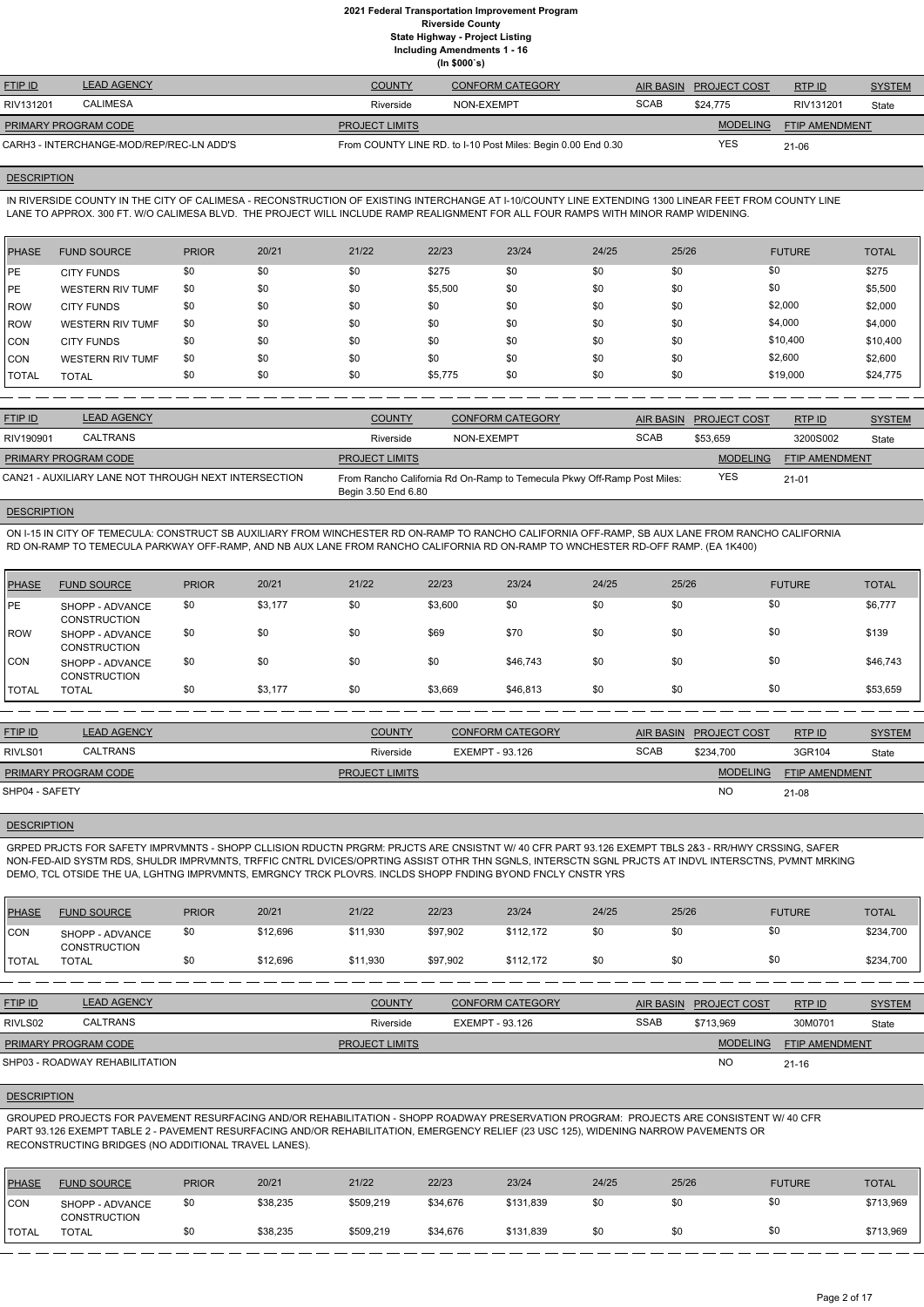**(In \$000`s)** FTIP ID LEAD AGENCY COUNTY CONFORM CATEGORY AIR BASIN PROJECT COST RTP ID SYSTEM AND STREM **MODELING** FTIP AMENDMENT RTP ID RIVLS03A CALTRANS Riverside EXEMPT - 93.126 State NO SCAB \$39,444 30M07 01 21-01 PROJECT LIMITS SHP02 - ROADSIDE REHABILITATION PRIMARY PROGRAM CODE

#### **DESCRIPTION**

GROUPED PROJECTS FOR PAVEMENT RESURFACING AND/OR REHABILITATION - SHOPP ROADWAY PRESERVATION PROGRAM: PROJECTS ARE CONSISTENT WITH 40 CFR PART 93.126 EXEMPT TABLES 2 CATEGORIES : PAVEMENT RESURFACING AND/OR REHABILITATION, EMERGENCY RELIEF (23 U.S.C. 125), WIDENING NARROW PAVEMENTS OR RECONSTRUCTING BRIDGES (NO ADDITIONAL TRAVEL LANES).

| <b>PHASE</b> | <b>FUND SOURCE</b>                     | <b>PRIOR</b> | 20/21   | 21/22 | 22/23   | 23/24    | 24/25 | 25/26 | <b>FUTURE</b> | <b>TOTAL</b> |
|--------------|----------------------------------------|--------------|---------|-------|---------|----------|-------|-------|---------------|--------------|
| CON          | SHOPP - ADVANCE<br><b>CONSTRUCTION</b> | \$0          | \$1,194 | \$0   | \$4,351 | \$33,899 | \$0   | \$0   | \$0           | \$39,444     |
| <b>TOTAL</b> | TOTAL                                  | \$0          | \$1,194 | \$0   | \$4,351 | \$33,899 | \$0   | \$0   | \$0           | \$39,444     |

| <b>LEAD AGENCY</b>          | <b>COUNTY</b>         | <b>CONFORM CATEGORY</b> |             |                 | RTPID                         | <b>SYSTEM</b>               |
|-----------------------------|-----------------------|-------------------------|-------------|-----------------|-------------------------------|-----------------------------|
| <b>CALTRANS</b>             | Riverside             | EXEMPT - 93.126         | <b>SSAB</b> | \$64.892        | 30M0701                       | State                       |
| <b>PRIMARY PROGRAM CODE</b> | <b>PROJECT LIMITS</b> |                         |             | <b>MODELING</b> |                               |                             |
| SHP04 - SAFETY              |                       |                         |             | <b>NO</b>       |                               |                             |
|                             |                       |                         |             |                 | <b>AIR BASIN PROJECT COST</b> | FTIP AMENDMENT<br>$21 - 16$ |

#### **DESCRIPTION**

GROUPED PROJECTS FOR BRIDGE REHABILITATION AND RECONSTRUCTION - SHOPP PROGRAM: PROJECTS ARE CONSISTENT W/40 CFR 93.126 EXEMPT TABLE 2 - WIDENING NARROW PAVEMENTS OR RECONSTRUCTING BRIDGES (NO ADDITIONAL TRAVEL LANES).

| PHASE          | <b>FUND SOURCE</b>                     | <b>PRIOR</b> | 20/21   | 21/22    | 22/23    | 23/24    | 24/25 | 25/26 | <b>FUTURE</b> | <b>TOTAL</b> |
|----------------|----------------------------------------|--------------|---------|----------|----------|----------|-------|-------|---------------|--------------|
| <b>CON</b>     | SHOPP - ADVANCE<br><b>CONSTRUCTION</b> | \$0          | \$4,913 | \$33,259 | \$13,559 | \$13,161 | \$0   | \$0   |               | \$64,892     |
| <b>I</b> TOTAL | <b>TOTAL</b>                           | \$0          | \$4,913 | \$33,259 | \$13,559 | \$13,161 | \$0   | \$0   |               | \$64,892     |

| <b>FTIP ID</b>              | <b>LEAD AGENCY</b> | <b>COUNTY</b>         | <b>CONFORM CATEGORY</b> | <b>AIR BASIN</b> | <b>PROJECT COST</b> | RTP ID                | <b>SYSTEM</b> |
|-----------------------------|--------------------|-----------------------|-------------------------|------------------|---------------------|-----------------------|---------------|
| RIVLS08                     | <b>CALTRANS</b>    | Riverside             | EXEMPT - 93.126         | <b>SCAB</b>      | \$26,991            | 3GR104                | State         |
| <b>PRIMARY PROGRAM CODE</b> |                    | <b>PROJECT LIMITS</b> |                         |                  | <b>MODELING</b>     | <b>FTIP AMENDMENT</b> |               |
| SHP04 - SAFETY              |                    |                       |                         |                  | NO                  | 21-16                 |               |

#### **DESCRIPTION**

GROUPED PROJECTS FOR SAFETY IMPROVEMENTS, SHOULDER IMPROVEMENTS, PAVEMENT RESURFACING AND/OR REHABILITATION - MINOR PROGRAM: PROJECTS ARE CONSISTENT W/ 40 CFR PART 93.126 EXEMPT TABLES 2&3 - RR/HWY CROSSING, SAFER NON-FED-AID SYSTEM RDS, SHOULDR IMPRVMNT

| PHASE        | <b>FUND SOURCE</b>                     | <b>PRIOR</b> | 20/21   | 21/22   | 22/23    | 23/24 | 24/25 | 25/26 | <b>FUTURE</b> | <b>TOTAL</b> |
|--------------|----------------------------------------|--------------|---------|---------|----------|-------|-------|-------|---------------|--------------|
| <b>CON</b>   | SHOPP - ADVANCE<br><b>CONSTRUCTION</b> | \$0          | \$6,351 | \$8,001 | \$12,639 | \$0   | \$0   | \$0   | \$0           | \$26,991     |
| <b>TOTAL</b> | <b>TOTAL</b>                           |              | \$6,351 | \$8,001 | \$12,639 | \$0   | \$0   | \$0   | \$0           | \$26,991     |

| <b>FTIP ID</b>       | <b>LEAD AGENCY</b> | <b>COUNTY</b>         | <b>CONFORM CATEGORY</b> |             | AIR BASIN PROJECT COST | RTP ID                | <b>SYSTEM</b> |
|----------------------|--------------------|-----------------------|-------------------------|-------------|------------------------|-----------------------|---------------|
| RIVLS09              | <b>CALTRANS</b>    | Riverside             | EXEMPT - 93.126         | <b>SCAB</b> | \$35.949               | <b>REG0701</b>        | State         |
| PRIMARY PROGRAM CODE |                    | <b>PROJECT LIMITS</b> |                         |             | <b>MODELING</b>        | <b>FTIP AMENDMENT</b> |               |
| SHP04 - SAFETY       |                    |                       |                         |             | <b>NO</b>              | $21 - 01$             |               |

**DESCRIPTION** 

GROUPED PROJECTS FOR SAFETY IMPROVEMENTS - SHOPP MANDATES PROGRAM: PROJECTS ARE CONSISTENT W/ 40 CFR PART 93.126 EXEMPT TABLES 2&3 - RR/HWY CROSSING, SAFER NON-FED-AID SYSTEM RDS, SHOULDR IMPRVMNTS, TRAFFIC CNTRL DEVICES/OPERATING ASSIST OTHER THAN SIGNALS, INTERSCTN SIGNAL PRJCTS AT INDVL INTERSCTNS, PVMNT MARKING DEMO, TCL OUTSIDE THE UA, LIGHTING IMPRVMNTS, EMERGENCY TRUCK PULLOVERS

| <b>PHASE</b>   | <b>FUND SOURCE</b>                     | <b>PRIOR</b> | 20/21   | 21/22                 | 22/23           | 23/24                   | 24/25 | 25/26            |                     | <b>FUTURE</b>         | <b>TOTAL</b>  |
|----------------|----------------------------------------|--------------|---------|-----------------------|-----------------|-------------------------|-------|------------------|---------------------|-----------------------|---------------|
| ICON           | SHOPP - ADVANCE<br><b>CONSTRUCTION</b> | \$0          | \$2,945 | \$16,491              | \$9,576         | \$6,937                 | \$0   | \$0              |                     | \$0                   | \$35,949      |
| I TOTAL        | <b>TOTAL</b>                           | \$0          | \$2,945 | \$16,491              | \$9,576         | \$6,937                 | \$0   | \$0              |                     | \$0                   | \$35,949      |
|                |                                        |              |         |                       |                 |                         |       |                  |                     |                       |               |
| <b>FTIP ID</b> | <b>LEAD AGENCY</b>                     |              |         | <b>COUNTY</b>         |                 | <b>CONFORM CATEGORY</b> |       | <b>AIR BASIN</b> | <b>PROJECT COST</b> | RTP ID                | <b>SYSTEM</b> |
| RIVLS10        | <b>CALTRANS</b>                        |              |         | Riverside             | EXEMPT - 93.126 |                         |       | <b>SCAB</b>      | \$50,046            | 3GR104                | State         |
|                | <b>PRIMARY PROGRAM CODE</b>            |              |         | <b>PROJECT LIMITS</b> |                 |                         |       |                  | <b>MODELING</b>     | <b>FTIP AMENDMENT</b> |               |
| SHP04 - SAFETY |                                        |              |         |                       |                 |                         |       |                  | N <sub>O</sub>      | $21 - 16$             |               |

GROUPED PROJECTS FOR SAFETY IMPROVEMENTS - SHOPP MOBILITY PROGRAM: PROJECTS ARE CONSISTENT W/ 40 CFR PART 93.126 EXEMPT TABLES 2&3 - RR/HWY CROSSING, SAFER NON-FED-AID SYSTEM RDS, SHOULDR IMPRVMNTS, TRAFFIC CNTRL DEVICES/OPERATING ASSIST OTHER THAN SIGNALS, INTERSCTN SIGNAL PRJCTS AT INDVL INTERSCTNS, PVMNT MARKING DEMO, TCL OUTSIDE THE UA, LIGHTING IMPRVMNTS, EMERGENCY TRUCK PULLOVERS

#### DESCRIPTION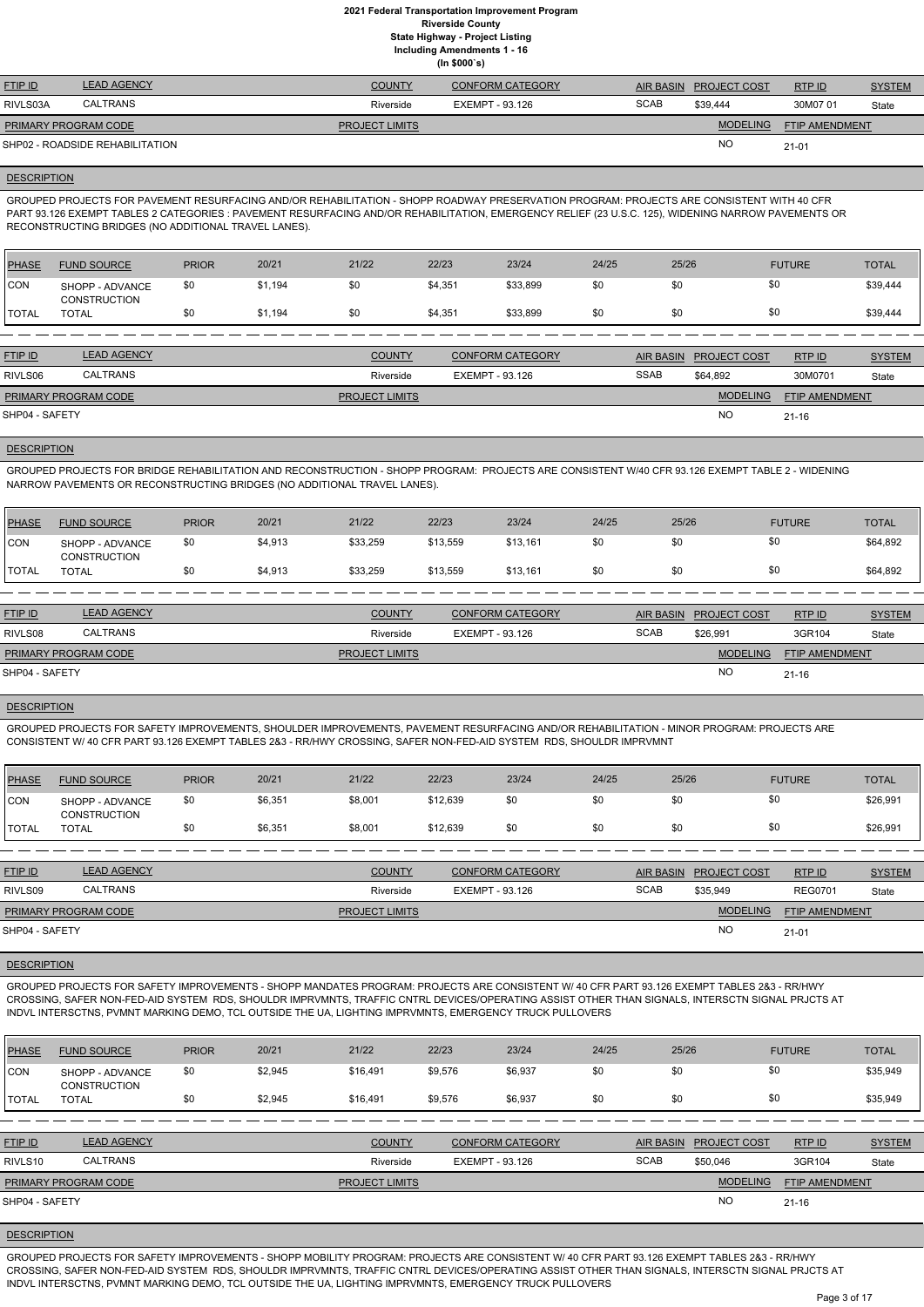| PHASE         | <b>FUND SOURCE</b>                     | <b>PRIOR</b> | 20/21   | 21/22                 | 22/23    | 23/24                   | 24/25 | 25/26            |                     | <b>FUTURE</b>         | <b>TOTAL</b>  |
|---------------|----------------------------------------|--------------|---------|-----------------------|----------|-------------------------|-------|------------------|---------------------|-----------------------|---------------|
| CON           | SHOPP - ADVANCE<br><b>CONSTRUCTION</b> | \$0          | \$4,818 | \$4,585               | \$40,643 | \$0                     | \$0   | \$0              | \$0                 |                       | \$50,046      |
| <b>ITOTAL</b> | <b>TOTAL</b>                           | \$0          | \$4,818 | \$4,585               | \$40,643 | \$0                     | \$0   | \$0              | \$0                 |                       | \$50,046      |
|               |                                        |              |         |                       |          |                         |       |                  |                     |                       |               |
| FTIP ID       | <b>LEAD AGENCY</b>                     |              |         | <b>COUNTY</b>         |          | <b>CONFORM CATEGORY</b> |       | <b>AIR BASIN</b> | <b>PROJECT COST</b> | RTP ID                | <b>SYSTEM</b> |
| RIVLS12       | <b>CALTRANS</b>                        |              |         | Riverside             |          | <b>EXEMPT - 93.126</b>  |       | <b>SCAB</b>      | \$7,783             | <b>REG0701</b>        | State         |
|               | PRIMARY PROGRAM CODE                   |              |         | <b>PROJECT LIMITS</b> |          |                         |       |                  | <b>MODELING</b>     | <b>FTIP AMENDMENT</b> |               |
|               | SHP03 - ROADWAY REHABILITATION         |              |         |                       |          |                         |       |                  | <b>NO</b>           | $21 - 15$             |               |

#### **DESCRIPTION**

GROUPED PROJECTS FOR EMERGENCY REPAIR - SHOPP EMERGENCY RESPONSE PROGRAM: PROJECTS ARE CONSISTENT W/40 CFR PART 93.126 EXEMPT TABLE 2 - REPAIR DAMAGE CAUSED BY NATURAL DISASTERS, CIVIL UNREST, OR TERRORIST ACTS. APPLIES TO DAMAGES THAT DO NOT QUALIFY FOR FED EMERGENCY RELIEF FUNDS OR TO DAMAGES THAT QUALIFY FOR FED EMERGENCY RELIEF FUNDS BUT EXTEND BEYOND THE FEDERALLY DECLARED DISASTER PERIOD.

| PHASE        | <b>FUND SOURCE</b>                     | <b>PRIOR</b> | 20/21   | 21/22   | 22/23 | 23/24 | 24/25 | 25/26 | <b>FUTURE</b> | <b>TOTAL</b> |
|--------------|----------------------------------------|--------------|---------|---------|-------|-------|-------|-------|---------------|--------------|
| <b>CON</b>   | SHOPP - ADVANCE<br><b>CONSTRUCTION</b> | \$0          | \$6,008 | \$1,775 | \$0   | \$0   | \$0   | \$0   | \$0           | \$7,783      |
| <b>TOTAL</b> | TOTAL                                  | \$0          | \$6,008 | \$1.775 | \$0   | \$0   | \$0   | \$0   | \$0           | \$7,783      |

| <b>FTIP ID</b>              | <b>LEAD AGENCY</b> | <b>COUNTY</b>         | CONFORM CATEGORY                                             | <b>AIR BASIN</b> | <b>PROJECT COST</b> | RTP ID                | <b>SYSTEM</b> |
|-----------------------------|--------------------|-----------------------|--------------------------------------------------------------|------------------|---------------------|-----------------------|---------------|
| RIV071251                   | CATHEDRAL CITY     | Riverside             | NON-EXEMPT                                                   | <b>SSAB</b>      | \$149,000           | 3M0720                | State         |
| <b>PRIMARY PROGRAM CODE</b> |                    | <b>PROJECT LIMITS</b> |                                                              |                  | <b>MODELING</b>     | <b>FTIP AMENDMENT</b> |               |
| CAX70 - NEW INTERCHANGE: RS |                    |                       | From Varner Rd to Ramon Rd Post Miles: Begin 39.49 End 43.36 |                  | YES                 | $21 - 00$             |               |

#### **DESCRIPTION**

ON I-10 AT APPROX PM 41.17: CONSTRUCT NEW DA VALL DR IC (6 LNS) & RAMPS (2 LNS) FROM VARNER RD TO RAMON RD INCLUDING BRIDGE OVER UPRR AND LONG CYN CREEK CHANNEL, ADD EB/WB AUX LANES ( DATE PALM DR IC TO DA VALL & DA VALL TO RAMON RD)

| <b>PHASE</b> | <b>FUND SOURCE</b>      | <b>PRIOR</b> | 20/21   | 21/22 | 22/23 | 23/24 | 24/25    | 25/26 | <b>FUTURE</b> | <b>TOTAL</b> |
|--------------|-------------------------|--------------|---------|-------|-------|-------|----------|-------|---------------|--------------|
| PE           | <b>AGENCY</b>           | \$0          | \$1,000 | \$0   | \$0   | \$0   | \$0      | \$0   | \$0           | \$1,000      |
| PE           | <b>EASTERN RIV TUMF</b> | \$0          | \$3,000 | \$0   | \$0   | \$0   | \$0      | \$0   | \$0           | \$3,000      |
| <b>ROW</b>   | <b>AGENCY</b>           | \$0          | \$0     | \$0   | \$0   | \$0   | \$7,000  | \$0   | \$0           | \$7,000      |
| <b>ROW</b>   | <b>EASTERN RIV TUMF</b> | \$0          | \$0     | \$0   | \$0   | \$0   | \$21,000 | \$0   | \$0           | \$21,000     |
| <b>CON</b>   | <b>AGENCY</b>           | \$0          | \$0     | \$0   | \$0   | \$0   | \$0      | \$0   | \$29,250      | \$29,250     |
| <b>CON</b>   | <b>EASTERN RIV TUMF</b> | \$0          | \$0     | \$0   | \$0   | \$0   | \$0      | \$0   | \$87,750      | \$87,750     |
| <b>TOTAL</b> | <b>TOTAL</b>            | \$0          | \$4,000 | \$0   | \$0   | \$0   | \$28,000 | \$0   | \$117,000     | \$149,000    |

| <b>FTIP ID</b>              | <b>LEAD AGENCY</b>          | <b>COUNTY</b>         | <b>CONFORM CATEGORY</b>                                    |             | AIR BASIN PROJECT COST | RTP ID                | <b>SYSTEM</b> |
|-----------------------------|-----------------------------|-----------------------|------------------------------------------------------------|-------------|------------------------|-----------------------|---------------|
| RIV180108                   | CATHEDRAL CITY              | Riverside             | NON-EXEMPT                                                 | <b>SSAB</b> | \$1,200                | 3M0722                | State         |
| <b>PRIMARY PROGRAM CODE</b> |                             | <b>PROJECT LIMITS</b> |                                                            |             | <b>MODELING</b>        | <b>FTIP AMENDMENT</b> |               |
|                             | CAX70 - NEW INTERCHANGE: RS |                       | From Vista Chino to UPRR Post Miles: Begin 38.25 End 38.25 |             | <b>YES</b>             | $21 - 00$             |               |

#### **DESCRIPTION**

IN COACHELLA VALLEY FOR CITY OF CATHEDRAL CITY - CONSTRUCT THE PROPOSED I-10 IC FROM LANDAU BLVD BETWEEN VISTA CHINO AND VARNER RD FROM 4 TO 6 LANES AND ADD NEW EXTENSION TO LANDAU BLVD BETWEEN I-10 AND PROPOSED VALLEY CENTER DRIVE. INCLUDES NEW GRADE SEPARATION WITH UPRR AND NEW FREEWAY CONNECTION AT NEW 6 LANE IC ON LANDAU I-10. (PA&ED ONLY)

| <b>PHASE</b> | <b>FUND SOURCE</b> | <b>PRIOR</b> | 20/21 | 21/22 | 22/23 | 23/24 | 24/25 | 25/26 | <b>FUTURE</b> | <b>TOTAL</b> |
|--------------|--------------------|--------------|-------|-------|-------|-------|-------|-------|---------------|--------------|
|              |                    |              |       |       |       |       |       |       |               |              |

| <b>IPE</b>     | <b>CITY FUNDS</b>           | \$0 | \$0 | \$0                   | \$0 | \$0                                                      | \$300   | \$0         | \$0                 |                       | \$300         |
|----------------|-----------------------------|-----|-----|-----------------------|-----|----------------------------------------------------------|---------|-------------|---------------------|-----------------------|---------------|
| PE             | WESTERN RIV TUMF            | \$0 | \$0 | \$0                   | \$0 | \$0                                                      | \$900   | \$0         | \$0                 |                       | \$900         |
| <b>ITOTAL</b>  | <b>TOTAL</b>                | \$0 | \$0 | \$0                   | \$0 | \$0                                                      | \$1.200 | \$0         | \$0                 |                       | \$1,200       |
|                |                             |     |     |                       |     |                                                          |         |             |                     |                       |               |
| <b>FTIP ID</b> | <b>LEAD AGENCY</b>          |     |     | <b>COUNTY</b>         |     | <b>CONFORM CATEGORY</b>                                  |         | AIR BASIN   | <b>PROJECT COST</b> | RTPID                 | <b>SYSTEM</b> |
| RIV030901      | <b>COACHELLA</b>            |     |     | Riverside             |     | NON-EXEMPT                                               |         | <b>SSAB</b> | \$72,000            | RIV030901             | State         |
|                | <b>PRIMARY PROGRAM CODE</b> |     |     | <b>PROJECT LIMITS</b> |     |                                                          |         |             | <b>MODELING</b>     | <b>FTIP AMENDMENT</b> |               |
|                | CAX70 - NEW INTERCHANGE: RS |     |     |                       |     | From Avenue 50 to I-10 Post Miles: Begin 62.30 End 63.70 |         |             | <b>YES</b>          | 21-00                 |               |

#### **DESCRIPTION**

ON I-10 IN EASTERN COACHELLA (AT 3.4 MILES E/O DILLON RD & 9.1 MILES W/O CACTUS CITY SRRA): CONSTRUCT NEW 6 THROUGH LANE AVENUE 50 IC (3 LANES EACH DIR. APPROX 600' N/O I-10 AND 1,100' S/O I-10 ), EB EXIT RAMP (3 LANES), WB EXIT RAMP (2 LANES), EB & WB ENTRY RAMPS (2 LANES), WB LOOP ENTRY RAMPS (2 LANES) & ADD ACC LN 3,800' WB DIR, WEST OF IC (EA: 45210)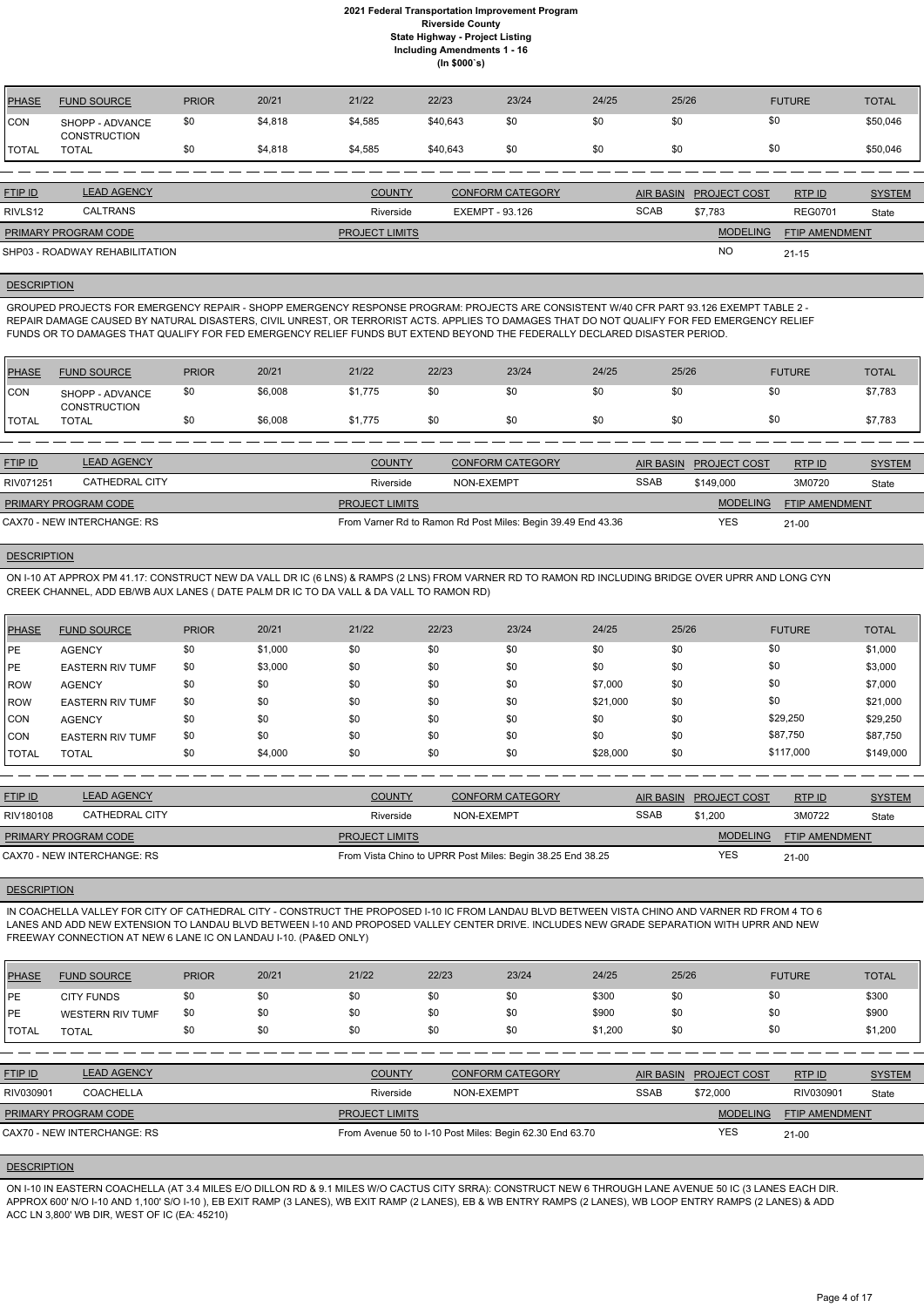|              | (ln \$000's)            |              |       |          |       |         |       |       |               |              |  |  |
|--------------|-------------------------|--------------|-------|----------|-------|---------|-------|-------|---------------|--------------|--|--|
| PHASE        | <b>FUND SOURCE</b>      | <b>PRIOR</b> | 20/21 | 21/22    | 22/23 | 23/24   | 24/25 | 25/26 | <b>FUTURE</b> | <b>TOTAL</b> |  |  |
| <b>IPE</b>   | <b>CITY FUNDS</b>       | \$7,000      | \$0   | \$0      | \$0   | \$0     | \$0   | \$0   | \$0           | \$7,000      |  |  |
| ROW          | <b>CITY FUNDS</b>       | \$3,000      | \$0   | \$0      | \$0   | \$0     | \$0   | \$0   | \$0           | \$3,000      |  |  |
| <b>CON</b>   | <b>CITY FUNDS</b>       | \$0          | \$0   | \$60,000 | \$0   | \$0     | \$0   | \$0   | \$0           | \$60,000     |  |  |
| <b>CON</b>   | STIP ADVANCE<br>CON-RIP | \$0          | \$0   | \$0      | \$0   | \$2,000 | \$0   | \$0   | \$0           | \$2,000      |  |  |
| <b>TOTAL</b> | <b>TOTAL</b>            | \$10,000     | \$0   | \$60,000 | \$0   | \$2,000 | \$0   | \$0   | \$0           | \$72,000     |  |  |

| <b>FTIP ID</b>                     | <b>LEAD AGENCY</b> | <b>COUNTY</b>         | <b>CONFORM CATEGORY</b>                                                |             | AIR BASIN PROJECT COST | RTP ID                | <b>SYSTEM</b> |
|------------------------------------|--------------------|-----------------------|------------------------------------------------------------------------|-------------|------------------------|-----------------------|---------------|
| RIV061159                          | <b>COACHELLA</b>   | Riverside             | NON-EXEMPT                                                             | <b>SSAB</b> | \$61.201               | RIV061159             | State         |
| <b>PRIMARY PROGRAM CODE</b>        |                    | <b>PROJECT LIMITS</b> |                                                                        |             | <b>MODELING</b>        | <b>FTIP AMENDMENT</b> |               |
| CAXT7 - NEW INTERCHANGE W/ TCM: RS |                    | Begin 19.20 End 21.60 | From E/O Coachella Storm Water Channel to east of Tyler St Post Miles: |             | YES                    | $21 - 07$             |               |

## **DESCRIPTION**

AT SR86/AVENUE 50: (PHASE 2) WIDEN & CONSTRUCT NEW 6THROUGH LANE IC FROM E/O COACHELLA STORMWATER CHANNEL BRIDGE TO E/O TYLER ST. IMPRVMNTS INCLUDE: EXTENDED RAMP ACCLRTION/DECELRTION LNS, RELOCATE/REALIGN AVE 50 AND TYLER ST, BIKE LANES, SIDEWALKS, AND RECONSTRUCT TRAFFIC SIGNALS (SAFETEA LU 1702, CA583, #2543) (EA: 0C970)

| <b>PHASE</b> | <b>FUND SOURCE</b> | <b>PRIOR</b> | 20/21 | 21/22 | 22/23    | 23/24 | 24/25 | 25/26 | <b>FUTURE</b> | <b>TOTAL</b> |
|--------------|--------------------|--------------|-------|-------|----------|-------|-------|-------|---------------|--------------|
| <b>IPE</b>   | <b>AGENCY</b>      | \$5,901      | \$0   | \$0   | \$0      | \$0   | \$0   | \$0   | \$0           | \$5,901      |
| <b>IPE</b>   | DEMO-SAFETEA-LU    | \$800        | \$0   | \$0   | \$0      | \$0   | \$0   | \$0   | \$0           | \$800        |
| <b>IROW</b>  | <b>AGENCY</b>      | \$4,000      | \$0   | \$0   | \$0      | \$0   | \$0   | \$0   | \$0           | \$4,000      |
| <b>CON</b>   | <b>AGENCY</b>      | \$0          | \$0   | \$0   | \$50,500 | \$0   | \$0   | \$0   | \$0           | \$50,500     |
| 'TOTAL       | <b>TOTAL</b>       | \$10,701     | \$0   | \$0   | \$50,500 | \$0   | \$0   | \$0   | \$0           | \$61,201     |

| <b>FTIP ID</b>              | <b>LEAD AGENCY</b>                 | <b>COUNTY</b>         | CONFORM CATEGORY                                                          |             | AIR BASIN PROJECT COST | RTP ID         | <b>SYSTEM</b> |
|-----------------------------|------------------------------------|-----------------------|---------------------------------------------------------------------------|-------------|------------------------|----------------|---------------|
| RIV071274                   | <b>COACHELLA</b>                   | Riverside             | NON-EXEMPT                                                                | <b>SSAB</b> | \$3,500                | 3M0717         | State         |
| <b>PRIMARY PROGRAM CODE</b> |                                    | <b>PROJECT LIMITS</b> |                                                                           |             | <b>MODELING</b>        | FTIP AMENDMENT |               |
|                             | CAXT7 - NEW INTERCHANGE W/ TCM: RS | 20.10                 | From Coachella Storm Water Channel to Polk St Post Miles: Begin 18.10 End |             | <b>YES</b>             | $21 - 01$      |               |

#### **DESCRIPTION**

AT SR86/AVENUE 52: WIDEN AND CONSTRUCT NEW 6 THROUGH LANE IC FROM E/O COACHELLA STORMWATER CHANNEL BRIDGE TO E/O TYLER ST. IMPROVEMENTS INCLUDE: REALIGN POLK ST AND RELOCATE AVE 52 AND POLK ST INTERSECTION, EXTENDED RAMP ACCELERATION/DECELERATION LANES, BIKE LANES, SIDEWALKS, AND RECONSTRUCT TRAFFIC SIGNALS (EA: 0C960).

| PHASE      | <b>FUND SOURCE</b> | PRIOR | 20/21 | 21/22 | 22/23   | 23/24 | 24/25 | 25/26 | <b>FUTURE</b> | <b>TOTAL</b> |
|------------|--------------------|-------|-------|-------|---------|-------|-------|-------|---------------|--------------|
| <b>IPE</b> | <b>AGENCY</b>      |       |       | \$0   | \$3,500 | \$0   | \$0   | \$0   |               | \$3,500      |
| 'TOTAL     | <b>TOTAL</b>       | ፍሰ    |       | \$0   | \$3,500 | \$0   | \$0   | \$0   | \$0           | \$3,500      |

| <b>FTIP ID</b>              | <b>LEAD AGENCY</b>                                    | <b>COUNTY</b>         | <b>CONFORM CATEGORY</b>                                     | AIR BASIN   | <b>PROJECT COST</b> | RTP ID                | <b>SYSTEM</b> |
|-----------------------------|-------------------------------------------------------|-----------------------|-------------------------------------------------------------|-------------|---------------------|-----------------------|---------------|
| RIV180142                   | <b>COACHELLA</b>                                      | Riverside             | NON-EXEMPT                                                  | <b>SSAB</b> | \$26,500            | RIV180142             | State         |
| <b>PRIMARY PROGRAM CODE</b> |                                                       | <b>PROJECT LIMITS</b> |                                                             |             | <b>MODELING</b>     | <b>FTIP AMENDMENT</b> |               |
|                             | CART3 - IC-MODIFY/REPLC/RECONFIG.-LN ADD'S w/TCM: NRS |                       | From PM R21.0 to PM R22.9 Post Miles: Begin 21.00 End 22.90 |             | YES                 | 21-07                 |               |

#### **DESCRIPTION**

IN THE CITY OF COACHELLA: AT SR-86/DILLON RD BETWEEN COACHELLA VALLEY STORMWATER CHANNEL BRIDGE TO HARRISON PL. RECONSTRUCT IC ADD ACCELERATION LANES - WIDEN FROM 4-6 LANES, INCLUDES TRAFFIC MODIFICATIONS, TURNING LANES. (EA 0K960K)

| <b>PHASE</b>   | <b>FUND SOURCE</b>                                    | <b>PRIOR</b> | 20/21 | 21/22                                                       | 22/23      | 23/24                   | 24/25 | 25/26            |                     | <b>FUTURE</b>         | <b>TOTAL</b>  |
|----------------|-------------------------------------------------------|--------------|-------|-------------------------------------------------------------|------------|-------------------------|-------|------------------|---------------------|-----------------------|---------------|
| IPE.           | <b>CITY FUNDS</b>                                     | \$500        | \$0   | \$0                                                         | \$0        | \$1,500                 | \$0   | \$2,000          |                     | \$0                   | \$4,000       |
| I ROW          | <b>CITY FUNDS</b>                                     | \$0          | \$0   | \$0                                                         | \$0        | \$0                     | \$0   | \$2,500          |                     | \$0                   | \$2,500       |
| ICON           | <b>CITY FUNDS</b>                                     | \$0          | \$0   | \$0                                                         | \$0        | \$0                     | \$0   | \$0              |                     | \$20,000              | \$20,000      |
| TOTAL          | <b>TOTAL</b>                                          | \$500        | \$0   | \$0                                                         | \$0        | \$1,500                 | \$0   | \$4,500          |                     | \$20,000              | \$26,500      |
|                |                                                       |              |       |                                                             |            |                         |       |                  |                     |                       |               |
| <b>FTIP ID</b> | <b>LEAD AGENCY</b>                                    |              |       | <b>COUNTY</b>                                               |            | <b>CONFORM CATEGORY</b> |       | <b>AIR BASIN</b> | <b>PROJECT COST</b> | RTP ID                | <b>SYSTEM</b> |
| RIV180143      | <b>COACHELLA</b>                                      |              |       | Riverside                                                   | NON-EXEMPT |                         |       | <b>SSAB</b>      | \$25,500            | 2016A319              | State         |
|                | PRIMARY PROGRAM CODE                                  |              |       | <b>PROJECT LIMITS</b>                                       |            |                         |       |                  | <b>MODELING</b>     | <b>FTIP AMENDMENT</b> |               |
|                | CART3 - IC-MODIFY/REPLC/RECONFIG.-LN ADD'S w/TCM: NRS |              |       | From PM R57.8 to PM R60.4 Post Miles: Begin 57.80 End 60.40 |            |                         |       |                  | <b>YES</b>          | 21-07                 |               |
|                |                                                       |              |       |                                                             |            |                         |       |                  |                     |                       |               |

## **DESCRIPTION**

IN THE CITY OF COACHELLA: AT I-10 DILLON RD BETWEEN 800 FT SOUTH OF VISTA DEL SUR TO 600 NORTH OF VISTA DEL NORTE - RECONSTRUCT IC ADD ACCELERATION LANE ON W/B - WIDEN FROM 4-6 LANES, INCLUDES TRAFFIC SIGNAL MODIFICATIONS, TURNING LANES. (EA 0K950K)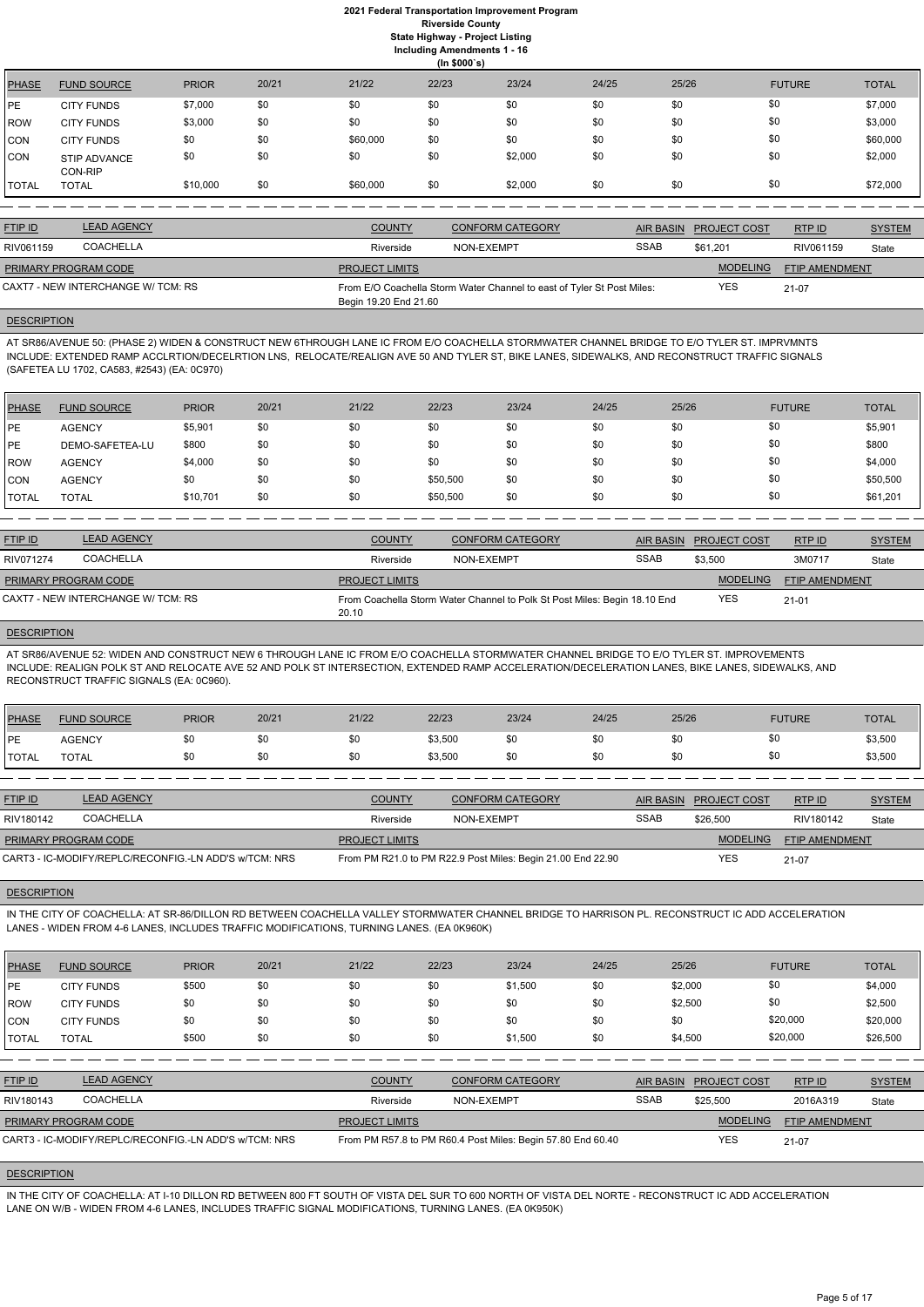| (ln \$000's) |                    |              |       |       |       |         |       |         |               |              |  |  |
|--------------|--------------------|--------------|-------|-------|-------|---------|-------|---------|---------------|--------------|--|--|
| PHASE        | <b>FUND SOURCE</b> | <b>PRIOR</b> | 20/21 | 21/22 | 22/23 | 23/24   | 24/25 | 25/26   | <b>FUTURE</b> | <b>TOTAL</b> |  |  |
| <b>IPE</b>   | <b>CITY FUNDS</b>  | \$0          | \$0   | \$0   | \$0   | \$1,500 | \$0   | \$2,500 | \$0           | \$4,000      |  |  |
| <b>ROW</b>   | <b>CITY FUNDS</b>  | \$0          | \$0   | \$0   | \$0   | \$0     | \$0   | \$2,500 | \$0           | \$2,500      |  |  |
| <b>CON</b>   | <b>CITY FUNDS</b>  | \$0          | \$0   | \$0   | \$0   | \$0     | \$0   | \$0     | \$19,000      | \$19,000     |  |  |
| <b>TOTAL</b> | <b>TOTAL</b>       | \$0          | \$0   | \$0   | \$0   | \$1,500 | \$0   | \$5,000 | \$19,000      | \$25,500     |  |  |

| <b>FTIP ID</b>                           | <b>LEAD AGENCY</b> | <b>COUNTY</b>         | CONFORM CATEGORY                                          |             | AIR BASIN PROJECT COST | RTPID                 | <b>SYSTEM</b> |
|------------------------------------------|--------------------|-----------------------|-----------------------------------------------------------|-------------|------------------------|-----------------------|---------------|
| RIV071252                                | <b>INDIO</b>       | Riverside             | NON-EXEMPT                                                | <b>SSAB</b> | \$85,000               | 3A07020               | State         |
| <b>PRIMARY PROGRAM CODE</b>              |                    | <b>PROJECT LIMITS</b> |                                                           |             | <b>MODELING</b>        | <b>FTIP AMENDMENT</b> |               |
| CARH3 - INTERCHANGE-MOD/REP/REC-LN ADD'S |                    |                       | From Jackson St to I-10 Post Miles: Begin 54.90 End 56.50 |             | YES                    | 21-07                 |               |

ON I-10 IN INDIO AT JACKSON ST IC (at PM 55.575): RECONSTRUCT/WIDEN IC FROM 2 TO 4 THROUGH LANES INCLUDING BRIDGE OVER WHITEWATER RIVER CHANNEL FROM SHOWCASE PKWY TO SOUTH OF WHITEWATER RIVER CHANNEL, EXTEND WB OFF-RAMP WITH DECEL LANE, EXTEND EB- ON-RAMP WITH ACCL LANE AND CONSTRUCT WB AUX LANE (JACKSON TO MONROE RECONSTRUCT/WIDEN RAMPS 1 TO 2/3 LANES, MODIFY TRAFFIC SIGNALS

#### DESCRIPTION

| <b>PHASE</b> | <b>FUND SOURCE</b> | <b>PRIOR</b> | 20/21 | 21/22    | 22/23 | 23/24    | 24/25 | 25/26 | <b>FUTURE</b> | <b>TOTAL</b> |
|--------------|--------------------|--------------|-------|----------|-------|----------|-------|-------|---------------|--------------|
| <b>IPE</b>   | <b>CITY FUNDS</b>  | \$2,000      | \$0   | \$10,000 | \$0   | \$0      | \$0   | \$0   | \$0           | \$12,000     |
| <b>ROW</b>   | <b>CITY FUNDS</b>  | \$0          | \$0   | \$3,000  | \$0   | \$0      | \$0   | \$0   | \$0           | \$3,000      |
| ICON         | <b>CITY FUNDS</b>  | \$0          | \$0   | \$0      | \$0   | \$70,000 | \$0   | \$0   | \$0           | \$70,000     |
| <b>TOTAL</b> | <b>TOTAL</b>       | \$2,000      | \$0   | \$13,000 | \$0   | \$70,000 | \$0   | \$0   |               | \$85,000     |

| <b>FTIP ID</b>              | <b>LEAD AGENCY</b>                       | <b>COUNTY</b>         | <b>CONFORM CATEGORY</b>                                                 | <b>AIR BASIN</b> | <b>PROJECT COST</b> | RTP ID         | <b>SYSTEM</b> |
|-----------------------------|------------------------------------------|-----------------------|-------------------------------------------------------------------------|------------------|---------------------|----------------|---------------|
| RIV071253                   | <b>INDIO</b>                             | Riverside             | NON-EXEMPT                                                              | <b>SSAB</b>      | \$27,000            | 3A07021        | State         |
| <b>PRIMARY PROGRAM CODE</b> |                                          | <b>PROJECT LIMITS</b> |                                                                         |                  | <b>MODELING</b>     | FTIP AMENDMENT |               |
|                             | CARH3 - INTERCHANGE-MOD/REP/REC-LN ADD'S | 57.80                 | From Ave 44 to s/o Whitewater River Channel Post Miles: Begin 56.20 End |                  | <b>YES</b>          | 21-00          |               |

## **DESCRIPTION**

ON I-10 IN INDIO AT GOLF CENTER PKWY IC: RECONSTRUCT/WIDEN IC FROM 4 TO 6 THROUGH LANES INCLUDING BRIDGE OVER WHITEWATER RIVER CHANNEL BETWEEN AVENUE 44 TO S/O WHITEWATER RIVER CHANNEL, RECONSTRUCT/WIDEN RAMPS 1 TO 2 LANES, AND EXTEND RAMPS WITH ACCELERATION/DECELERATION LANES

| PHASE        | <b>FUND SOURCE</b> | <b>PRIOR</b> | 20/21 | 21/22   | 22/23 | 23/24 | 24/25 | 25/26 | <b>FUTURE</b> | <b>TOTAL</b> |
|--------------|--------------------|--------------|-------|---------|-------|-------|-------|-------|---------------|--------------|
| <b>IPE</b>   | <b>CITY FUNDS</b>  | \$0          | \$0   | \$5,000 | \$0   | \$0   | \$0   | \$0   | \$0           | \$5,000      |
| <b>IROW</b>  | <b>CITY FUNDS</b>  | \$0          | \$0   | \$2,000 | \$0   | \$0   | \$0   | \$0   | \$0           | \$2,000      |
| <b>CON</b>   | <b>CITY FUNDS</b>  | \$0          | \$0   | \$0     | \$0   | \$0   | \$0   | \$0   | \$20,000      | \$20,000     |
| <b>TOTAL</b> | <b>TOTAL</b>       | \$0          | \$0   | \$7,000 | \$0   | \$0   | \$0   | \$0   | \$20,000      | \$27,000     |

| <b>FTIP ID</b>                           | <b>LEAD AGENCY</b> | <b>COUNTY</b>         | <b>CONFORM CATEGORY</b>                                  | AIR BASIN   | <b>PROJECT COST</b> | RTPID                 | <b>SYSTEM</b> |
|------------------------------------------|--------------------|-----------------------|----------------------------------------------------------|-------------|---------------------|-----------------------|---------------|
| RIV071254                                | <b>INDIO</b>       | Riverside             | NON-EXEMPT                                               | <b>SSAB</b> | \$85,000            | 3A07022               | State         |
| PRIMARY PROGRAM CODE                     |                    | <b>PROJECT LIMITS</b> |                                                          |             | <b>MODELING</b>     | <b>FTIP AMENDMENT</b> |               |
| CARH3 - INTERCHANGE-MOD/REP/REC-LN ADD'S |                    |                       | From Monroe St to I-10 Post Miles: Begin 53.90 End 55.50 |             | <b>YES</b>          | $21 - 00$             |               |

#### **DESCRIPTION**

ON I-10 IN INDIO AT MONROE ST IC: RECONSTRUCT/WIDEN IC FROM 2 TO 4 THROUGH LANES INCLUDING BRIDGE OVER WHITEWATER RIVER CHANNEL FROM AVENUE 42 TO S/O WHITEWATER RIVER CHANNEL, RECONSTRUCT/WIDEN ON-RAMPS TERMINI 1 TO 2 LANES AND OFF RAMP TERMINI 1 TO 3 LANES, CONSTRUCT AUX LANES B/T MONROE AND JACKSON ST, AND EXTEND RAMPS WITH ACCELERATION/DECELERATION LANES (EA: 0K730K)

| <b>PHASE</b> | <b>FUND SOURCE</b> | <b>PRIOR</b> | 20/21 | 21/22 | 22/23 | 23/24 | 24/25 | 25/26 | FUTURE | <b>TOTAL</b> |
|--------------|--------------------|--------------|-------|-------|-------|-------|-------|-------|--------|--------------|
| <b>IPE</b>   | <b>CITY FUNDS</b>  | \$5,000      | \$0   | \$0   | \$0   | ას    |       | \$0   | \$0    | \$5,000      |

| ROW          | <b>CITY FUNDS</b> | \$5,000  | -\$6 | \$0      | \$0 |        | \$0 | $\overline{\phantom{a}}$ | \$5,000  |
|--------------|-------------------|----------|------|----------|-----|--------|-----|--------------------------|----------|
| CON          | <b>CITY FUNDS</b> | \$0      |      | \$75,000 | \$0 | $\sim$ | \$0 | $\sqrt{2}$               | \$75,000 |
| <b>TOTAL</b> | <b>TOTAL</b>      | \$10,000 | \$0  | \$75,000 | \$0 | Ψ⊾     | \$0 |                          | \$85,000 |

| <b>FTIP ID</b>              | <b>LEAD AGENCY</b>                 | <b>COUNTY</b>                | CONFORM CATEGORY                                                       | <b>AIR BASIN</b> | <b>PROJECT COST</b> | RTPID                 | <b>SYSTEM</b> |
|-----------------------------|------------------------------------|------------------------------|------------------------------------------------------------------------|------------------|---------------------|-----------------------|---------------|
| RIV010206B                  | LAKE ELSINORE                      | Riverside                    | NON-EXEMPT                                                             | <b>SCAB</b>      | \$68,000            | RIV010206             | State         |
| <b>PRIMARY PROGRAM CODE</b> |                                    | <b>PROJECT LIMITS</b>        |                                                                        |                  | <b>MODELING</b>     | <b>FTIP AMENDMENT</b> |               |
|                             | CAXT7 - NEW INTERCHANGE W/ TCM: RS | Miles: Begin 19.20 End 21.00 | From Railroad Cyn Rd NB on ramp to New Franklin St IC NB off ramp Post |                  | YES                 | $21 - 05$             |               |

#### **DESCRIPTION**

CONS NEW I-15/FRANKLIN ST INC, CONST AUX LNS FROM FRANKLIN ST IC TO MAIN ST IC & FROM FRANKLIN ST IC TO RR CYN IC, RELAIGN & RECONSTRUCT MAIN ST SB ON RAMP FROM 1-2 LNS, ON WS OF I-15 CONST AUTO CENTER DR EXTNSN FROM EX FRANKLIN ST TO ADOBE ST & ON ES OF I-15 AND CONST CNY ESTATE DR EXT FROM EX FRANKLIN ST TO CAMINO DEL NORTE.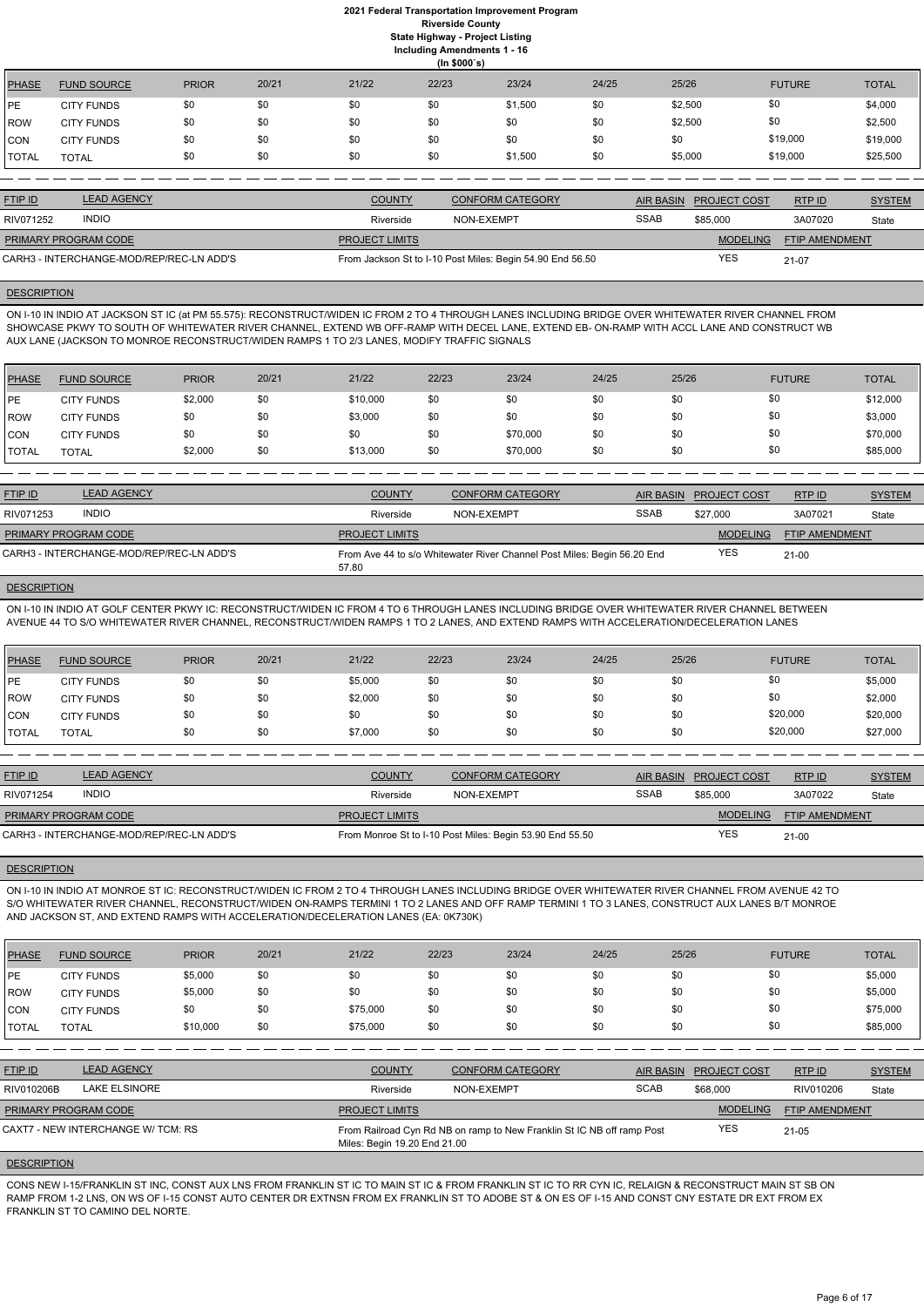|              | (ln \$000's)       |              |       |       |       |       |       |       |               |              |  |  |
|--------------|--------------------|--------------|-------|-------|-------|-------|-------|-------|---------------|--------------|--|--|
| <b>PHASE</b> | <b>FUND SOURCE</b> | <b>PRIOR</b> | 20/21 | 21/22 | 22/23 | 23/24 | 24/25 | 25/26 | <b>FUTURE</b> | <b>TOTAL</b> |  |  |
| <b>IROW</b>  | <b>AGENCY</b>      | \$0          | \$0   | \$0   | \$0   | \$1   | \$0   | \$0   | \$0           | \$1          |  |  |
| ROW          | <b>CITY FUNDS</b>  | \$0          | \$0   | \$0   | \$0   | \$0   | \$0   | \$0   | \$18,100      | \$18,100     |  |  |
| <b>CON</b>   | <b>AGENCY</b>      | \$0          | \$0   | \$0   | \$0   | \$0   | \$0   | \$0   | \$21,199      | \$21,199     |  |  |
| <b>CON</b>   | <b>CITY FUNDS</b>  | \$0          | \$0   | \$0   | \$0   | \$0   | \$0   | \$0   | \$28,700      | \$28,700     |  |  |
| <b>TOTAL</b> | <b>TOTAL</b>       | \$0          | \$0   | \$0   | \$0   | \$1   | \$0   | \$0   | \$67,999      | \$68,000     |  |  |

| <b>FTIP ID</b>              | <b>LEAD AGENCY</b>                       | <b>COUNTY</b>         | CONFORM CATEGORY                                                 |             | AIR BASIN PROJECT COST | RTPID                 | <b>SYSTEM</b> |
|-----------------------------|------------------------------------------|-----------------------|------------------------------------------------------------------|-------------|------------------------|-----------------------|---------------|
| RIV060109                   | LAKE ELSINORE                            | Riverside             | NON-EXEMPT                                                       | <b>SCAB</b> | \$40.050               | RIV060109             | State         |
| <b>PRIMARY PROGRAM CODE</b> |                                          | <b>PROJECT LIMITS</b> |                                                                  |             | <b>MODELING</b>        | <b>FTIP AMENDMENT</b> |               |
|                             | CARH3 - INTERCHANGE-MOD/REP/REC-LN ADD'S |                       | From Collier Ave to Conard Ave Post Miles: Begin 21.60 End 23.50 |             | YES                    | 21-07                 |               |

## **DESCRIPTION**

AT I-15/SR-74 (CENTRAL AVE) IC JCT BTWN 1,000 FT W/O COLLIER AVE TO CONARD AVE: REMOVE/REPLACE EXIST NB ON-RAMP WITH NB HOOK ON- AND OFF- RAMPS AT DEXTER AVE NORTH OF CENTRAL AVE, ADD NB LOOP OFF-RAMP AT CENTRAL AVE, ADD AUX LANE SEGMENTS AT ON-/OFF-RAMPS, WIDEN SB ON-/OFF-RAMPS AND SEGMENTS OF CENTRAL AVE AND DEXTER AVE. PM LIMITS FOR SR-74: R15.97 to 17.82 (EA: 0F3100).

| PHASE        | <b>FUND SOURCE</b>      | <b>PRIOR</b> | 20/21 | 21/22   | 22/23   | 23/24    | 24/25 | 25/26 | <b>FUTURE</b> | <b>TOTAL</b> |
|--------------|-------------------------|--------------|-------|---------|---------|----------|-------|-------|---------------|--------------|
| <b>IPE</b>   | <b>CITY FUNDS</b>       | \$300        | \$0   | \$0     | \$0     | \$0      | \$0   | \$0   | \$0           | \$300        |
| PE           | <b>WESTERN RIV TUMF</b> | \$950        | \$900 | \$3,500 | \$0     | \$0      | \$0   | \$0   | \$0           | \$5,350      |
| ROW          | <b>WESTERN RIV TUMF</b> | \$0          | \$0   | \$0     | \$3,400 | \$0      | \$0   | \$0   | \$0           | \$3,400      |
| ICON         | <b>CITY FUNDS</b>       | \$0          | \$0   | \$0     | \$0     | \$31,000 | \$0   | \$0   | \$0           | \$31,000     |
| <b>TOTAL</b> | <b>TOTAL</b>            | \$1,250      | \$900 | \$3,500 | \$3,400 | \$31,000 | \$0   | \$0   | \$0           | \$40,050     |

| <b>FTIP ID</b>       | <b>LEAD AGENCY</b>                                 | <b>COUNTY</b>         | CONFORM CATEGORY                                                          | AIR BASIN   | <b>PROJECT COST</b> | RTP ID                | <b>SYSTEM</b> |
|----------------------|----------------------------------------------------|-----------------------|---------------------------------------------------------------------------|-------------|---------------------|-----------------------|---------------|
| RIV180144            | LAKE ELSINORE                                      | Riverside             | NON-EXEMPT                                                                | <b>SCAB</b> | \$5,000             | RIV180144             | State         |
| PRIMARY PROGRAM CODE |                                                    | <b>PROJECT LIMITS</b> |                                                                           |             | <b>MODELING</b>     | <b>FTIP AMENDMENT</b> |               |
|                      | CAX75 - OVERCROSS OR UNDERCROSS IMP(LN ADD'S) : RS | 21.20                 | From 200' west of SB ramp to Camino Del Norte Post Miles: Begin 20.80 End |             | <b>YES</b>          | 21-04                 |               |

#### **DESCRIPTION**

IN THE CITY OF LAKE ELSINORE - MAIN ST/I-15 IC IMPROVEMENTS: WIDENING OF NB MAIN ST UNDER THE FREEWAY FROM 1 TO 2 LNS, ADD AN ADDITIONAL LN TO THE NB ENTRANCE AND EXIT RAMPS. WIDEN SB OFF RAMP TO ACCOMODATE 1 RT LN, 1 LT LN, AND 1 THRU LT LN AT MAIN ST INTERSECTION. INSTALL RAMP METERS & TRAFFIC SIGNALS AT THE ON & OFF RAMPS INTERSECTIONS, AND CAMINO DEL NORTE/MAIN ST INTERSECTION.

| PHASE                | <b>FUND SOURCE</b> | <b>PRIOR</b> | 20/21   | 21/22 | 22/23 | 23/24 | 24/25 | 25/26 | <b>FUTURE</b> | <b>TOTAL</b> |
|----------------------|--------------------|--------------|---------|-------|-------|-------|-------|-------|---------------|--------------|
| CON                  | <b>CITY FUNDS</b>  |              | \$5,000 | \$0   |       | \$0   | \$0   |       | \$0           | \$5,000      |
| <b><i>ITOTAL</i></b> | <b>TOTAL</b>       |              | \$5,000 | \$0   |       | \$0   | \$0   |       | \$0           | \$5,000      |

| <b>FTIP ID</b>              | <b>LEAD AGENCY</b>                       | <b>COUNTY</b>         | <b>CONFORM CATEGORY</b>                                      |             | AIR BASIN PROJECT COST | RTPID                 | <b>SYSTEM</b> |
|-----------------------------|------------------------------------------|-----------------------|--------------------------------------------------------------|-------------|------------------------|-----------------------|---------------|
| RIV151218                   | <b>MENIFEE</b>                           | Riverside             | NON-EXEMPT                                                   | <b>SCAB</b> | \$36,200               | 3M0719                | State         |
| <b>PRIMARY PROGRAM CODE</b> |                                          | <b>PROJECT LIMITS</b> |                                                              |             | <b>MODELING</b>        | <b>FTIP AMENDMENT</b> |               |
|                             | CARH3 - INTERCHANGE-MOD/REP/REC-LN ADD'S |                       | From McCall Blvd. to I-215 Post Miles: Begin 20.30 End 21.30 |             | <b>YES</b>             | $21 - 05$             |               |

#### **DESCRIPTION**

IN WESTERN RIVERSIDE COUNTY IN MENIFEE: RECONSTRUCT/WIDEN I-215 IC AT MC CALL BLVD. - WIDEN IC FROM 4 TO 6 LANES (SUN CITY BLVD TO EASTERLY OF ENCANTO DR), WIDEN ENTRY RAMPS (RAMP METERED / NON HOV PREFERENTIAL LANE), WIDEN EXIT RAMPS (DUAL LEFT @ SB & DUAL RIGHT @ NB WITH MCCALL), ADD DUAL LEFT-TURN AND DEDICATED RIGHT-TURN LANES (EA 1F700).

| PHASE      | <b>FUND SOURCE</b>                                      | <b>PRIOR</b> | 20/21 | 21/22 | 22/23  | 23/24   | 24/25 | 25/26 | <b>FUTURE</b> | <b>TOTAL</b> |
|------------|---------------------------------------------------------|--------------|-------|-------|--------|---------|-------|-------|---------------|--------------|
| $I \cap T$ | $\Lambda$ $\cap$ $\Gamma$ $\Lambda$ $\Lambda$ $\Lambda$ | σ.           |       |       | 0.4000 | 0.4.400 |       |       |               | ሮግ ግባሰ       |

| <b>IPE</b>     | <b>AGENCY</b>                           | \$0 | \$0 | \$0                   | \$1,600 | \$1,100                                                        | \$0     | \$0              | \$0                 |                       | \$2,700       |
|----------------|-----------------------------------------|-----|-----|-----------------------|---------|----------------------------------------------------------------|---------|------------------|---------------------|-----------------------|---------------|
| <b>IROW</b>    | <b>AGENCY</b>                           | \$0 | \$0 | \$0                   | \$0     | \$2,500                                                        | \$5,000 | \$0              | \$0                 |                       | \$7,500       |
| ICON           | <b>AGENCY</b>                           | \$0 | \$0 | \$0                   | \$0     | \$0                                                            | \$0     | \$26,000         | \$0                 |                       | \$26,000      |
| <b>TOTAL</b>   | <b>TOTAL</b>                            | \$0 | \$0 | \$0                   | \$1,600 | \$3,600                                                        | \$5,000 | \$26,000         | \$0                 |                       | \$36,200      |
|                |                                         |     |     |                       |         |                                                                |         |                  |                     |                       |               |
| <b>FTIP ID</b> | <b>LEAD AGENCY</b>                      |     |     | <b>COUNTY</b>         |         | <b>CONFORM CATEGORY</b>                                        |         | <b>AIR BASIN</b> | <b>PROJECT COST</b> | RTPID                 | <b>SYSTEM</b> |
| RIV151219      | <b>MENIFEE</b>                          |     |     | Riverside             |         | NON-EXEMPT                                                     |         | <b>SCAB</b>      | \$28,200            | <b>REG0701</b>        | State         |
|                | PRIMARY PROGRAM CODE                    |     |     | <b>PROJECT LIMITS</b> |         |                                                                |         |                  | <b>MODELING</b>     | <b>FTIP AMENDMENT</b> |               |
|                | CAX72 - NEW OVERCROSS OR UNDERCROSS: RS |     |     |                       |         | From Haun Rd. to Hanover Ln. Post Miles: Begin 17.50 End 17.50 |         |                  | <b>YES</b>          | $21 - 04$             |               |
|                |                                         |     |     |                       |         |                                                                |         |                  |                     |                       |               |

#### **DESCRIPTION**

IN WESTERN RIVERSIDE COUNTY IN MENIFEE: CONSTRUCT NEW HOLLAND AVE 4-LANE OC (2 LNS IN EA DIR) OVER I-215 AND ANTELOPE RD. PROJECT INCLUDES REALIGNMENT OF WILLOWOOD WAY, RESTRIPING OF HANOVER LANE AND ALBION LANE, AND CONSTRUCTION OF AN ACCESS ROAD FOR BUSINESS ON THE WEST SIDE OF I-215 (EA 1F980).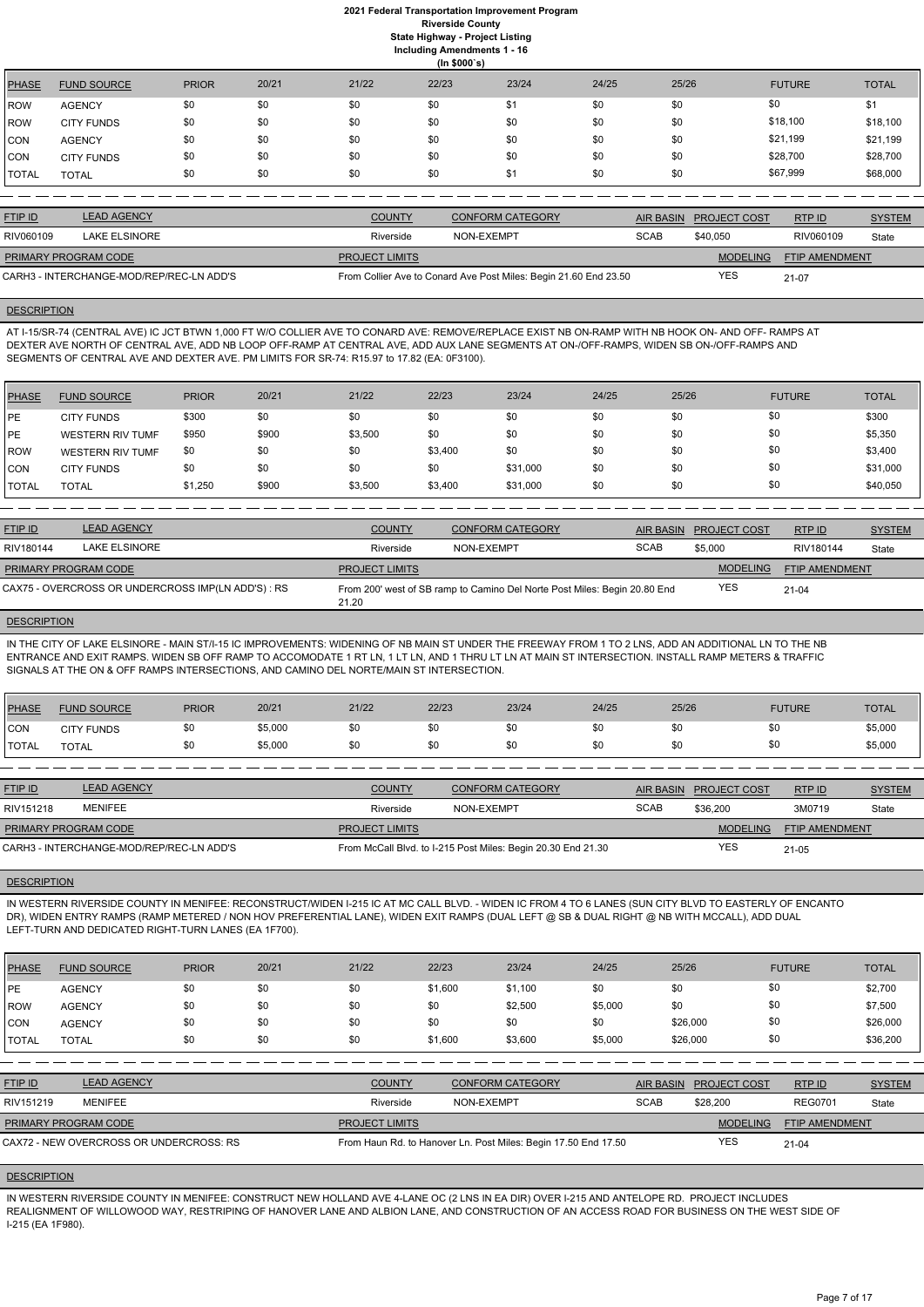|              | (ln \$000's)       |              |          |       |       |       |       |       |               |              |  |
|--------------|--------------------|--------------|----------|-------|-------|-------|-------|-------|---------------|--------------|--|
| <b>PHASE</b> | <b>FUND SOURCE</b> | <b>PRIOR</b> | 20/21    | 21/22 | 22/23 | 23/24 | 24/25 | 25/26 | <b>FUTURE</b> | <b>TOTAL</b> |  |
| <b>IPE</b>   | <b>CITY FUNDS</b>  | \$2,200      | \$0      | \$0   | \$0   | \$0   | \$0   | \$0   | \$0           | \$2,200      |  |
| <b>ROW</b>   | <b>CITY FUNDS</b>  | \$2,300      | \$0      | \$0   | \$0   | \$0   | \$0   | \$0   | \$0           | \$2,300      |  |
| CON          | <b>CITY FUNDS</b>  | \$0          | \$23,700 | \$0   | \$0   | \$0   | \$0   | \$0   | \$0           | \$23,700     |  |
| <b>TOTAL</b> | <b>TOTAL</b>       | \$4,500      | \$23,700 | \$0   | \$0   | \$0   | \$0   | \$0   | \$0           | \$28,200     |  |

| <b>FTIP ID</b>              | <b>LEAD AGENCY</b>                                | <b>COUNTY</b>         | <b>CONFORM CATEGORY</b>                                       | <b>AIR BASIN</b> | <b>PROJECT COST</b> | RTP ID         | <b>SYSTEM</b> |
|-----------------------------|---------------------------------------------------|-----------------------|---------------------------------------------------------------|------------------|---------------------|----------------|---------------|
| RIV201101                   | MENIFEE                                           | Riverside             | NON-EXEMPT/ NOT MODELED                                       | <b>SCAB</b>      | \$5,050             | <b>REG0701</b> | State         |
| <b>PRIMARY PROGRAM CODE</b> |                                                   | <b>PROJECT LIMITS</b> |                                                               |                  | <b>MODELING</b>     | FTIP AMENDMENT |               |
| RS.                         | CAX71 - NEW INTERCHANGE W.RAMP METERS/HOV BYPASS: |                       | From Antelope Rd to Haun Rd Post Miles: Begin 16.40 End 17.20 |                  |                     | 21-03          |               |

**DESCRIPTION** 

In Western Riverside County in Menifee: Construct I-215 IC at Garbani Road with a new diamond configuration from Antelope Road to Haun Road. PAED ONLY.

| PHASE         | <b>FUND SOURCE</b> | <b>PRIOR</b> | 20/21 | 21/22 | 22/23 | 23/24 | 24/25 | 25/26   | <b>FUTURE</b> | <b>TOTAL</b> |
|---------------|--------------------|--------------|-------|-------|-------|-------|-------|---------|---------------|--------------|
| <b>IPE</b>    | <b>AGENCY</b>      | \$0          | \$75C | \$0   |       | \$0   | \$0   | \$1,800 | \$2,500       | \$5,050      |
| <b>ITOTAL</b> | <b>TOTAL</b>       | \$0          | \$75C | \$0   |       | \$0   | \$0   | \$1,800 | \$2,500       | \$5,050      |

| <b>FTIP ID</b>       | <b>LEAD AGENCY</b>                       | <b>COUNTY</b>         | <b>CONFORM CATEGORY</b>                                                   | <b>AIR BASIN</b> | <b>PROJECT COST</b> | RTP ID                | <b>SYSTEM</b> |
|----------------------|------------------------------------------|-----------------------|---------------------------------------------------------------------------|------------------|---------------------|-----------------------|---------------|
| RIV041052            | MORENO VALLEY                            | Riverside             | NON-EXEMPT                                                                | <b>SCAB</b>      | \$41.497            | RIV041052             | State         |
| PRIMARY PROGRAM CODE |                                          | <b>PROJECT LIMITS</b> |                                                                           |                  | <b>MODELING</b>     | <b>FTIP AMENDMENT</b> |               |
|                      | CARH3 - INTERCHANGE-MOD/REP/REC-LN ADD'S | Begin 18.80 End 19.60 | From Just beyond WB exit ramps to EB exit ramp/Eucalyptus Ave Post Miles: |                  | <b>YES</b>          | $21-03$               |               |

## **DESCRIPTION**

IN MORENO VALLEY AT SR-60/MORENO BEACH DR IC: MODIFY MORENO BEACH DR IC - WIDEN OC FROM 2 TO 6 THROUGH LANES, REALIGN/WIDEN RAMPS (WB EXIT 1 TO 2 LANES), ADD NEW WB ENTRY RAMP (2 LANES), ADD WB AUX LANE, AND INSTALL RELATED DRAINAGE AND ASSOCIATED WORK (EA: 32303).

| <b>PHASE</b> | <b>FUND SOURCE</b>                             | <b>PRIOR</b> | 20/21    | 21/22 | 22/23 | 23/24 | 24/25 | 25/26 | <b>FUTURE</b> | <b>TOTAL</b> |
|--------------|------------------------------------------------|--------------|----------|-------|-------|-------|-------|-------|---------------|--------------|
| <b>IPE</b>   | <b>CITY FUNDS</b>                              | \$3,549      | \$0      | \$0   | \$0   | \$0   | \$0   | \$0   | \$0           | \$3,549      |
| <b>IPE</b>   | <b>WESTERN RIV TUMF</b>                        | \$1,173      | \$0      | \$0   | \$0   | \$0   | \$0   | \$0   | \$0           | \$1,173      |
| ROW          | <b>CITY FUNDS</b>                              | \$10,300     | \$0      | \$0   | \$0   | \$0   | \$0   | \$0   | \$0           | \$10,300     |
| <b>CON</b>   | <b>CITY FUNDS</b>                              | \$0          | \$600    | \$0   | \$0   | \$0   | \$0   | \$0   | \$0           | \$600        |
| <b>ICON</b>  | <b>EMERGENCY RELIEF -</b><br><b>LOCAL</b>      | \$0          | \$1,875  | \$0   | \$0   | \$0   | \$0   | \$0   | \$0           | \$1,875      |
| <b>CON</b>   | <b>SB1TRADE CORRIDOR</b><br><b>ENHANCEMENT</b> | \$0          | \$16,800 | \$0   | \$0   | \$0   | \$0   | \$0   | \$0           | \$16,800     |
| ICON         | <b>WESTERN RIV TUMF</b>                        | \$0          | \$7,200  | \$0   | \$0   | \$0   | \$0   | \$0   | \$0           | \$7,200      |
| <b>TOTAL</b> | <b>TOTAL</b>                                   | \$15,022     | \$26,475 | \$0   | \$0   | \$0   | \$0   | \$0   | \$0           | \$41,497     |

| <b>FTIP ID</b>              | <b>LEAD AGENCY</b>                                | <b>COUNTY</b>                | <b>CONFORM CATEGORY</b>                                             | AIR BASIN PROJECT COST | RTP ID                | <b>SYSTEM</b> |
|-----------------------------|---------------------------------------------------|------------------------------|---------------------------------------------------------------------|------------------------|-----------------------|---------------|
| RIV050533                   | <b>MORENO VALLEY</b>                              | Riverside                    | NON-REPORTABLE TCM COMMITTED SCAB                                   | \$65,500               | RIV050533             | State         |
| <b>PRIMARY PROGRAM CODE</b> |                                                   | <b>PROJECT LIMITS</b>        |                                                                     | <b>MODELING</b>        | <b>FTIP AMENDMENT</b> |               |
| RS.                         | CAX71 - NEW INTERCHANGE W.RAMP METERS/HOV BYPASS: | Miles: Begin 35.40 End 36.20 | From Approx 300' west of BNSF RR to 1300' east of Veterans Way Post | <b>YES</b>             | $21-06$               |               |
| <b>DEOODIDTION</b>          |                                                   |                              |                                                                     |                        |                       |               |

**DESCRIPTION** 

AT I-215/CACTUS AVE IC: WIDEN IC FROM 3 TO 6 THRU LNS (EB FROM 2 TO 3 BTWN W/O BNSF RR TO 1300' E/O VETERANS WAY, ADD 4TH EB LANE FROM NB EXIT RAMP TO E/O ELSWORTH ST, WIDEN WB FROM 1&2 TO 3 THRU LNS FROM COMMERCE CENTER DR TO BNSF RR), WIDEN RAMPS 1 TO 2&3 LNS (ENTRY RAMPS INCL HOV), EXTEND NB AUX LN BTWN ALESSANDRO BLVD SOUTH TO CACTUS AVE NB ENTRY LOOP RAMP & ADD DEDICATED RT-TURN LNS (EA0E760)

| <b>PHASE</b>         | <b>FUND SOURCE</b>                          | <b>PRIOR</b> | 20/21 | 21/22                 | 22/23      | 23/24                                                                    | 24/25   | 25/26            |                     | <b>FUTURE</b>  | <b>TOTAL</b>  |
|----------------------|---------------------------------------------|--------------|-------|-----------------------|------------|--------------------------------------------------------------------------|---------|------------------|---------------------|----------------|---------------|
| PE                   | <b>WESTERN RIV TUMF</b>                     | \$1,800      | \$0   | \$0                   | \$0        | \$5,500                                                                  | \$0     | \$0              |                     | \$0            | \$7,300       |
| ROW                  | <b>WESTERN RIV TUMF</b>                     | \$0          | \$0   | \$0                   | \$0        | \$0                                                                      | \$6,200 | \$0              |                     | \$0            | \$6,200       |
| CON                  | <b>WESTERN RIV TUMF</b>                     | \$0          | \$0   | \$0                   | \$0        | \$0                                                                      | \$0     | \$0              |                     | \$52,000       | \$52,000      |
| <b>TOTAL</b>         | <b>TOTAL</b>                                | \$1,800      | \$0   | \$0                   | \$0        | \$5,500                                                                  | \$6,200 | \$0              |                     | \$52,000       | \$65,500      |
|                      |                                             |              |       |                       |            |                                                                          |         |                  |                     |                |               |
| <b>FTIP ID</b>       | <b>LEAD AGENCY</b>                          |              |       | <b>COUNTY</b>         |            | <b>CONFORM CATEGORY</b>                                                  |         | <b>AIR BASIN</b> | <b>PROJECT COST</b> | RTP ID         | <b>SYSTEM</b> |
| RIV071242            | <b>MORENO VALLEY</b>                        |              |       | Riverside             | NON-EXEMPT |                                                                          |         | <b>SCAB</b>      | \$17,100            | 3A07045        | State         |
|                      | PRIMARY PROGRAM CODE                        |              |       | <b>PROJECT LIMITS</b> |            |                                                                          |         |                  | <b>MODELING</b>     | FTIP AMENDMENT |               |
| <b>ADDITIONS: RS</b> | CAX60 - BRIDGE RESTORATION & REPLACEMENT-LN |              |       | End 15.90             |            | From 150' south of Sunnymead Blvd to Hemlock Ave Post Miles: Begin 15.90 |         |                  | <b>YES</b>          | $21 - 05$      |               |
| <b>DESCRIPTION</b>   |                                             |              |       |                       |            |                                                                          |         |                  |                     |                |               |

IN THE CITY OF MORENO VALLEY - RECONSTRUCT INDIAN ST X-ING SR 60 FROM 150' S/O SUNNYMEAD BLVD., TO HEMLOCK AVE: COMPLETE RECONSTRUCT. OF THE BRIDGE TO PROVIDE 16'6" CLEARANCE & 4 THROUGH LANES (2 LNS IN EA DIR) & ASSOC. ST IMP. WITHIN THE PROJECT LIMITS (LEFT TURN POCKETS AT SUNNYMEAD AND HEMLOCK INTERSECT., RIGHT-TURN ONLY SB AT SUNNYMEAD, NEW TS AT HEMLOCK/INDIAN ST., & INTERCONNECT MOD).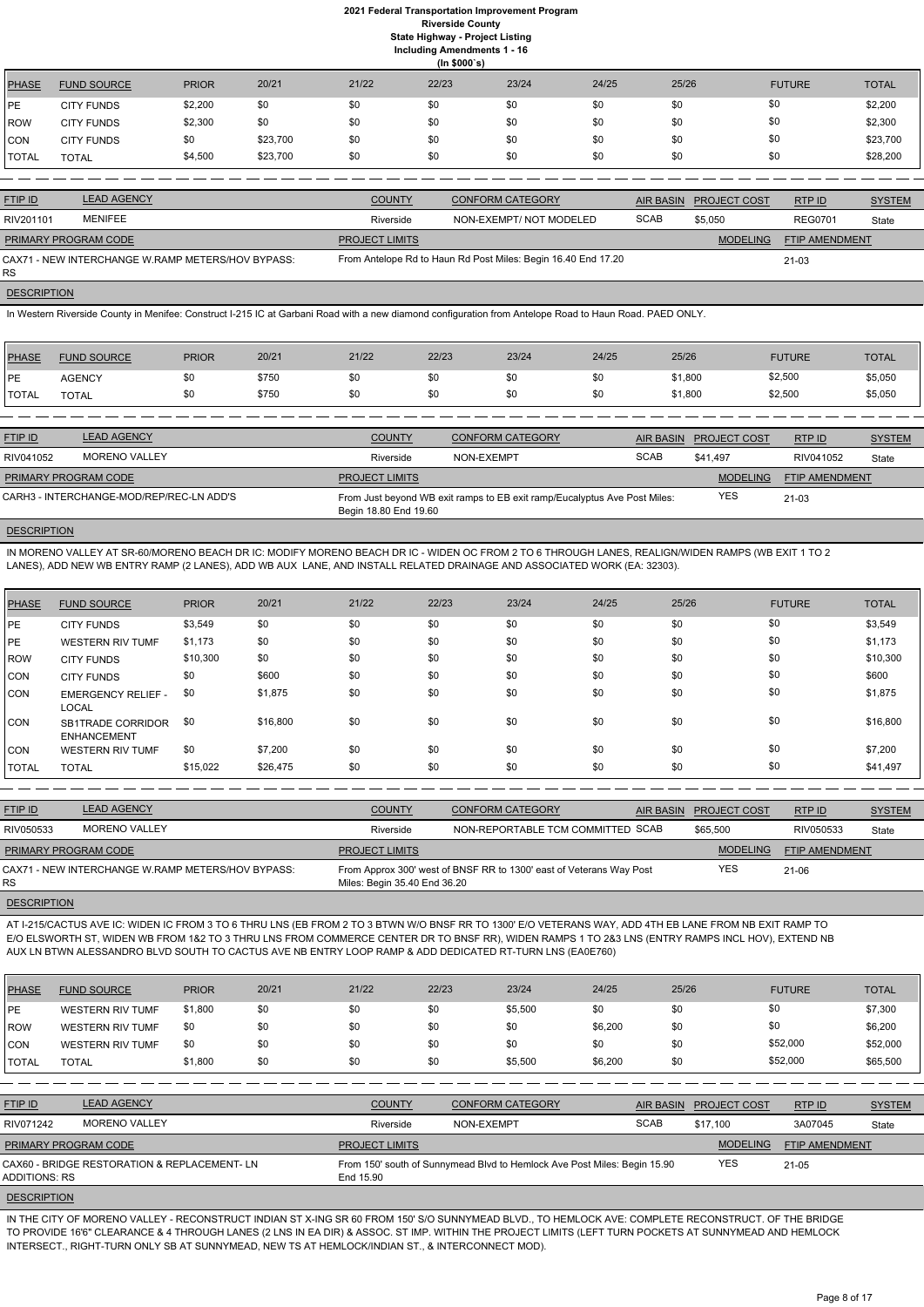| PHASE        | <b>FUND SOURCE</b> | <b>PRIOR</b> | 20/21 | 21/22 | 22/23 | 23/24   | 24/25 | 25/26    | <b>FUTURE</b> | <b>TOTAL</b> |
|--------------|--------------------|--------------|-------|-------|-------|---------|-------|----------|---------------|--------------|
| <b>IPE</b>   | <b>CITY FUNDS</b>  | \$0          | \$0   | \$0   | \$0   | \$1,600 | \$0   | \$0      | \$0           | \$1,600      |
| ROW          | <b>CITY FUNDS</b>  | \$0          | \$0   | \$0   | \$0   | \$900   | \$0   | \$0      | \$0           | \$900        |
| CON          | <b>CITY FUNDS</b>  | \$0          | \$0   | \$0   | \$0   | \$0     | \$0   | \$14,600 | \$0           | \$14,600     |
| <b>TOTAL</b> | <b>TOTAL</b>       | \$0          | \$0   | \$0   | \$0   | \$2,500 | \$0   | \$14,600 | \$0           | \$17,100     |

| <b>FTIP ID</b>                                       | <b>LEAD AGENCY</b> | <b>COUNTY</b>         | CONFORM CATEGORY                                             |             | AIR BASIN PROJECT COST | RTP ID                | <b>SYSTEM</b> |
|------------------------------------------------------|--------------------|-----------------------|--------------------------------------------------------------|-------------|------------------------|-----------------------|---------------|
| RIV080902                                            | MORENO VALLEY      | Riverside             | NON-REPORTABLE TCM                                           | <b>SCAB</b> | \$58,200               | 3M0712                | State         |
| PRIMARY PROGRAM CODE                                 |                    | <b>PROJECT LIMITS</b> |                                                              |             | <b>MODELING</b>        | <b>FTIP AMENDMENT</b> |               |
| CAXT3 - IC-MODIFY/REPLC/RECONFIG.-LN ADD'S w/TCM: RS |                    |                       | From Spruce Ave to Fir Ave Post Miles: Begin 19.00 End 21.00 |             | YES                    | $21 - 06$             |               |

### **DESCRIPTION**

AT SR-60/REDLANDS BLVD - WIDEN OC FROM 2 TO 6 THRU LANES; WIDEN WB EXIT & ENTRY RAMPS FROM 1 LANE TO 2 LANES AT EXIT/ENTRY, 3 LANES AT ARTERIAL AND HOV AT ENTRY; WIDEN EB EXIT & ENTRY RAMPS FROM 1 LANE TO 2 LANES AT EXIT/ENTRY AND HOV AT ENTRY; ADD AUX LANES 1000' EACH DIRECTION WEST OF IC AND 1700' EACH DIRECTION EAST OF IC

| <b>PHASE</b>  | <b>FUND SOURCE</b>      | <b>PRIOR</b> | 20/21 | 21/22   | 22/23 | 23/24    | 24/25 | 25/26 | <b>FUTURE</b> | <b>TOTAL</b> |
|---------------|-------------------------|--------------|-------|---------|-------|----------|-------|-------|---------------|--------------|
| <b>IPE</b>    | <b>WESTERN RIV TUMF</b> | \$0          | \$0   | \$3,500 | \$0   | \$0      | \$0   | \$0   | \$0           | \$3,500      |
| <b>IROW</b>   | <b>DEVELOPER FEES</b>   | \$0          | \$0   | \$0     | \$0   | \$13,400 | \$0   | \$0   | \$0           | \$13,400     |
| CON           | <b>DEVELOPER FEES</b>   | \$0          | \$0   | \$0     | \$0   | \$0      | \$0   | \$0   | \$41,300      | \$41,300     |
| <b>ITOTAL</b> | <b>TOTAL</b>            | \$0          | \$0   | \$3,500 | \$0   | \$13,400 | \$0   | \$0   | \$41,300      | \$58,200     |

| <b>FTIP ID</b>              | <b>LEAD AGENCY</b>                       | <b>COUNTY</b>         | <b>CONFORM CATEGORY</b>                                                 |             | AIR BASIN PROJECT COST | <b>RTPID</b>   | <b>SYSTEM</b> |
|-----------------------------|------------------------------------------|-----------------------|-------------------------------------------------------------------------|-------------|------------------------|----------------|---------------|
| RIV080903                   | <b>MORENO VALLEY</b>                     | Riverside             | NON-REPORTABLE TCM                                                      | <b>SCAB</b> | \$70,000               | 3M0714         | State         |
| <b>PRIMARY PROGRAM CODE</b> |                                          | <b>PROJECT LIMITS</b> |                                                                         |             | <b>MODELING</b>        | FTIP AMENDMENT |               |
|                             | CARH3 - INTERCHANGE-MOD/REP/REC-LN ADD'S |                       | From Eucalyptus St to Ramps n/o SR-60 Post Miles: Begin 21.00 End 23.00 |             | YES                    | $21 - 06$      |               |

## **DESCRIPTION**

AT SR-60/GILMAN SPRINGS RD IC - REALIGN GILMAN SPRINGS RD/REMOVE EXISTING EB/WB RAMPS; WIDEN OC FROM 2 TO 6 THRU LANES; WB EXIT IS 1 LANE WIDENING TO 2 LANES THEN TO 3 LANES AT ARTERIAL, WB LOOP & EB ENTRY RAMPS FROM 1 LANE TO 2 LANES W/ HOV; WIDEN EB EXIT RAMPS FROM 1 LANE TO 2 LANES AT EXIT AND 3 LANES AT ARTERIAL; ADD AUX LANES TO WEST OF IC 1200' EB AND 2200' WB

| <b>PHASE</b>   | <b>FUND SOURCE</b>    | <b>PRIOR</b> | 20/21 | 21/22 | 22/23 | 23/24 | 24/25 | 25/26   | <b>FUTURE</b> | <b>TOTAL</b> |
|----------------|-----------------------|--------------|-------|-------|-------|-------|-------|---------|---------------|--------------|
| <b>IPE</b>     | <b>DEVELOPER FEES</b> | \$0          | \$0   | \$0   | \$0   | \$0   | \$0   | \$7,000 | \$0           | \$7,000      |
| <b>ROW</b>     | <b>DEVELOPER FEES</b> | \$0          | \$0   | \$0   | \$0   | \$0   | \$0   | \$0     | \$14,000      | \$14,000     |
| ICON           | <b>DEVELOPER FEES</b> | \$0          | \$0   | \$0   | \$0   | \$0   | \$0   | \$0     | \$49,000      | \$49,000     |
| <b>I</b> TOTAL | <b>TOTAL</b>          | \$0          | \$0   | \$0   | \$0   | \$0   | \$0   | \$7,000 | \$63,000      | \$70,000     |

| <b>FTIP ID</b>              | <b>LEAD AGENCY</b>                                   | <b>COUNTY</b>                             | <b>CONFORM CATEGORY</b>                                                 | <b>AIR BASIN</b> | <b>PROJECT COST</b> | RTPID                 | <b>SYSTEM</b> |
|-----------------------------|------------------------------------------------------|-------------------------------------------|-------------------------------------------------------------------------|------------------|---------------------|-----------------------|---------------|
| RIV080904                   | <b>MORENO VALLEY</b>                                 | Riverside                                 | NON-REPORTABLE TCM                                                      | <b>SCAB</b>      | \$101.013           | 3M0801                | State         |
| <b>PRIMARY PROGRAM CODE</b> |                                                      | <b>PROJECT LIMITS</b>                     |                                                                         |                  | <b>MODELING</b>     | <b>FTIP AMENDMENT</b> |               |
|                             | CAXT3 - IC-MODIFY/REPLC/RECONFIG.-LN ADD'S w/TCM: RS | Parkway Post Miles: Begin 20.00 End 22.00 | From 1400' e/o World Logistics Center Parkway to World Logistics Center |                  | <b>YES</b>          | 21-07                 |               |

#### **DESCRIPTION**

AT SR-60/WORLD LOGISTICS CENTER PARKWAY IC: WIDEN OC FRM 2 TO 4/6 THRU LNS; WIDEN WB EXIT/ENTRY RAMPS FRM 1-2 LNS AT EXIT/ENTRY, 3 LNS AT ART. W/ HOV AT ENTRY; WIDEN EB EXIT RAMP FRM 1-2 LNS AT EXIT & 3 LNS AT ART.; WIDEN EB ENTRY RAMP FROM 1-2 LNS W/HOV; ADD EB LOOP ENTRY WITH 2 LNS AT ART & 1 LN AT ENTRY; ADD AUX LNS 1400' EB DIR E/O IC, 2,500' EB DIR W/O IC, 2,300' WB DIR W/O IC & 1,700' WB DIR E/O IC (EA0M590)

| <b>PHASE</b>                                   | <b>FUND SOURCE</b>   | <b>PRIOR</b> | 20/21 | 21/22                 | 22/23      | 23/24                                                                 | 24/25       | 25/26            |                     | <b>FUTURE</b>         | <b>TOTAL</b>  |
|------------------------------------------------|----------------------|--------------|-------|-----------------------|------------|-----------------------------------------------------------------------|-------------|------------------|---------------------|-----------------------|---------------|
| PE                                             | <b>AGENCY</b>        | \$2,149      | \$0   | \$0                   | \$0        | \$5,000                                                               | \$0         | \$0              |                     | \$0                   | \$7,149       |
| l PE                                           | <b>STP LOCAL</b>     | \$964        | \$0   | \$0                   | \$0        | \$0                                                                   | \$0         | \$0              |                     | \$0                   | \$964         |
| ROW                                            | <b>AGENCY</b>        | \$0          | \$0   | \$0                   | \$0        | \$29,400                                                              | \$0         | \$0              |                     | \$0                   | \$29,400      |
| <b>CON</b>                                     | <b>AGENCY</b>        | \$0          | \$0   | \$0                   | \$0        | \$0                                                                   | \$63,500    | \$0              |                     | \$0                   | \$63,500      |
| <b>TOTAL</b>                                   | <b>TOTAL</b>         | \$3,113      | \$0   | \$0                   | \$0        | \$34,400                                                              | \$63,500    | \$0              |                     | \$0                   | \$101,013     |
|                                                |                      |              |       |                       |            |                                                                       |             |                  |                     |                       |               |
| FTIP ID                                        | <b>LEAD AGENCY</b>   |              |       | <b>COUNTY</b>         |            | <b>CONFORM CATEGORY</b>                                               |             | <b>AIR BASIN</b> | <b>PROJECT COST</b> | RTPID                 | <b>SYSTEM</b> |
| RIV151220                                      | <b>MORENO VALLEY</b> |              |       | Riverside             | NON-EXEMPT |                                                                       | <b>SCAB</b> |                  | \$7,500             | 7120003               | State         |
|                                                | PRIMARY PROGRAM CODE |              |       | <b>PROJECT LIMITS</b> |            |                                                                       |             |                  | <b>MODELING</b>     | <b>FTIP AMENDMENT</b> |               |
| CAY76 - ADDING A LANE THROUGH A BOTTLENECK: GM |                      |              |       | 22.50                 |            | From Redlands Blvd. to Gilman Springs Rd. Post Miles: Begin 20.00 End |             |                  | <b>YES</b>          | $21 - 04$             |               |

**DESCRIPTION** 

IN WESTERN RIVERSIDE COUNTY IN THE CITY OF MORENO VALLEY ALONG SR 60 - WIDEN FROM TWO TO THREE LANES IN EACH DIRECTION IN THE EXISTING MEDIAN TO PROVIDE ONE ADDITIONAL GENERAL PURPOSE LANE IN EACH DIRECTION FROM REDLANDS BLVD. TO GILMAN SPRINGS RD.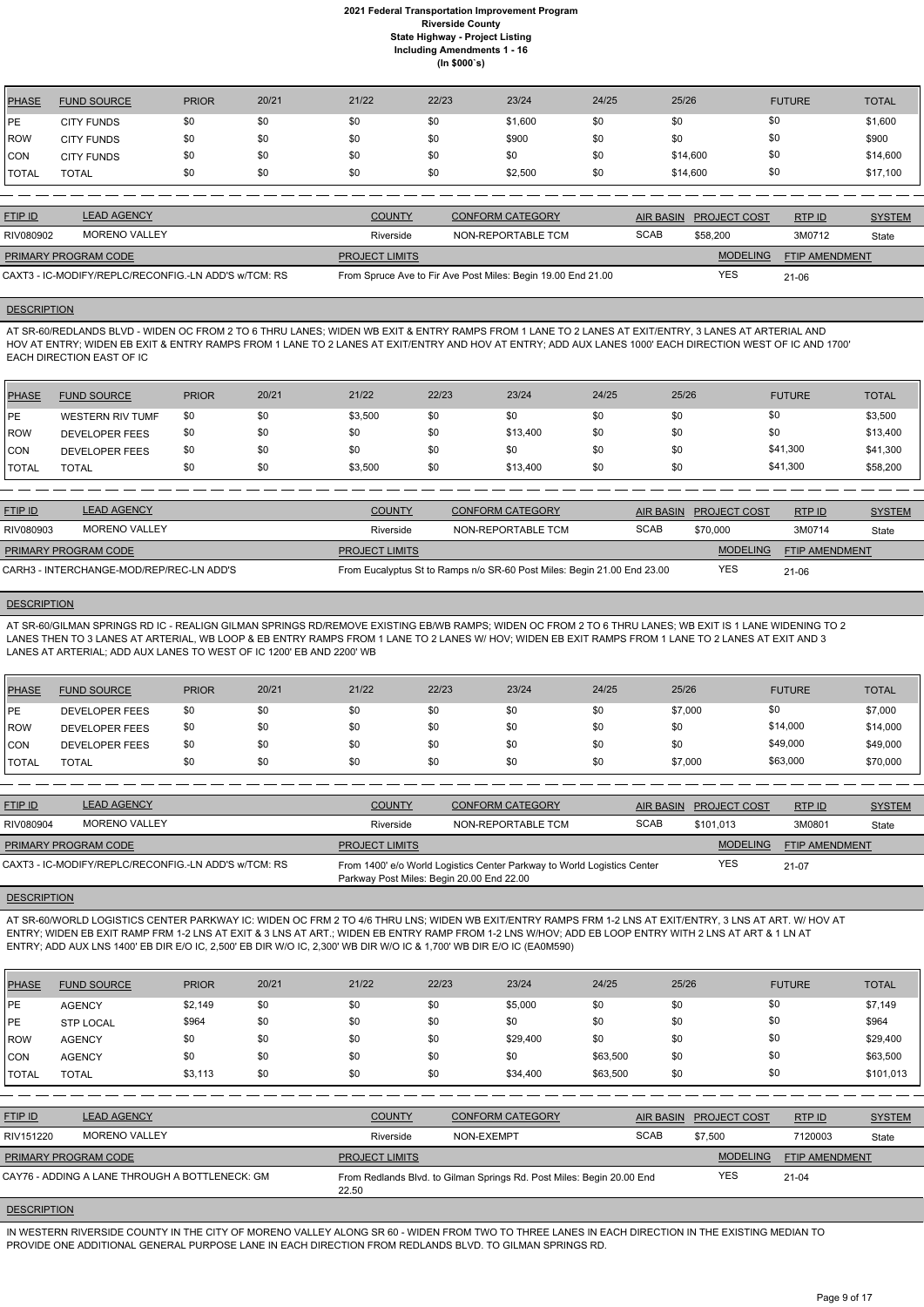| PHASE | <b>FUND SOURCE</b> | <b>PRIOR</b> | 20/21 | 21/22 | 22/23   | 23/24   | 24/25 | 25/26 | <b>FUTURE</b> | <b>TOTAL</b> |
|-------|--------------------|--------------|-------|-------|---------|---------|-------|-------|---------------|--------------|
| PE    | <b>CITY FUNDS</b>  | \$0          | \$0   | \$0   | \$1,500 | \$0     | \$0   | \$0   | \$0           | \$1,500      |
| CON   | <b>CITY FUNDS</b>  | \$0          | \$0   | \$0   | \$0     | \$6,000 | \$0   | \$0   | \$0           | \$6,000      |
| TOTAL | <b>TOTAL</b>       | \$0          | \$0   | \$0   | \$1,500 | \$6,000 | \$0   | \$0   | \$0           | \$7,500      |
|       |                    |              |       |       |         |         |       |       |               |              |

| <b>FTIP ID</b>              | <b>LEAD AGENCY</b>                       | <b>COUNTY</b>         | CONFORM CATEGORY                                                     | <b>AIR BASIN</b> | <b>PROJECT COST</b> | RTP ID                | <b>SYSTEM</b> |
|-----------------------------|------------------------------------------|-----------------------|----------------------------------------------------------------------|------------------|---------------------|-----------------------|---------------|
| RIV080901                   | <b>MURRIETA</b>                          | Riverside             | NON-EXEMPT                                                           | <b>SCAB</b>      | \$8,100             | 3M0730                | State         |
| <b>PRIMARY PROGRAM CODE</b> |                                          | <b>PROJECT LIMITS</b> |                                                                      |                  | <b>MODELING</b>     | <b>FTIP AMENDMENT</b> |               |
|                             | CARH3 - INTERCHANGE-MOD/REP/REC-LN ADD'S |                       | From Murrieta Hot Springs Rd to I-15 Post Miles: Begin 9.24 End 9.73 |                  | YES                 | $21 - 03$             |               |

## **DESCRIPTION**

AT I-15/MURRIETA HOT SPRINGS RD IC - CONSTRUCT NEW NB LOOP ON RAMP AND REALIGN EXISTING NB OFF RAMP (EA: 0J650K)

| <b>PHASE</b> | <b>FUND SOURCE</b> | <b>PRIOR</b> | 20/21 | 21/22 | 22/23   | 23/24   | 24/25 | 25/26 | <b>FUTURE</b> | <b>TOTAL</b> |
|--------------|--------------------|--------------|-------|-------|---------|---------|-------|-------|---------------|--------------|
| lPE          | <b>CITY FUNDS</b>  | \$1,100      | \$0   | \$0   | \$0     | \$0     | \$0   | \$0   | \$0           | \$1,100      |
| ROW          | <b>CITY FUNDS</b>  | \$0          | \$0   | \$0   | \$4,000 | \$0     | \$0   | \$0   | \$0           | \$4,000      |
| CON          | <b>CITY FUNDS</b>  | \$0          | \$0   | \$0   | \$0     | \$3,000 | \$0   | \$0   | \$0           | \$3,000      |
| <b>TOTAL</b> | <b>TOTAL</b>       | \$1,100      | \$0   | \$0   | \$4,000 | \$3,000 | \$0   | \$0   | \$0           | \$8,100      |

| <b>FTIP ID</b>              | <b>LEAD AGENCY</b>                                 | <b>COUNTY</b>         | <b>CONFORM CATEGORY</b>                                                   |             | AIR BASIN PROJECT COST | <b>RTPID</b>          | <b>SYSTEM</b> |
|-----------------------------|----------------------------------------------------|-----------------------|---------------------------------------------------------------------------|-------------|------------------------|-----------------------|---------------|
| RIV100107                   | <b>MURRIETA</b>                                    | Riverside             | NON-REPORTABLE TCM                                                        | <b>SCAB</b> | \$73.000               | 3M10WT03              | State         |
| <b>PRIMARY PROGRAM CODE</b> |                                                    | <b>PROJECT LIMITS</b> |                                                                           |             | <b>MODELING</b>        | <b>FTIP AMENDMENT</b> |               |
|                             | CAXT2 - HIGHWAY/ROAD IMP - LANE ADD'S - w/TCM : RS | 15.26                 | From 1500' e/o I-215 CL to 1500' w/e I-215 CL Post Miles: Begin 14.10 End |             | <b>YES</b>             | $21 - 03$             |               |
|                             |                                                    |                       |                                                                           |             |                        |                       |               |

## **DESCRIPTION**

IN MID WESTERN-RIVERSIDE CO IN THE CITY OF PERRIS - I-215/ETHANAC RD IC IMP.: IC OPERATIONAL IMP. OF THE NB & SB OFF RAMPS @ I-215/ETHANAC RD AND ON ETHANAC ON EITHER SIDE OF I-215 FOR UP TO 1,200 FT. IMPROVEMENTS CONSIST OF THE WIDENING OF THE ON AND OFF RAMPS TO PROVIDE LEFT AND RIGHT TURN POCKETS, T.S. UPGRADE AT THE RAMP TERMINI & WIDEN OC 2 TO 4 LANES WITH TURN LANES.

IN SW RIVERSIDE CO. I-215/KELLER RD. IC: REPLACE EXISTING 2-LN I-215/KELLER RD. UNDERPASS WITH A NEW 4-LN (2 LNS IN EA DIR), AUX LANES AT THE SB OFF-RAMP & NB OFF-RAMP (APPROX. 2,400'), ADD 3-LN NB/SB OFF RAMPS, 2-LN NB/SB ON-RAMPS W/HOV, SWs, AND TWO 2-LN TRAFFIC CIRCLES AT THE RAMP TERMINI, AND REALIGN ANTELOPE RD APPROX 1/4 MI EAST.

| PHASE        | <b>FUND SOURCE</b>                 | <b>PRIOR</b> | 20/21 | 21/22 | 22/23   | 23/24    | 24/25 | 25/26 | <b>FUTURE</b> | <b>TOTAL</b> |
|--------------|------------------------------------|--------------|-------|-------|---------|----------|-------|-------|---------------|--------------|
| PE           | 2016 EARMARK<br><b>REPURPOSING</b> | \$1,602      | \$0   | \$0   | \$0     | \$0      | \$0   | \$0   | \$0           | \$1,602      |
| PE           | <b>BONDS - LOCAL</b>               | \$5,100      | \$0   | \$0   | \$0     | \$0      | \$0   | \$0   | \$0           | \$5,100      |
| PE           | <b>WESTERN RIV TUMF</b>            | \$2,298      | \$0   | \$0   | \$0     | \$0      | \$0   | \$0   | \$0           | \$2,298      |
| <b>ROW</b>   | <b>AGENCY</b>                      | \$0          | \$0   | \$0   | \$500   | \$0      | \$0   | \$0   | \$0           | \$500        |
| <b>ROW</b>   | DEVELOPER FEES                     | \$0          | \$0   | \$0   | \$8,000 | \$0      | \$0   | \$0   | \$0           | \$8,000      |
| <b>ROW</b>   | <b>WESTERN RIV TUMF</b>            | \$0          | \$0   | \$0   | \$500   | \$0      | \$0   | \$0   | \$0           | \$500        |
| <b>CON</b>   | <b>AGENCY</b>                      | \$0          | \$0   | \$0   | \$0     | \$55,000 | \$0   | \$0   | \$0           | \$55,000     |
| <b>TOTAL</b> | <b>TOTAL</b>                       | \$9,000      | \$0   | \$0   | \$9,000 | \$55,000 | \$0   | \$0   | \$0           | \$73,000     |

| <b>FTIP ID</b>              | <b>LEAD AGENCY</b>                    | <b>COUNTY</b>         | <b>CONFORM CATEGORY</b>                                                   |             | AIR BASIN PROJECT COST | RTPID          | <b>SYSTEM</b> |
|-----------------------------|---------------------------------------|-----------------------|---------------------------------------------------------------------------|-------------|------------------------|----------------|---------------|
| RIV060111                   | <b>PERRIS</b>                         | Riverside             | NON-EXEMPT                                                                | <b>SCAB</b> | \$24.500               | RIV060111      | State         |
| <b>PRIMARY PROGRAM CODE</b> |                                       | <b>PROJECT LIMITS</b> |                                                                           |             | <b>MODELING</b>        | FTIP AMENDMENT |               |
|                             | CAR88 - RAMPS - MODIFY/LANE ADDITIONS | 23.09                 | From 1200' e/o I-215 CL to 1200' w/o I-215 CL Post Miles: Begin 22.43 End |             | YES                    | $21 - 00$      |               |

## **DESCRIPTION**

| <b>PHASE</b>   | <b>FUND SOURCE</b>                       | <b>PRIOR</b> | 20/21 | 21/22                 | 22/23 | 23/24                                                      | 24/25 | 25/26            |                     | <b>FUTURE</b>         | <b>TOTAL</b>  |
|----------------|------------------------------------------|--------------|-------|-----------------------|-------|------------------------------------------------------------|-------|------------------|---------------------|-----------------------|---------------|
| <b>IPE</b>     | <b>CITY FUNDS</b>                        | \$0          | \$0   | \$5,000               | \$0   | \$0                                                        | \$0   | \$0              | \$0                 |                       | \$5,000       |
| <b>IROW</b>    | <b>CITY FUNDS</b>                        | \$0          | \$0   | \$0                   | \$0   | \$1,500                                                    | \$0   | \$0              | \$0                 |                       | \$1,500       |
| <b>ICON</b>    | <b>CITY FUNDS</b>                        | \$0          | \$0   | \$0                   | \$0   | \$0                                                        | \$0   | \$0              |                     | \$18,000              | \$18,000      |
| <b>TOTAL</b>   | <b>TOTAL</b>                             | \$0          | \$0   | \$5,000               | \$0   | \$1,500                                                    | \$0   | \$0              |                     | \$18,000              | \$24,500      |
|                |                                          |              |       |                       |       |                                                            |       |                  |                     |                       |               |
| <b>FTIP ID</b> | <b>LEAD AGENCY</b>                       |              |       | <b>COUNTY</b>         |       | <b>CONFORM CATEGORY</b>                                    |       | <b>AIR BASIN</b> | <b>PROJECT COST</b> | RTP ID                | <b>SYSTEM</b> |
| RIV091012      | <b>PERRIS</b>                            |              |       | Riverside             |       | NON-EXEMPT                                                 |       | SCAB             | \$21.000            | 3M04WT009             | State         |
|                | <b>PRIMARY PROGRAM CODE</b>              |              |       | <b>PROJECT LIMITS</b> |       |                                                            |       |                  | <b>MODELING</b>     | <b>FTIP AMENDMENT</b> |               |
|                | CARH3 - INTERCHANGE-MOD/REP/REC-LN ADD'S |              |       |                       |       | From Case Rd to SB ramps Post Miles: Begin 23.04 End 24.04 |       |                  | <b>YES</b>          | $21 - 00$             |               |

## **DESCRIPTION**

IN MID-WESTERN RIVERSIDE COUNTY IN THE CITY OF PERRIS - CASE ROAD/MATTHEWS RD. (SR-74) AT I-215 INTERCHANGE: RECONFIGURATION OF THE EXISTING CASE RD/MATTHEWS RD. (SR-74) AT I-215 IC, IMPROVING THE INTERSECTION OPERATIONS AND ELIMINATING CROSS TRAFFIC CONFLICTS ON THE SB RAMPS, WIDEN MATTHEWS RD FROM 2/3 LANES TO 4 LANES FROM CASE RD TO TRUMBLE RD (EA: 0P420).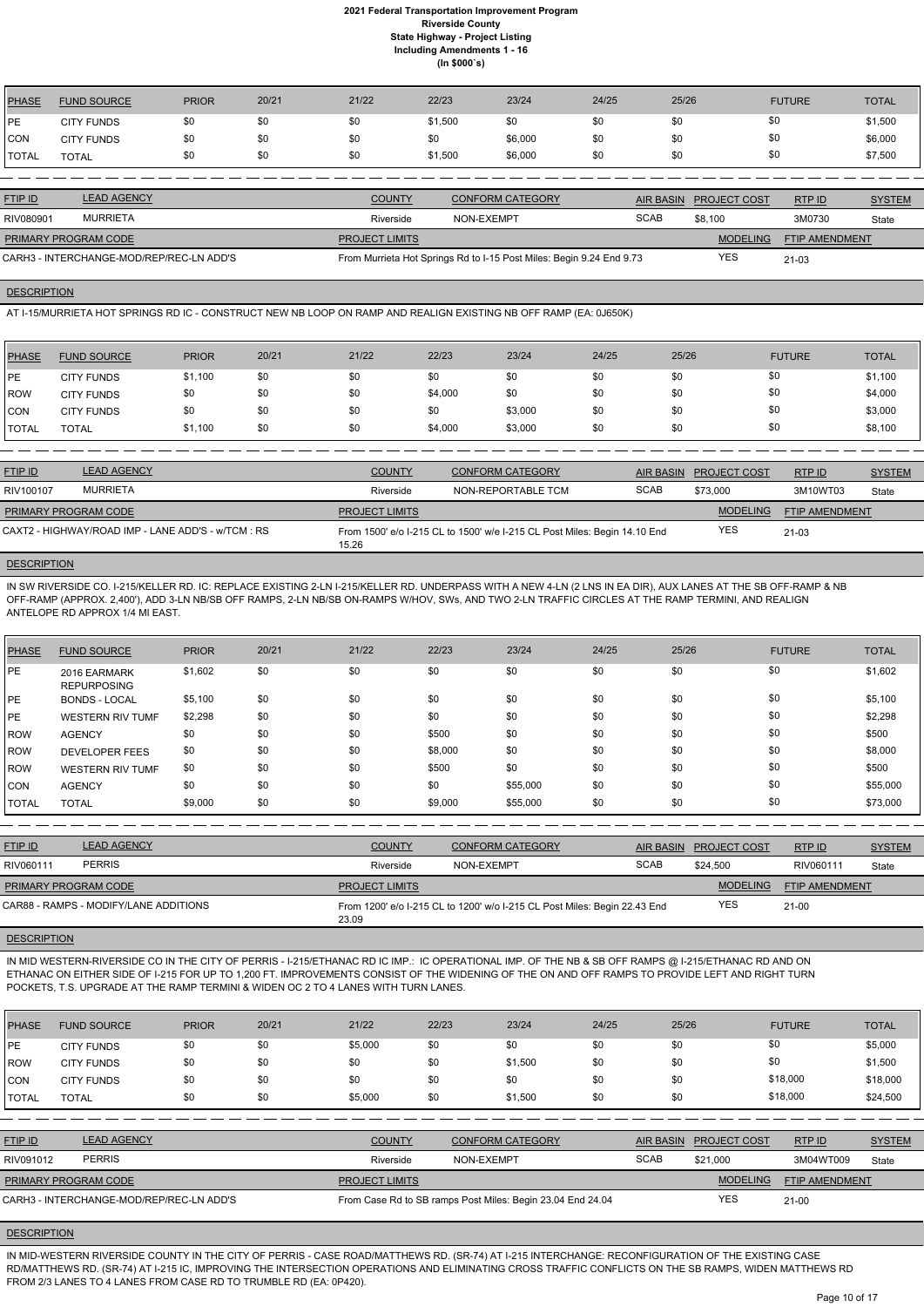| PHASE          | <b>FUND SOURCE</b> | <b>PRIOR</b> | 20/21 | 21/22 | 22/23   | 23/24 | 24/25 | 25/26   | <b>FUTURE</b> | <b>TOTAL</b> |
|----------------|--------------------|--------------|-------|-------|---------|-------|-------|---------|---------------|--------------|
| PE             | <b>CITY FUNDS</b>  | \$0          | \$0   | \$0   | \$3,000 | \$0   | \$0   | \$0     | \$0           | \$3,000      |
| <b>IROW</b>    | <b>CITY FUNDS</b>  | \$0          | \$0   | \$0   | \$0     | \$0   | \$0   | \$3,000 | \$0           | \$3,000      |
| CON            | <b>CITY FUNDS</b>  | \$0          | \$0   | \$0   | \$0     | \$0   | \$0   | \$0     | \$15,000      | \$15,000     |
| <b>I</b> TOTAL | <b>TOTAL</b>       | \$0          | \$0   | \$0   | \$3,000 | \$0   | \$0   | \$3,000 | \$15,000      | \$21,000     |

| <b>FTIP ID</b>              | <b>LEAD AGENCY</b>                                 | <b>COUNTY</b>                | <b>CONFORM CATEGORY</b>                                      | AIR BASIN   | <b>PROJECT COST</b> | <b>RTPID</b>          | <b>SYSTEM</b> |
|-----------------------------|----------------------------------------------------|------------------------------|--------------------------------------------------------------|-------------|---------------------|-----------------------|---------------|
| RIV131003                   | <b>PERRIS</b>                                      | Riverside                    | NON-EXEMPT                                                   | <b>SCAB</b> | \$13,000            | 3M04WT014             | State         |
| <b>PRIMARY PROGRAM CODE</b> |                                                    | <b>PROJECT LIMITS</b>        |                                                              |             | <b>MODELING</b>     | <b>FTIP AMENDMENT</b> |               |
|                             | CAX75 - OVERCROSS OR UNDERCROSS IMP(LN ADD'S) : RS | Miles: Begin 27.30 End 28.30 | From START OF THE BRIDGE (OC) to END OF THE BRIDGE (OC) Post |             | YES                 | $21 - 00$             |               |

#### **DESCRIPTION**

IN CENTRAL RIVERSIDE COUNTY IN THE CITY OF PERRIS - I-215 AT NUEVO INTERCHANGE IMPROVEMENTS: WIDENING OF OC FROM 4 TO 6 LANES (3 LANES IN EA DIRECTION) AND WIDENING OF NB AND SB ENTRY RAMP FROM 2 TO 3 LANES. ADDITIONAL IMPROVEMENTS INCLUDE SIDEWALK INSTALLATION ON BOTH SIDES OF THE OC.

| PHASE        | <b>FUND SOURCE</b>      | <b>PRIOR</b> | 20/21 | 21/22 | 22/23 | 23/24 | 24/25 | 25/26   | <b>FUTURE</b> | <b>TOTAL</b> |
|--------------|-------------------------|--------------|-------|-------|-------|-------|-------|---------|---------------|--------------|
| <b>IPE</b>   | <b>CITY FUNDS</b>       | \$0          | \$0   | \$0   | \$0   | \$0   | \$0   | \$1,000 | \$0           | \$1,000      |
| <b>PE</b>    | <b>WESTERN RIV TUMF</b> | \$0          | \$0   | \$0   | \$0   | \$0   | \$0   | \$1,000 | \$0           | \$1,000      |
| <b>CON</b>   | <b>CITY FUNDS</b>       | \$0          | \$0   | \$0   | \$0   | \$0   | \$0   | \$0     | \$4,000       | \$4,000      |
| <b>CON</b>   | <b>WESTERN RIV TUMF</b> | \$0          | \$0   | \$0   | \$0   | \$0   | \$0   | \$0     | \$7,000       | \$7,000      |
| <b>TOTAL</b> | <b>TOTAL</b>            | \$0          | \$0   | \$0   | \$0   | \$0   | \$0   | \$2,000 | \$11,000      | \$13,000     |

| <b>FTIP ID</b>              | <b>LEAD AGENCY</b>                                 | <b>COUNTY</b>         | <b>CONFORM CATEGORY</b>                                           |             | AIR BASIN PROJECT COST | RTPID          | <b>SYSTEM</b> |
|-----------------------------|----------------------------------------------------|-----------------------|-------------------------------------------------------------------|-------------|------------------------|----------------|---------------|
| RIV180101                   | <b>PERRIS</b>                                      | Riverside             | EXEMPT - 93.126                                                   | <b>SCAB</b> | \$40.350               | 3A04WT059      | State         |
| <b>PRIMARY PROGRAM CODE</b> |                                                    | <b>PROJECT LIMITS</b> |                                                                   |             | <b>MODELING</b>        | FTIP AMENDMENT |               |
|                             | NCRH3 - INTERCHANGE-MODIFY/REPLACE/RECONFIGURATION |                       | From Harvill Ave to Western Way Post Miles: Begin 31.80 End 32.80 |             | <b>NC</b>              | $21 - 05$      |               |

# **DESCRIPTION**

IN WESTERN RIVERSIDE COUNTY IN THE CITY OF PERRIS: I-215 AT HARLEY KNOX BLVD. RECONFIGURE EXISTING TIGHT DIAMOND IC TO DIVERGING DIAMOND IC (EA: 1K830).

| <b>PHASE</b> | <b>FUND SOURCE</b> | <b>PRIOR</b> | 20/21 | 21/22   | 22/23 | 23/24   | 24/25 | 25/26    | <b>FUTURE</b> | <b>TOTAL</b> |
|--------------|--------------------|--------------|-------|---------|-------|---------|-------|----------|---------------|--------------|
| <b>IPE</b>   | <b>AGENCY</b>      | \$450        | \$0   | \$7,000 | \$0   | \$0     | \$0   | \$0      | \$0           | \$7,450      |
| ROW          | <b>AGENCY</b>      | \$0          | \$0   | \$0     | \$0   | \$1,500 | \$0   | \$0      | \$0           | \$1,500      |
| <b>CON</b>   | <b>AGENCY</b>      | \$0          | \$0   | \$0     | \$0   | \$0     | \$0   | \$31,400 | \$0           | \$31,400     |
| <b>TOTAL</b> | <b>TOTAL</b>       | \$450        | \$0   | \$7,000 | \$0   | \$1,500 | \$0   | \$31,400 | \$0           | \$40,350     |

| <b>FTIP ID</b>              | <b>LEAD AGENCY</b>          | <b>COUNTY</b>         | <b>CONFORM CATEGORY</b>                                                  |             | AIR BASIN PROJECT COST | <b>RTPID</b>          | <b>SYSTEM</b> |
|-----------------------------|-----------------------------|-----------------------|--------------------------------------------------------------------------|-------------|------------------------|-----------------------|---------------|
| RIV031209                   | <b>RIVERSIDE COUNTY</b>     | Riverside             | NON-EXEMPT                                                               | <b>SSAB</b> | \$102,505              | RIV031209             | State         |
| <b>PRIMARY PROGRAM CODE</b> |                             | <b>PROJECT LIMITS</b> |                                                                          |             | <b>MODELING</b>        | <b>FTIP AMENDMENT</b> |               |
|                             | CAX70 - NEW INTERCHANGE: RS | 44.80 End 46.60       | From Portola Ave IC entry ramp to Cook St IC exit ramp Post Miles: Begin |             | YES                    | $21 - 04$             |               |

# **DESCRIPTION**

AT I-10/PORTOLA AVE (B/W MONTEREY IC & COOK IC): CONSTRUCT NEW 6 THRU LANE PORTOLA AVE IC FROM DINAH SHORE DR TO VARNER RD & RAMPS (EB EXIT 2 LNS, WB EXIT 3 LNS, EB & WB ENTRY 2 LNS, WB ENTRY LOOP RAMP 2 LNS, ENTRY INCL HOV LN, WIDENING INCLUDES BRIDGE OVER UPRR & RELOCATE/WIDEN VARNER 2 TO 4 LNS, ADD EB/WB AUX LNS (MONTEREY TO PORTOLA AND PORTOLA TO COOK), EXTEND 4TH WB LANE COOK TO PORTOLA (EA 0F120).

| <b>IPHASE</b> | <b>FUND SOURCE</b> | <b>PRIOR</b> | 20/21 | 21/22 | 22/23    | 23/24 | 24/25 | 25/26 | <b>FUTURE</b> | <b>TOTAL</b> |
|---------------|--------------------|--------------|-------|-------|----------|-------|-------|-------|---------------|--------------|
| IPE.          | <b>CITY FUNDS</b>  | \$6,503      | \$0   | \$0   | \$0      | \$0   | \$0   | \$0   | \$0           | \$6,503      |
| <b>IROW</b>   | <b>CITY FUNDS</b>  | \$11,632     | \$0   | \$0   | \$0      | \$0   | \$0   | \$0   | \$0           | \$11,632     |
| CON           | <b>CITY FUNDS</b>  | \$0          | \$0   | \$0   | \$83,095 | \$0   | \$0   | \$0   | \$0           | \$83,095     |
| <b>ICON</b>   | <b>STP LOCAL</b>   | \$0          | \$0   | \$0   | \$1,275  | \$0   | \$0   | \$0   | \$0           | \$1,275      |
| <b>TOTAL</b>  | <b>TOTAL</b>       | \$18,135     | \$0   | \$0   | \$84,370 | \$0   | \$0   | \$0   | \$0           | \$102,505    |

| <b>LEAD AGENCY</b><br><b>FTIP ID</b>     | <b>COUNTY</b>         | <b>CONFORM CATEGORY</b>                                                    |             | AIR BASIN PROJECT COST | RTP ID                | <b>SYSTEM</b> |
|------------------------------------------|-----------------------|----------------------------------------------------------------------------|-------------|------------------------|-----------------------|---------------|
| RIVERSIDE COUNTY<br>RIV060116            | Riverside             | NON-EXEMPT                                                                 | <b>SCAB</b> | \$72.456               | RIV060116             | State         |
| <b>PRIMARY PROGRAM CODE</b>              | <b>PROJECT LIMITS</b> |                                                                            |             | <b>MODELING</b>        | <b>FTIP AMENDMENT</b> |               |
| CARH3 - INTERCHANGE-MOD/REP/REC-LN ADD'S | 2.30 End 3.60         | From Cherry Valley Blvd. to 650' N/O Cherry Valley Blvd. Post Miles: Begin |             | <b>YES</b>             | $21-00$               |               |

# **DESCRIPTION**

I-10/CHERRY VALLEY BLVD IC: REPLACEMENT OF EXISTING CURVED OVERCROSSING EXTENDING 500 LINEAR FEET FROM ROBERTS ROAD (SOUTH) TO APPROXIMATELY 1000 FT E/O CALIMESA BLVD. ASSOCIATED PROJECT IMPROVEMENTS INCLUDE REALIGNMENT OF CALIMESA BLVD AND RAMP REALIGNMENT/WIDENING FOR ALL FOUR RAMPS (CMAQ PM 2.5 BENEFITS PROJECT).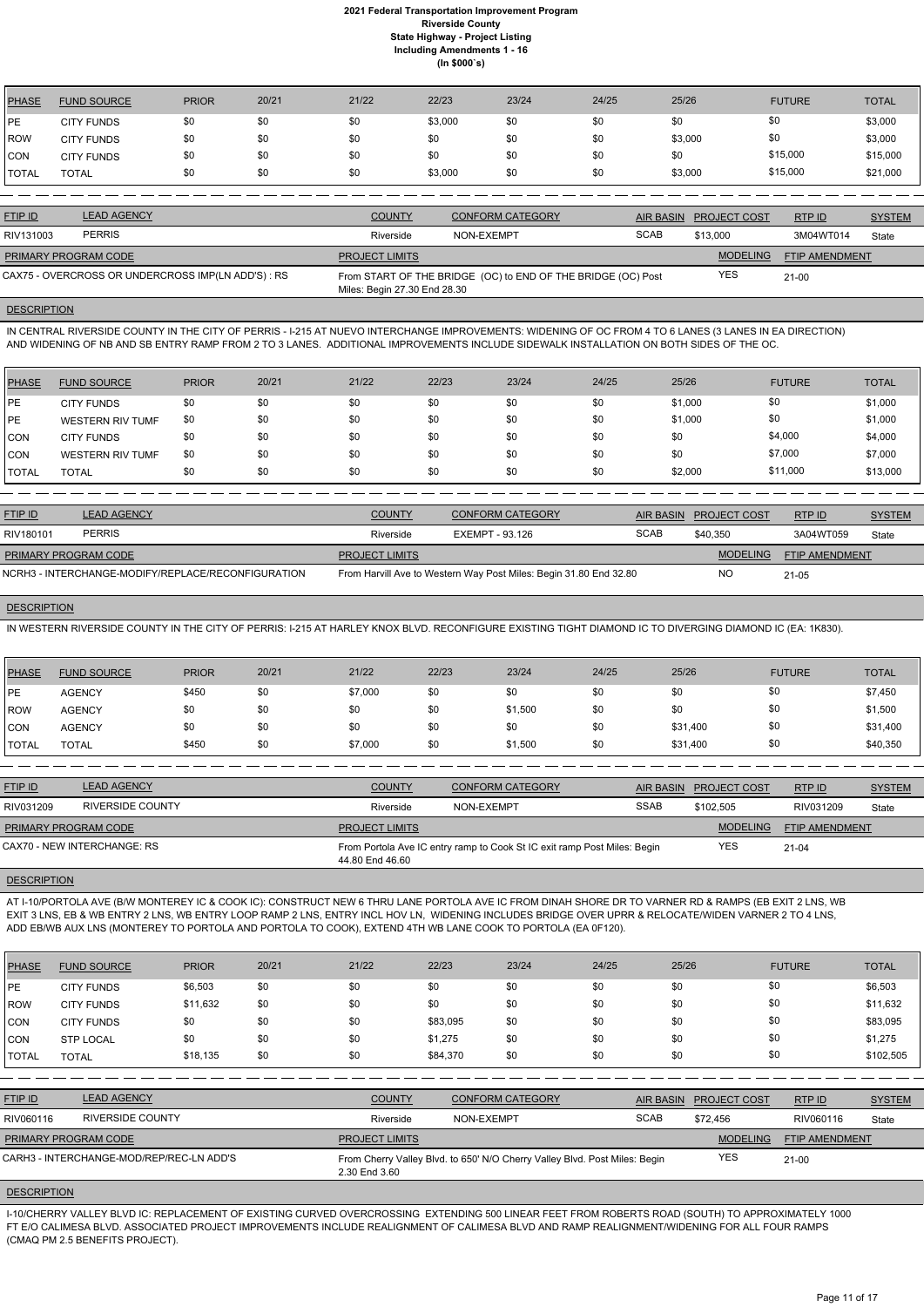| <b>PHASE</b> | <b>FUND SOURCE</b>      | <b>PRIOR</b> | 20/21 | 21/22 | 22/23   | 23/24 | 24/25 | 25/26    | <b>FUTURE</b> | <b>TOTAL</b> |
|--------------|-------------------------|--------------|-------|-------|---------|-------|-------|----------|---------------|--------------|
| <b>PE</b>    | <b>CITY FUNDS</b>       | \$2,000      | \$763 | \$0   | \$0     | \$0   | \$0   | \$0      | \$0           | \$2,763      |
| <b>PE</b>    | <b>WESTERN RIV TUMF</b> | \$2,100      | \$0   | \$0   | \$0     | \$0   | \$0   | \$0      | \$0           | \$2,100      |
| <b>ROW</b>   | <b>CITY FUNDS</b>       | \$0          | \$0   | \$0   | \$2,000 | \$0   | \$0   | \$0      | \$0           | \$2,000      |
| <b>ROW</b>   | <b>WESTERN RIV TUMF</b> | \$0          | \$0   | \$0   | \$0     | \$0   | \$0   | \$7,000  | \$0           | \$7,000      |
| <b>CON</b>   | <b>CITY FUNDS</b>       | \$0          | \$0   | \$0   | \$0     | \$0   | \$0   | \$20,150 | \$0           | \$20,150     |
| <b>CON</b>   | <b>CMAQ</b>             | \$0          | \$0   | \$0   | \$0     | \$0   | \$0   | \$0      | \$443         | \$443        |
| <b>CON</b>   | WESTERN RIV TUMF        | \$0          | \$0   | \$0   | \$0     | \$0   | \$0   | \$0      | \$38,000      | \$38,000     |
| <b>TOTAL</b> | <b>TOTAL</b>            | \$4,100      | \$763 | \$0   | \$2,000 | \$0   | \$0   | \$27,150 | \$38,443      | \$72,456     |

| <b>FTIP ID</b>       | <b>LEAD AGENCY</b>                                   | <b>COUNTY</b>         | CONFORM CATEGORY                                                        | <b>AIR BASIN</b> | <b>PROJECT COST</b> | RTP ID                | <b>SYSTEM</b> |
|----------------------|------------------------------------------------------|-----------------------|-------------------------------------------------------------------------|------------------|---------------------|-----------------------|---------------|
| RIV010206A           | RIVERSIDE COUNTY TRANS COMMISSION (RCTC)             | Riverside             | NON-EXEMPT                                                              | <b>SCAB</b>      | \$51.220            | RIV010206             | State         |
| PRIMARY PROGRAM CODE |                                                      | <b>PROJECT LIMITS</b> |                                                                         |                  | <b>MODELING</b>     | <b>FTIP AMENDMENT</b> |               |
|                      | CAXT3 - IC-MODIFY/REPLC/RECONFIG.-LN ADD'S w/TCM: RS | 18.30 End 20.10       | From Summerhill Dr/Grape St. to 500 ft E/O Summerhill Post Miles: Begin |                  | <b>YES</b>          | 21-05                 |               |

## **DESCRIPTION**

AT I-15/RR CYN RD IC: WIDEN RR CYN RD UC FROM 7 TO 8 LNS (SUMMERHILL DR - MISSION TR), EXT 2-LN NB RAMP TO GORE, CNSTCT NB EXIT/ENTRY RAMPS TO HOOK RAMP CNECTN TO GRAPE ST, WIDEN SB ENTRY RAMP FROM 1-3 LNS, WIDEN SHLDRS SB EXIT RAMP, WIDEN GRAPE ST TO CONST DEDICATED RT TN LN AT NB HOOK RAMP AND RR CYN RD, CONS RAMP ACCEL/DECEL LNS AT RR CYN RD & SPOT IMPRVNT REMOVE EX. OH SIGN AT PM 17.8 & INSTALL NEW OH SIGN AT PM 17.5 & 18.1 (PPNO 3004U).

| PHASE          | <b>FUND SOURCE</b>                     | <b>PRIOR</b> | 20/21 | 21/22 | 22/23 | 23/24 | 24/25 | 25/26 | <b>FUTURE</b> | <b>TOTAL</b> |
|----------------|----------------------------------------|--------------|-------|-------|-------|-------|-------|-------|---------------|--------------|
| PE             | <b>WESTERN RIV TUMF</b>                | \$6,507      | \$0   | \$0   | \$0   | \$0   | \$0   | \$0   | \$0           | \$6,507      |
| <b>IROW</b>    | <b>INTERSTATE</b><br><b>MAINTENANC</b> | \$238        | \$0   | \$0   | \$0   | \$0   | \$0   | \$0   | \$0           | \$238        |
| ROW            | <b>WESTERN RIV TUMF</b>                | \$3,550      | \$0   | \$0   | \$0   | \$0   | \$0   | \$0   | \$0           | \$3,550      |
| CON            | <b>AGENCY</b>                          | \$755        | \$1   | \$0   | \$0   | \$0   | \$0   | \$0   | \$0           | \$756        |
| CON            | <b>SB1 LOCAL</b><br><b>PARTNERSHIP</b> | \$15,000     | \$0   | \$0   | \$0   | \$0   | \$0   | \$0   | \$0           | \$15,000     |
| ICON           | <b>STIP ADVANCE</b><br>CON-RIP         | \$2,920      | \$0   | \$0   | \$0   | \$0   | \$0   | \$0   | \$0           | \$2,920      |
| CON            | <b>WESTERN RIV TUMF</b>                | \$22,249     | \$0   | \$0   | \$0   | \$0   | \$0   | \$0   | \$0           | \$22,249     |
| <b>I</b> TOTAL | <b>TOTAL</b>                           | \$51,219     | \$1   | \$0   | \$0   | \$0   | \$0   | \$0   | \$0           | \$51,220     |

| <b>FTIP ID</b>       | <b>LEAD AGENCY</b>                                | <b>COUNTY</b>         | <b>CONFORM CATEGORY</b>                                                  | AIR BASIN PROJECT COST | RTP ID         | <b>SYSTEM</b> |
|----------------------|---------------------------------------------------|-----------------------|--------------------------------------------------------------------------|------------------------|----------------|---------------|
| RIV031218A           | RIVERSIDE COUNTY TRANS COMMISSION (RCTC)          | Riverside             | NON-REPORTABLE TCM COMMITTED SCAB                                        | \$83.501               | RIV031218      | State         |
| PRIMARY PROGRAM CODE |                                                   | <b>PROJECT LIMITS</b> |                                                                          | <b>MODELING</b>        | FTIP AMENDMENT |               |
| RS.                  | CAX71 - NEW INTERCHANGE W.RAMP METERS/HOV BYPASS: | 30.30                 | From Placentia Ave to North of Placentia Ave Post Miles: Begin 28.70 End | <b>YES</b>             | $21 - 05$      |               |
|                      |                                                   |                       |                                                                          |                        |                |               |

## **DESCRIPTION**

I-215/PLACENTIA AVE IC: CONS OF NEW ON/OFF RAMPS ON THE EAST & WEST SIDE, .3 MILES S/O PERRIS BLVD UNDRCRSG TO .5 MILES N/O OLEANDER AVE OVRCRSG. RELOCTN OF EAST FRNTGE RD 410 FT EAST, REMOVE W. FRNTGE RD CNCTN TO PL AVE, WIDEN PL AVE BRDGE & OVRCRSG FRM 2 TO 6 LNS BTWN HARVILL AVE TO & INDIAN AVE, INSTALL HOV & RAMP METERING ON THE ON-RAMPS, INSTALL NEW TRAFFIC SIGNALS AT INDIAN AVE, E. FRONTAGE RD & RAMP INTRSCTNS & ADVANCE FWY OH SIGNS AT SPOT LOCATIONS AT PM R27.9, R, R30.7, R31.0, & R32.8.

| <b>PHASE</b> | <b>FUND SOURCE</b>              | <b>PRIOR</b> | 20/21 | 21/22 | 22/23 | 23/24 | 24/25 | 25/26 | <b>FUTURE</b> | <b>TOTAL</b> |
|--------------|---------------------------------|--------------|-------|-------|-------|-------|-------|-------|---------------|--------------|
| PE           | AGENCY                          | \$4,600      | \$0   | \$0   | \$0   | \$0   | \$0   | \$0   | \$0           | \$4,600      |
| <b>ROW</b>   | <b>AGENCY</b>                   | \$25,900     | \$0   | \$0   | \$0   | \$0   | \$0   | \$0   | \$0           | \$25,900     |
| <b>CON</b>   | <b>AGENCY</b>                   | \$26,500     | \$1   | \$0   | \$0   | \$0   | \$0   | \$0   | \$0           | \$26,501     |
| <b>CON</b>   | SB1 LOCAL<br><b>PARTNERSHIP</b> | \$26,500     | \$0   | \$0   | \$0   | \$0   | \$0   | \$0   | \$0           | \$26,500     |
| TOTAL        | <b>TOTAL</b>                    | \$83,500     | \$1   | \$0   | \$0   | \$0   | \$0   | \$0   | \$0           | \$83,501     |

| <b>FTIP ID</b>              | <b>LEAD AGENCY</b>                          | <b>COUNTY</b>         | <b>CONFORM CATEGORY</b>                                   |             | AIR BASIN PROJECT COST | RTPID          | <b>SYSTEM</b> |
|-----------------------------|---------------------------------------------|-----------------------|-----------------------------------------------------------|-------------|------------------------|----------------|---------------|
| RIV070308                   | RIVERSIDE COUNTY TRANS COMMISSION (RCTC)    | Riverside             | NON-EXEMPT                                                | <b>SCAB</b> | \$173.913              | RIV070308      | State         |
| <b>PRIMARY PROGRAM CODE</b> |                                             | <b>PROJECT LIMITS</b> |                                                           |             | <b>MODELING</b>        | FTIP AMENDMENT |               |
|                             | CAX66 - NEW CONNECTNS/CROSS TRAFFIC IMP: RS |                       | From EB SR-91 to NB SR-71 Post Miles: Begin 0.90 End 2.60 |             | YES                    | $21 - 16$      |               |

#### **DESCRIPTION**

AT SR91/71 JCT: REPLACE EB 91 TO NB 71 CONNECTOR W/ DIRECT CONNECTOR, AND RECONSTRUCT THE GREEN RIVER ROAD EB ON-RAMP (EA: 0F541) (\$1,501/\$639/\$200 TOLL CREDITS WILL BE USED IN PS&E TO MATCH DEMO-SAFETEALU/DEMO-TEA21/STP, RESPECTIVELY. \$159 TOLL CREDITS WILL BE USED IN R/W TO MATCH DEMO-SAFETEALU.)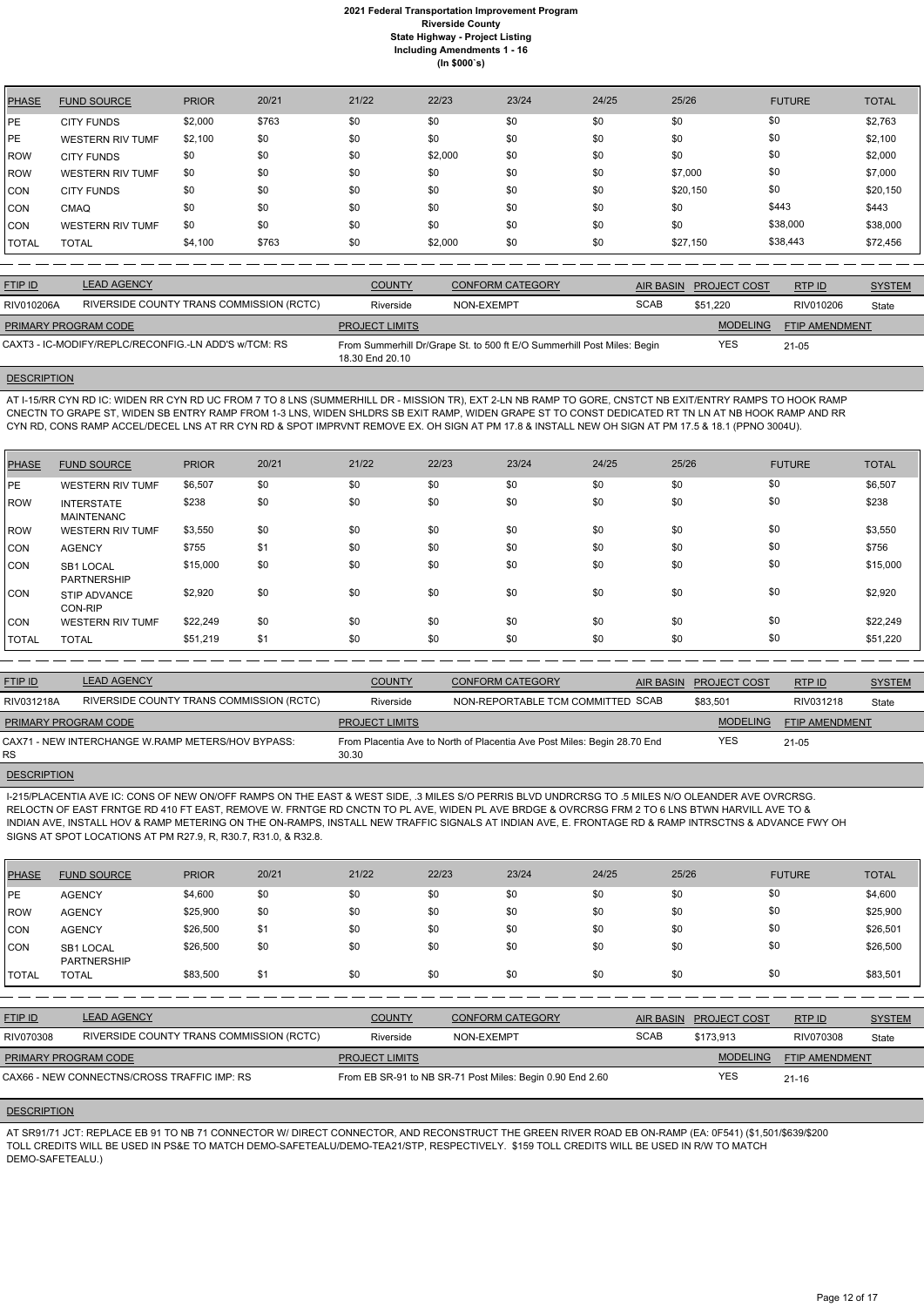| <b>PHASE</b> | <b>FUND SOURCE</b>                             | <b>PRIOR</b> | 20/21   | 21/22    | 22/23    | 23/24    | 24/25 | 25/26 | <b>FUTURE</b> | <b>TOTAL</b> |
|--------------|------------------------------------------------|--------------|---------|----------|----------|----------|-------|-------|---------------|--------------|
| PE           | DEMO - TEA 21                                  | \$3,196      | \$0     | \$0      | \$0      | \$0      | \$0   | \$0   | \$0           | \$3,196      |
| PE           | DEMO-SAFETEA-LU                                | \$7,504      | \$0     | \$0      | \$0      | \$0      | \$0   | \$0   | \$0           | \$7,504      |
| PE           | <b>RIV CO SALES TAX</b>                        | \$0          | \$345   | \$0      | \$0      | \$0      | \$0   | \$0   | \$0           | \$345        |
| PE           | SB1 LOCAL<br><b>PARTNERSHIP</b>                | \$2,000      | \$0     | \$0      | \$0      | \$0      | \$0   | \$0   | \$0           | \$2,000      |
| PE           | STATE CASH - RIP                               | \$5,273      | \$0     | \$0      | \$0      | \$0      | \$0   | \$0   | \$0           | \$5,273      |
| PE           | <b>SURFACE TRANS BLK</b><br><b>GRNT LOCAL</b>  | \$0          | \$2,661 | \$0      | \$0      | \$0      | \$0   | \$0   | \$0           | \$2,661      |
| PE           | <b>SURFACE TRANS</b><br><b>PROG</b>            | \$1,000      | \$0     | \$0      | \$0      | \$0      | \$0   | \$0   | \$0           | \$1,000      |
| <b>ROW</b>   | DEMO-SAFETEA-LU                                | \$796        | \$0     | \$0      | \$0      | \$0      | \$0   | \$0   | \$0           | \$796        |
| <b>ROW</b>   | <b>FFY 2006</b><br><b>APPROPRIATIONS</b>       | \$990        | \$0     | \$0      | \$0      | \$0      | \$0   | \$0   | \$0           | \$990        |
| <b>ROW</b>   | RIV CO SALES TAX                               | \$1,225      | \$286   | \$0      | \$0      | \$0      | \$0   | \$0   | \$0           | \$1,511      |
| <b>ROW</b>   | <b>SURFACE TRANS BLK</b><br><b>GRNT LOCAL</b>  | \$0          | \$2,214 | \$0      | \$0      | \$0      | \$0   | \$0   | \$0           | \$2,214      |
| <b>ROW</b>   | <b>SURFACE TRANS</b><br><b>PROG - HR4818</b>   | \$739        | \$0     | \$0      | \$0      | \$0      | \$0   | \$0   | \$0           | \$739        |
| <b>CON</b>   | COVID Relief Funds -<br><b>STIP</b>            | \$0          | \$0     | \$10,069 | \$0      | \$0      | \$0   | \$0   | \$0           | \$10,069     |
| <b>CON</b>   | <b>RIV CO SALES TAX</b>                        | \$0          | \$0     | \$1,277  | \$0      | \$0      | \$0   | \$0   | \$0           | \$1,277      |
| <b>CON</b>   | <b>SB1TRADE CORRIDOR</b><br><b>ENHANCEMENT</b> | \$0          | \$0     | \$58,108 | \$0      | \$0      | \$0   | \$0   | \$0           | \$58,108     |
| <b>CON</b>   | STATE CASH (AB<br>3090)                        | \$0          | \$0     | \$0      | \$19,913 | \$46,464 | \$0   | \$0   | \$0           | \$66,377     |
| <b>CON</b>   | <b>SURFACE TRANS BLK</b><br><b>GRNT LOCAL</b>  | \$0          | \$0     | \$9,853  | \$0      | \$0      | \$0   | \$0   | \$0           | \$9,853      |
| <b>TOTAL</b> | <b>TOTAL</b>                                   | \$22,723     | \$5,506 | \$79,307 | \$19,913 | \$46,464 | \$0   | \$0   | \$0           | \$173,913    |

In Western Riverside County on I-15: To improve traffic operations of I-15 ELP, restripe lane drop from PM 37.1 as lane extension (ie. trap lane) for about 1.19 mile in SB direction to exit at Weirick Road. PM for advanced signage and ancillary improvements: 35.6 to 37.4. (child project from I-15 ELP RIV071267).

| <b>FTIP ID</b>       | <b>LEAD AGENCY</b>                          | <b>COUNTY</b>         | CONFORM CATEGORY                                                      | AIR BASIN   | <b>PROJECT COST</b> | RTPID                 | <b>SYSTEM</b> |
|----------------------|---------------------------------------------|-----------------------|-----------------------------------------------------------------------|-------------|---------------------|-----------------------|---------------|
| <b>RIV071267A</b>    | RIVERSIDE COUNTY TRANS COMMISSION (RCTC)    | Riverside             | NON-EXEMPT/ NOT MODELED                                               | <b>SCAB</b> | \$6.936             | 3200S010              | State         |
| PRIMARY PROGRAM CODE |                                             | <b>PROJECT LIMITS</b> |                                                                       |             | <b>MODELING</b>     | <b>FTIP AMENDMENT</b> |               |
|                      | CAR59 - RESTRIPING FOR "MIX" FLOW LANES:NRS |                       | From Cajalco Rd IC to Weirick Rd IC Post Miles: Begin 35.91 End 37.10 |             | <b>NO</b>           | $21 - 06$             |               |

#### **DESCRIPTION**

| <b>PHASE</b> | <b>FUND SOURCE</b> | <b>PRIOR</b> | 20/21   | 21/22 | 22/23 | 23/24 | 24/25 | 25/26 | <b>FUTURE</b> | <b>TOTAL</b> |
|--------------|--------------------|--------------|---------|-------|-------|-------|-------|-------|---------------|--------------|
| PE           | RIV CO SALES TAX   | \$0          | \$6,936 | \$0   |       | \$0   | \$0   | \$0   | \$0           | \$6,936      |
| TOTAL        | TOTAL              | \$0          | \$6,936 | \$0   |       | \$0   | \$0   | \$0   | \$0           | \$6,936      |

| <b>FTIP ID</b>              | <b>LEAD AGENCY</b>                                   | <b>COUNTY</b>         | <b>CONFORM CATEGORY</b>                                         |             | AIR BASIN PROJECT COST | RTP ID                | <b>SYSTEM</b> |
|-----------------------------|------------------------------------------------------|-----------------------|-----------------------------------------------------------------|-------------|------------------------|-----------------------|---------------|
| <b>RIV071267B</b>           | RIVERSIDE COUNTY TRANS COMMISSION (RCTC)             | Riverside             | EXEMPT - 93.126                                                 | <b>SCAB</b> | \$5,000                | <b>REG0701</b>        | State         |
| <b>PRIMARY PROGRAM CODE</b> |                                                      | <b>PROJECT LIMITS</b> |                                                                 |             | <b>MODELING</b>        | <b>FTIP AMENDMENT</b> |               |
|                             | NCN21 - AUXILIARY LANE NOT THROUGH NEXT INTERSECTION |                       | From Cajalco Rd to Weirick Rd Post Miles: Begin 35.70 End 37.00 |             |                        | $21 - 16$             |               |

## **DESCRIPTION**

Interstate 15 Interim Corridor Operations Project Add auxiliary lane on southbound I15 from Cajalco Road southbound onramp (PM 35.9) to Weirick Road southbound offramp (PM 36.8), for a distance of 0.9 mile. Limits of construction are PM 35.7 to 37.0.

| <b>PHASE</b> | <b>FUND SOURCE</b>                                | <b>PRIOR</b> | 20/21 | 21/22                 | 22/23           | 23/24                                                             | 24/25       | 25/26            |                     | <b>FUTURE</b>         | <b>TOTAL</b>  |
|--------------|---------------------------------------------------|--------------|-------|-----------------------|-----------------|-------------------------------------------------------------------|-------------|------------------|---------------------|-----------------------|---------------|
| <b>IPE</b>   | <b>AGENCY</b>                                     | \$0          | \$0   | \$1,000               | \$0             | \$0                                                               | \$0         | \$0              | \$0                 |                       | \$1,000       |
| ICON         | <b>AGENCY</b>                                     | \$0          | \$0   | \$3,500               | \$500           | \$0                                                               | \$0         | \$0              | \$0                 |                       | \$4,000       |
| I TOTAL      | <b>TOTAL</b>                                      | \$0          | \$0   | \$4,500               | \$500           | \$0                                                               | \$0         | \$0              | \$0                 |                       | \$5,000       |
|              |                                                   |              |       |                       |                 |                                                                   |             |                  |                     |                       |               |
| FTIP ID      | <b>LEAD AGENCY</b>                                |              |       | <b>COUNTY</b>         |                 | <b>CONFORM CATEGORY</b>                                           |             | <b>AIR BASIN</b> | <b>PROJECT COST</b> | RTPID                 | <b>SYSTEM</b> |
| RIV071276    | RIVERSIDE COUNTY TRANS COMMISSION (RCTC)          |              |       | Riverside             | EXEMPT/ MODELED |                                                                   | <b>SCAB</b> |                  | \$212,500           | 3H07A                 | State         |
|              | PRIMARY PROGRAM CODE                              |              |       | <b>PROJECT LIMITS</b> |                 |                                                                   |             |                  | <b>MODELING</b>     | <b>FTIP AMENDMENT</b> |               |
|              | CAX62 - HIGHWAY/ROAD IMP-LANE ADD'S W/ HOV LN: RS |              |       |                       |                 | From Nuevo Rd to Box Springs Rd Post Miles: Begin 27.89 End 38.92 |             |                  | <b>YES</b>          | $21-00$               |               |

# **DESCRIPTION**

ON I-215 FROM NUEVO RD TO BOX SPRINGS RD: CONSTRUCT 2 HOV LANES (1 LANE IN EACH DIRECTION) - PA&ED.

| <b>PHASE</b> | <b>FUND SOURCE</b> | <b>PRIOR</b> | 20/21 | 21/22 | 22/23 | 23/24 | 24/25 | 25/26   | <b>FUTURE</b> | <b>TOTAL</b> |
|--------------|--------------------|--------------|-------|-------|-------|-------|-------|---------|---------------|--------------|
| <b>IPE</b>   | RIV CO SALES TAX   | \$0          |       | \$0   | ა∪    | \$0   | \$0   | \$8,000 | \$0           | \$8,000      |
| <b>TOTAL</b> | <b>TOTAL</b>       | \$0          | \$0   | \$0   |       | \$0   | \$0   | \$8,000 | \$0           | \$8,000      |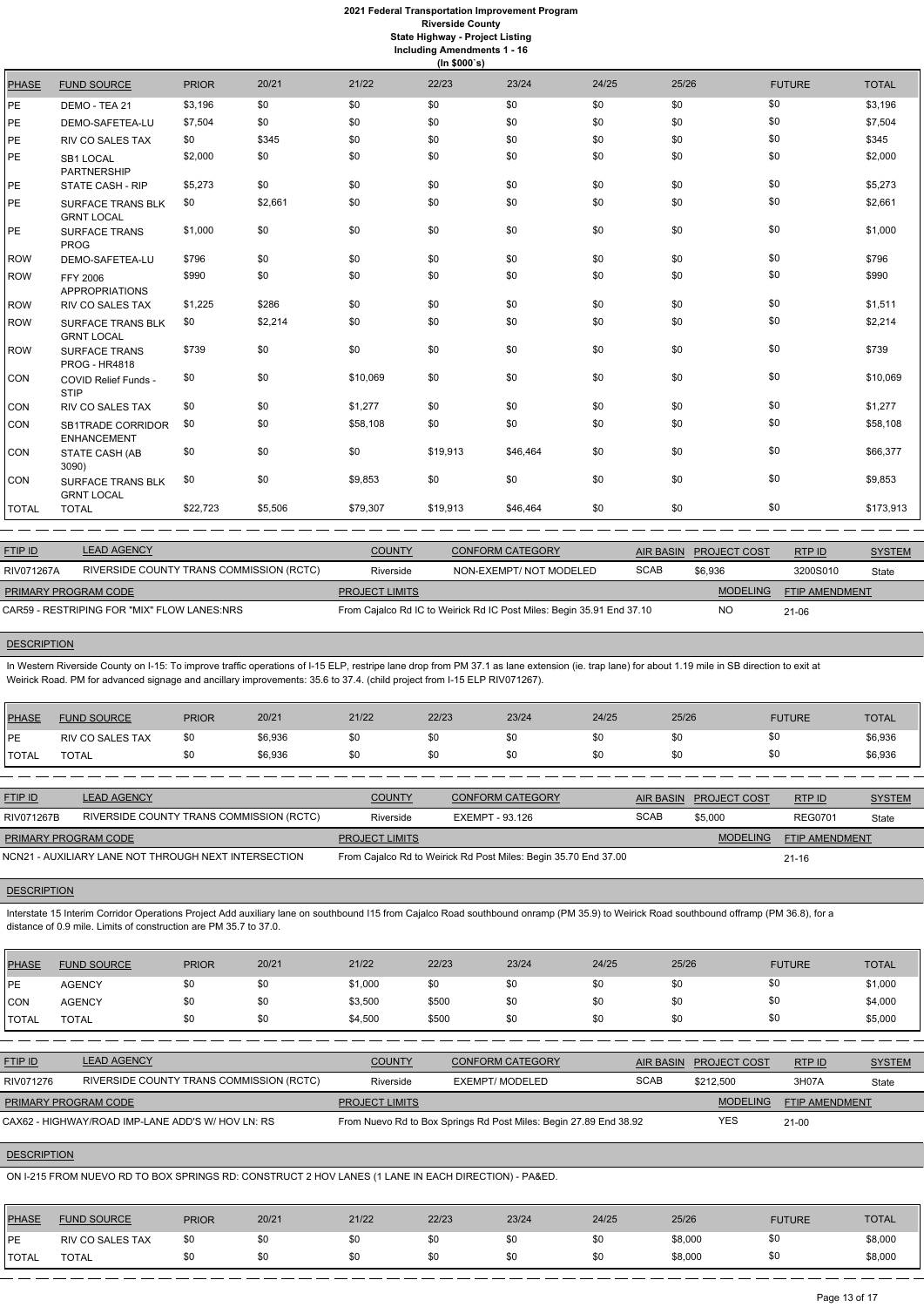| <b>FTIP ID</b>              | <b>LEAD AGENCY</b>                                    | <b>COUNTY</b>         | <b>CONFORM CATEGORY</b>                                                                                                            |             | AIR BASIN PROJECT COST | RTPID                 | <b>SYSTEM</b> |
|-----------------------------|-------------------------------------------------------|-----------------------|------------------------------------------------------------------------------------------------------------------------------------|-------------|------------------------|-----------------------|---------------|
| RIV110122                   | RIVERSIDE COUNTY TRANS COMMISSION (RCTC)              | Riverside             | NON-EXEMPT                                                                                                                         | <b>SCAB</b> | \$13.874               | 3M0738                | State         |
| <b>PRIMARY PROGRAM CODE</b> |                                                       | <b>PROJECT LIMITS</b> |                                                                                                                                    |             | <b>MODELING</b>        | <b>FTIP AMENDMENT</b> |               |
| <b>RS</b>                   | CAX63 - HIGHWAY/ROAD IMP - LANE ADD'S (NO HOV LANES): |                       | From One and one-half miles north of Murrieta Hot Springs Rd to French<br>Valley Parkway off-ramp Post Miles: Begin 7.50 End 11.00 |             | YES                    | $21 - 10$             |               |

#### **DESCRIPTION**

ON I-215 IN SW RIVERSIDE COUNTY FROM ONE AND ONE-HALF MILES N/O MURRIETA HOT SPRINGS RD TO FRENCH VALLEY PKWY OFFRAMP: CONSTRUCT A THIRD MIXED-FLOW LANE IN THE MEDIAN AND AUX-LANE FROM MURRIETA HOT SPRINGS SB ENTRANCE RAMP TO ONE-HALF MILE S/O FRENCH VALLEY PKWY OFF-RAMP (WIDEN) I215/I-15 SEPARATION FROM 2 TO 4 LANES) (EA: OF163).

| <b>PHASE</b> | <b>FUND SOURCE</b> | <b>PRIOR</b> | 20/21 | 21/22 | 22/23   | 23/24 | 24/25 | 25/26 | <b>FUTURE</b> | <b>TOTAL</b> |
|--------------|--------------------|--------------|-------|-------|---------|-------|-------|-------|---------------|--------------|
| <b>IPE</b>   | <b>AGENCY</b>      | \$0          | \$0   | \$0   | \$1,614 | \$0   | \$0   | \$0   | \$0           | \$1,614      |
| <b>ROW</b>   | <b>AGENCY</b>      | \$0          | \$0   | \$0   | \$0     | \$10  | \$0   | \$0   | \$0           | \$10         |
| <b>CON</b>   | <b>AGENCY</b>      | \$0          | \$0   | \$0   | \$0     | \$0   | \$0   | \$0   | \$12,250      | \$12,250     |
| <b>TOTAL</b> | <b>TOTAL</b>       | \$0          | \$0   | \$0   | \$1,614 | \$10  | \$0   | \$0   | \$12,250      | \$13,874     |

| <b>FTIP ID</b>              | <b>LEAD AGENCY</b>                              | <b>COUNTY</b>         | <b>CONFORM CATEGORY</b>                                                  | <b>AIR BASIN</b> | <b>PROJECT COST</b> | RTP ID                | <b>SYSTEM</b> |
|-----------------------------|-------------------------------------------------|-----------------------|--------------------------------------------------------------------------|------------------|---------------------|-----------------------|---------------|
| RIV120201                   | RIVERSIDE COUNTY TRANS COMMISSION (RCTC)        | Riverside             | EXEMPT/ MODELED                                                          | <b>SCAB</b>      | \$146.380           | 3TK04MA13             | State         |
| <b>PRIMARY PROGRAM CODE</b> |                                                 | <b>PROJECT LIMITS</b> |                                                                          |                  | <b>MODELING</b>     | <b>FTIP AMENDMENT</b> |               |
| <b>URBAN AREA</b>           | NCN35 - SLOW VEH PASS LN/TRUCK CLIMB LN OUTSIDE | Begin 22.10 End 26.60 | From Gilman Springs Rd to Approx. 1.37 mi w/o Jack Rabbit Tr Post Miles: |                  | <b>YES</b>          | 21-05                 |               |
| <b>DESCRIPTION</b>          |                                                 |                       |                                                                          |                  |                     |                       |               |

ON SR-60 IN UNINCORPORATED RIVERSIDE CO: CONSTRUCT NEW EASTBOUND CLIMBING AND WESTBOUND DESCENDING TRUCK LANES FROM GILMAN SPRINGS RD TO APPROX. 1.37 MILES W/O JACK RABBIT TRAIL AND UPGRADE EXISTING INSIDE AND OUTSIDE SHOULDERS TO STANDARD WIDTHS (10-FT INSIDE SHOULDER AND 12-FT OUTSIDE SHOULDER) (EA: 0N69U) - CMAQ PM2.5 BENEFITS PROJECT.

| <b>PHASE</b> | <b>FUND SOURCE</b>                           | <b>PRIOR</b> | 20/21   | 21/22   | 22/23 | 23/24 | 24/25 | 25/26 | <b>FUTURE</b> | <b>TOTAL</b> |
|--------------|----------------------------------------------|--------------|---------|---------|-------|-------|-------|-------|---------------|--------------|
| PE           | <b>CMAQ</b>                                  | \$7,000      | \$0     | \$0     | \$0   | \$0   | \$0   | \$0   | \$0           | \$7,000      |
| PE           | <b>FFY 2006</b><br><b>APPROPRIATIONS</b>     | \$2,546      | \$0     | \$0     | \$0   | \$0   | \$0   | \$0   | \$0           | \$2,546      |
| PE           | SHOPP - ADVANCE<br><b>CONSTRUCTION</b>       | \$3,500      | \$0     | \$0     | \$0   | \$0   | \$0   | \$0   | \$0           | \$3,500      |
| PE           | <b>SURFACE TRANS</b><br><b>PROG - HR4818</b> | \$492        | \$0     | \$0     | \$0   | \$0   | \$0   | \$0   | \$0           | \$492        |
| <b>ROW</b>   | RIV CO SALES TAX                             | \$1,497      | \$0     | \$0     | \$0   | \$0   | \$0   | \$0   | \$0           | \$1,497      |
| <b>ROW</b>   | SHOPP - ADVANCE<br><b>CONSTRUCTION</b>       | \$450        | \$0     | \$0     | \$0   | \$0   | \$0   | \$0   | \$0           | \$450        |
| <b>ROW</b>   | <b>STIP ADVANCE</b><br>CON-RIP               | \$550        | \$0     | \$0     | \$0   | \$0   | \$0   | \$0   | \$0           | \$550        |
| <b>CON</b>   | <b>CMAQ</b>                                  | \$37,396     | \$5,959 | \$2,046 | \$0   | \$0   | \$0   | \$0   | \$0           | \$45,401     |
| CON          | RIV CO SALES TAX                             | \$8,652      | \$1,037 | \$0     | \$0   | \$0   | \$0   | \$0   | \$0           | \$9,689      |
| CON          | SHOPP - ADVANCE<br><b>CONSTRUCTION</b>       | \$43,700     | \$0     | \$0     | \$0   | \$0   | \$0   | \$0   | \$0           | \$43,700     |
| <b>CON</b>   | <b>STIP ADVANCE</b><br><b>CON-RIP</b>        | \$31,555     | \$0     | \$0     | \$0   | \$0   | \$0   | \$0   | \$0           | \$31,555     |
| <b>TOTAL</b> | <b>TOTAL</b>                                 | \$137,338    | \$6,996 | \$2,046 | \$0   | \$0   | \$0   | \$0   | \$0           | \$146,380    |

| <b>FTIP ID</b>              | <b>LEAD AGENCY</b>                                 | <b>COUNTY</b>         | <b>CONFORM CATEGORY</b> | AIR BASIN   | <b>PROJECT COST</b> | RTPID                 | <b>SYSTEM</b> |
|-----------------------------|----------------------------------------------------|-----------------------|-------------------------|-------------|---------------------|-----------------------|---------------|
| RIV151104                   | RIVERSIDE COUNTY TRANS COMMISSION (RCTC)           | Riverside             | <b>TCM Committed</b>    | <b>SCAB</b> | \$50.168            | 3ITS0717              | State         |
| <b>PRIMARY PROGRAM CODE</b> |                                                    | <b>PROJECT LIMITS</b> |                         |             | <b>MODELING</b>     | <b>FTIP AMENDMENT</b> |               |
| <b>RIDE</b>                 | TDM24 - TDM PROGRAMS-NON RIDEMATCHING & NON PARK & |                       |                         |             | <b>NO</b>           | 21-00                 |               |
| <b>DESCRIPTION</b>          |                                                    |                       |                         |             |                     |                       |               |

# FREEWAY SERVICE PATROL (FSP) – CONTINUED IMPLEMENTATION OF FSP ON SR-91 (ORANGE COUNTY LINE TO 60/91/215 INTERCHANGE), SR-60 (MILLKEN TO THEODORE), I-215 (SAN BERNARDINO COUNTY LINE TO MURRIETA HOT SPRINGS), I-15 (SR-60 TO SR-79/TEMECULA PARKWAY).

| <b>PHASE</b>   | <b>FUND SOURCE</b>                             | <b>PRIOR</b> | 20/21   | 21/22                                                 | 22/23                | 23/24                   | 24/25   | 25/26            |                     | <b>FUTURE</b>         | <b>TOTAL</b>  |
|----------------|------------------------------------------------|--------------|---------|-------------------------------------------------------|----------------------|-------------------------|---------|------------------|---------------------|-----------------------|---------------|
| ICON           | <b>AGENCY</b>                                  | \$5,345      | \$1,997 | \$2,027                                               | \$2,058              | \$2,088                 | \$2,120 | \$2,152          |                     | \$2,184               | \$19,971      |
| ICON           | <b>GENERAL FUNDS</b>                           | \$1,400      | \$1,428 | \$1,485                                               | \$1,515              | \$1,545                 | \$1,576 | \$1,608          |                     | \$1,640               | \$12,197      |
| ICON           | <b>STATE CASH</b>                              | \$6,450      | \$1,650 | \$1,650                                               | \$1,650              | \$1,650                 | \$1,650 | \$1,650          |                     | \$1,650               | \$18,000      |
| <b>ITOTAL</b>  | <b>TOTAL</b>                                   | \$13,195     | \$5,075 | \$5,162                                               | \$5,223              | \$5,283                 | \$5,346 | \$5,410          |                     | \$5,474               | \$50,168      |
|                |                                                |              |         |                                                       |                      |                         |         |                  |                     |                       |               |
| <b>FTIP ID</b> | <b>LEAD AGENCY</b>                             |              |         | <b>COUNTY</b>                                         |                      | <b>CONFORM CATEGORY</b> |         | <b>AIR BASIN</b> | <b>PROJECT COST</b> | RTP ID                | <b>SYSTEM</b> |
| RIV160101      | RIVERSIDE COUNTY TRANS COMMISSION (RCTC)       |              |         | Riverside                                             | <b>TCM Committed</b> |                         |         | <b>SCAB</b>      | \$270,000           | <b>RIV071250B</b>     | State         |
|                | PRIMARY PROGRAM CODE                           |              |         | <b>PROJECT LIMITS</b>                                 |                      |                         |         |                  | <b>MODELING</b>     | <b>FTIP AMENDMENT</b> |               |
|                | CANT9 - NEW HOT LANE(S) REGIONALLY SIGNIFICANT |              |         | From SB-15 to WB-91 Post Miles: Begin 41.50 End 43.40 |                      |                         |         |                  | <b>YES</b>          | $21-03$               |               |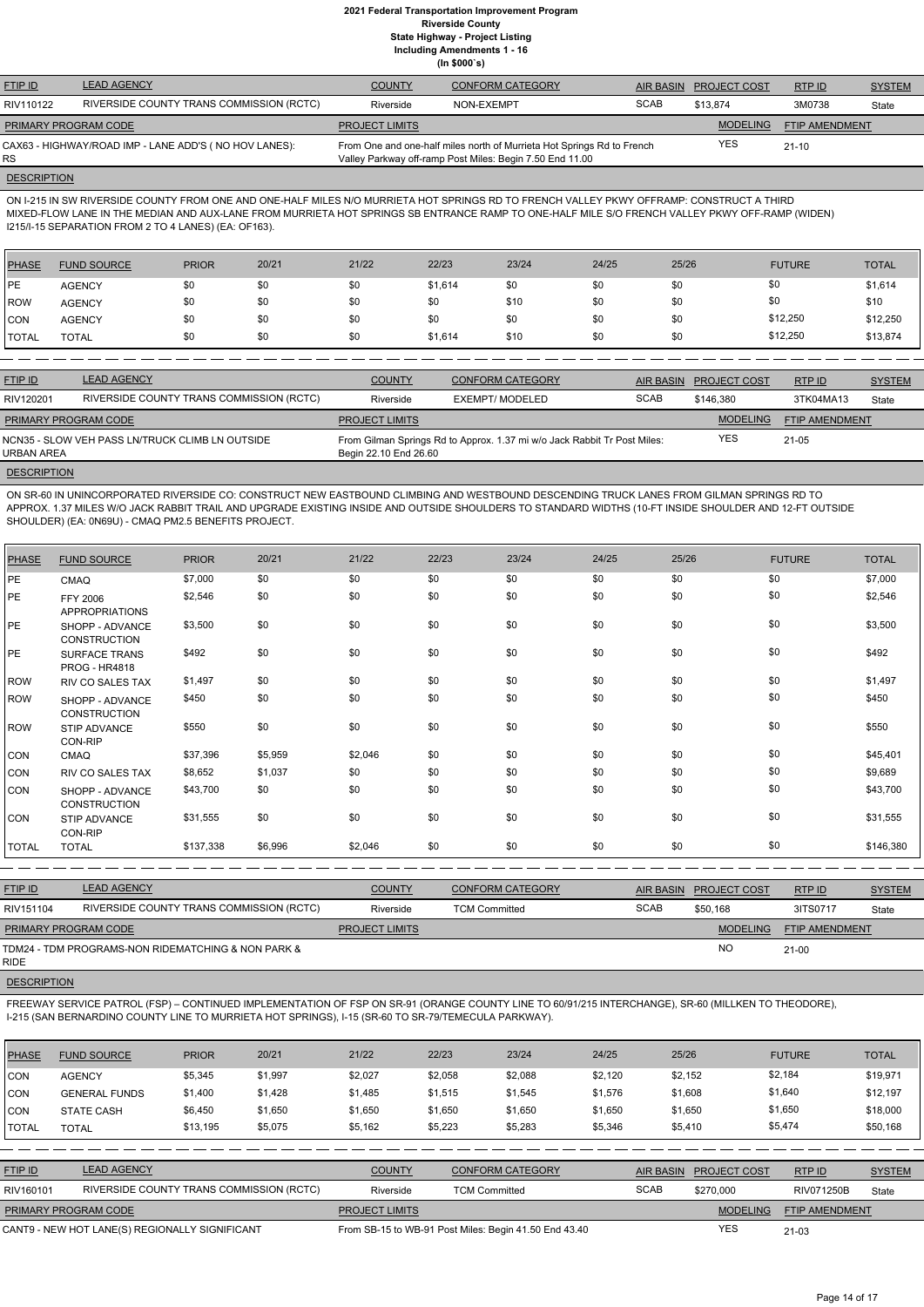# **DESCRIPTION**

IN WESTERN RIVERSIDE COUNTY ON SR-91/I-15: On I-15 - ADD TOLL EXPRESS LANE MEDIAN DIRECT CONNECT FROM SB15 TO WB91 & EB91 TO NB15, 1 TOLL EXPRESS LANE EACH DIRECTION FROM HIDDEN VALLEY TO SR91 DIRECT CONNECTOR. CONSTRUCT OPERATIONAL IMPROVEMENT BY EXTENDING THE EB91 EXPRESS LANE AND AND AUXILARY LANE ALONG SR91. CONSTRUCT ADDITIONAL SIGNAGE ALONG SR91 AT PM R18.0 IN OR COUNTY.

| PHASE      | <b>FUND SOURCE</b>     | <b>PRIOR</b> | 20/21     | 21/22 | 22/23 | 23/24 | 24/25 | 25/26 | <b>FUTURE</b> | <b>TOTAL</b> |
|------------|------------------------|--------------|-----------|-------|-------|-------|-------|-------|---------------|--------------|
| l PE.      | <b>SENATE BILL 132</b> | \$18,873     | \$0       | \$0   | \$0   | \$0   | \$0   | \$0   | \$0           | \$18,873     |
| ROW        | <b>SENATE BILL 132</b> | \$10,000     | \$0       | \$0   | \$0   | \$0   | \$0   | \$0   | \$0           | \$10,000     |
| <b>CON</b> | <b>AGENCY</b>          | \$0          | \$90,000  | \$0   | \$0   | \$0   | \$0   | \$0   | \$0           | \$90,000     |
| <b>CON</b> | <b>SENATE BILL 132</b> | \$100,000    | \$51,127  | \$0   | \$0   | \$0   | \$0   | \$0   | \$0           | \$151,127    |
| I TOTAL    | <b>TOTAL</b>           | \$128,873    | \$141,127 | \$0   | \$0   | \$0   | \$0   | \$0   | \$0           | \$270,000    |

| <b>FTIP ID</b>                                 | <b>LEAD AGENCY</b>                       | <b>COUNTY</b>         | <b>CONFORM CATEGORY</b>                                       |             | AIR BASIN PROJECT COST | RTPID                 | <b>SYSTEM</b> |
|------------------------------------------------|------------------------------------------|-----------------------|---------------------------------------------------------------|-------------|------------------------|-----------------------|---------------|
| RIV170901                                      | RIVERSIDE COUNTY TRANS COMMISSION (RCTC) | Riverside             | <b>TCM Committed</b>                                          | <b>SCAB</b> | \$523.828              | 3160001               | State         |
| <b>PRIMARY PROGRAM CODE</b>                    |                                          | <b>PROJECT LIMITS</b> |                                                               |             | <b>MODELING</b>        | <b>FTIP AMENDMENT</b> |               |
| CANT9 - NEW HOT LANE(S) REGIONALLY SIGNIFICANT |                                          |                       | From Main St to Central Ave Post Miles: Begin 21.20 End 38.10 |             | YES                    | $21 - 05$             |               |

# **DESCRIPTION**

IN WESTERN RIVERSIDE COUNTY - ON I-15, ADD 2 EXPRESS LANES IN EACH DIRECTION, GENERALLY IN THE MEDIAN, FROM SR-74 (CENTRAL AVENUE) (PM 22.3) IN THE CITY OF LAKE ELSINORE TO EL CERRITO ROAD (PM 38.1) IN THE CITY OF CORONA. CONSTRUCT SOUTHBOUND AUXILIARY LANE FROM MAIN STREET (PM 21.2) TO SR-74 (CENTRAL AVENUE) (PM 22.3) AND FROM SR-74 (CENTRAL AVENUE) (PM 22.3) TO NICHOLS ROAD (PM 23.9). SIGNAGE AND TRANSITION STRIPING EXTENDS TO PM 20.3 TO THE SOUTH AND PM 40.1 TO THE NORTH.

| <b>PHASE</b> | <b>FUND SOURCE</b> | <b>PRIOR</b> | 20/21 | 21/22    | 22/23 | 23/24     | 24/25 | 25/26 | <b>FUTURE</b> | <b>TOTAL</b> |
|--------------|--------------------|--------------|-------|----------|-------|-----------|-------|-------|---------------|--------------|
| PE           | <b>AGENCY</b>      | \$0          | \$0   | \$15,147 | \$0   | \$0       | \$0   | \$0   | \$0           | \$15,147     |
| PE           | <b>CMAQ</b>        | \$29,828     | \$0   | \$0      | \$0   | \$0       | \$0   | \$0   | \$0           | \$29,828     |
| <b>ROW</b>   | <b>AGENCY</b>      | \$0          | \$0   | \$8,435  | \$0   | \$0       | \$0   | \$0   | \$0           | \$8,435      |
| <b>CON</b>   | <b>AGENCY</b>      | \$0          | \$0   | \$0      | \$0   | \$470,418 | \$0   | \$0   | \$0           | \$470,418    |
| <b>TOTAL</b> | <b>TOTAL</b>       | \$29,828     | \$0   | \$23,582 | \$0   | \$470,418 | \$0   | \$0   | \$0           | \$523,828    |

| <b>FTIP ID</b>              | <b>LEAD AGENCY</b>                       | <b>COUNTY</b>         | <b>CONFORM CATEGORY</b>                                                    | <b>AIR BASIN</b> | <b>PROJECT COST</b> | RTP ID                | <b>SYSTEM</b> |
|-----------------------------|------------------------------------------|-----------------------|----------------------------------------------------------------------------|------------------|---------------------|-----------------------|---------------|
| RIV180104                   | RIVERSIDE COUNTY TRANS COMMISSION (RCTC) | Riverside             | NON-EXEMPT                                                                 | <b>SCAB</b>      | \$37.300            | 2016A319              | State         |
| <b>PRIMARY PROGRAM CODE</b> |                                          | <b>PROJECT LIMITS</b> |                                                                            |                  | <b>MODELING</b>     | <b>FTIP AMENDMENT</b> |               |
| NCR88 - RAMPS-MODIFY        |                                          |                       | From W/B off/on ramps to E/B off/on ramps Post Miles: Begin 8.20 End 11.30 |                  | <b>YES</b>          | 21-07                 |               |

## **DESCRIPTION**

IN WESTERN RIVERSIDE COUNTY IN THE CITIES OF BANNING AND BEAUMONT: I-10/HIGHLAND SPRINGS IC IMPROVEMENTS - IMPROVE EXISTING W/B OFF RAMP AND W/B ON RAMP

| PHASE        | <b>FUND SOURCE</b> | <b>PRIOR</b> | 20/21 | 21/22   | 22/23 | 23/24   | 24/25 | 25/26    | <b>FUTURE</b> | <b>TOTAL</b> |
|--------------|--------------------|--------------|-------|---------|-------|---------|-------|----------|---------------|--------------|
| PE           | <b>AGENCY</b>      | \$300        | \$0   | \$2,000 | \$0   | \$3,000 | \$0   | \$0      | \$0           | \$5,300      |
| ROW          | <b>AGENCY</b>      | \$0          | \$0   | \$0     | \$0   | \$2,000 | \$0   | \$0      | \$0           | \$2,000      |
| <b>CON</b>   | <b>AGENCY</b>      | \$0          | \$0   | \$0     | \$0   | \$0     | \$0   | \$30,000 | \$0           | \$30,000     |
| <b>TOTAL</b> | <b>TOTAL</b>       | \$300        | \$0   | \$2,000 | \$0   | \$5,000 | \$0   | \$30,000 | \$0           | \$37,300     |

| <b>FTIP ID</b>              | <b>LEAD AGENCY</b>                                | <b>COUNTY</b>         | <b>CONFORM CATEGORY</b>                                             | AIR BASIN   | <b>PROJECT COST</b> | <b>RTPID</b>          | <b>SYSTEM</b> |
|-----------------------------|---------------------------------------------------|-----------------------|---------------------------------------------------------------------|-------------|---------------------|-----------------------|---------------|
| RIV181106                   | RIVERSIDE COUNTY TRANS COMMISSION (RCTC)          | Riverside             | NON-EXEMPT                                                          | <b>SCAB</b> | \$43.253            | RIV071250B            | State         |
| <b>PRIMARY PROGRAM CODE</b> |                                                   | <b>PROJECT LIMITS</b> |                                                                     |             | <b>MODELING</b>     | <b>FTIP AMENDMENT</b> |               |
|                             | CAX62 - HIGHWAY/ROAD IMP-LANE ADD'S W/ HOV LN: RS | Begin 17.40 End 0.60  | From Green River Road WB Onramp to SR-241 W-S Connector Post Miles: |             | YES                 | $21 - 01$             |               |

#### **DESCRIPTION**

#### IN WESTERN RIVERSIDE COUNTY - ON SR-91 CONSTRUCT 1 LN WESTBOUND FROM GREEN RIVER ROAD (RIVERSIDE COUNTY) TO SR-241 (ORANGE COUNTY)

| <b>PHASE</b>  | <b>FUND SOURCE</b>                            | <b>PRIOR</b> | 20/21   | 21/22 | 22/23 | 23/24 | 24/25 | 25/26 | <b>FUTURE</b> | <b>TOTAL</b> |
|---------------|-----------------------------------------------|--------------|---------|-------|-------|-------|-------|-------|---------------|--------------|
| <b>IPE</b>    | <b>AGENCY</b>                                 | \$4,300      | \$0     | \$0   | \$0   | \$0   | \$0   | \$0   | \$0           | \$4,300      |
| ROW           | <b>AGENCY</b>                                 | \$375        | \$0     | \$0   | \$0   | \$0   | \$0   | \$0   | \$0           | \$375        |
| ICON          | <b>AGENCY</b>                                 | \$15,000     | \$0     | \$0   | \$0   | \$0   | \$0   | \$0   | \$0           | \$15,000     |
| <b>CON</b>    | <b>HIGHWAY</b><br><b>INFRASTRUCTURE</b>       | \$13,181     | \$0     | \$0   | \$0   | \$0   | \$0   | \$0   | \$0           | \$13,181     |
| <b>CON</b>    | <b>SURFACE TRANS BLK</b><br><b>GRNT LOCAL</b> | \$3,674      | \$6,723 | \$0   | \$0   | \$0   | \$0   | \$0   | \$0           | \$10,397     |
| <b>ITOTAL</b> | <b>TOTAL</b>                                  | \$36,530     | \$6,723 | \$0   | \$0   | \$0   | \$0   | \$0   | \$0           | \$43,253     |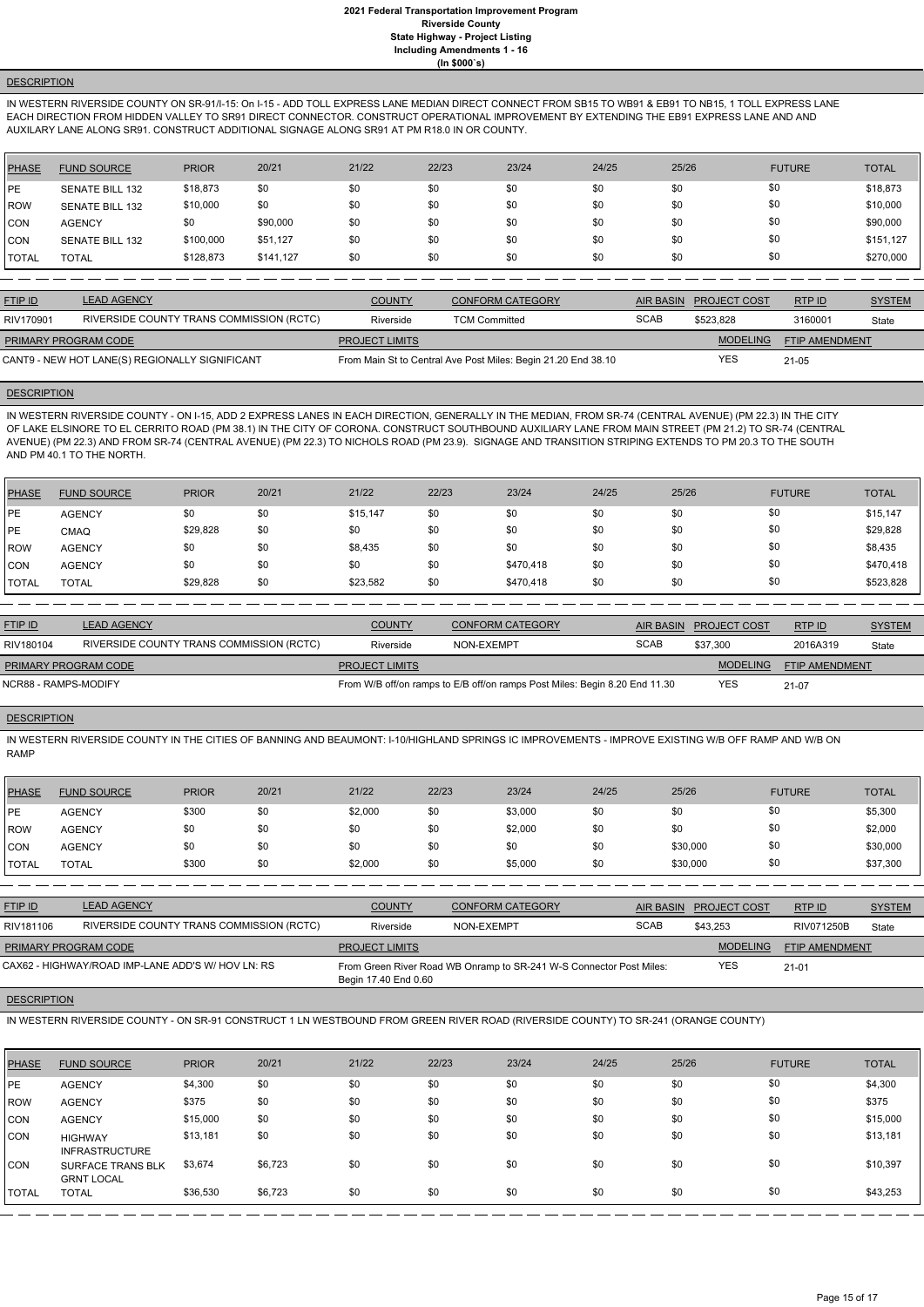| (ln \$000's) |  |
|--------------|--|
|              |  |

| <b>FTIP ID</b>              | <b>LEAD AGENCY</b>                                     | <b>COUNTY</b>         | <b>CONFORM CATEGORY</b>                                                   | <b>AIR BASIN</b> | <b>PROJECT COST</b> | RTPID                 | <b>SYSTEM</b> |
|-----------------------------|--------------------------------------------------------|-----------------------|---------------------------------------------------------------------------|------------------|---------------------|-----------------------|---------------|
| RIV200801                   | RIVERSIDE COUNTY TRANS COMMISSION (RCTC)               | Riverside             | <b>TCM Committed</b>                                                      | <b>SCAB</b>      | \$15,200            | 3ITS08                | State         |
| <b>PRIMARY PROGRAM CODE</b> |                                                        | <b>PROJECT LIMITS</b> |                                                                           |                  | <b>MODELING</b>     | <b>FTIP AMENDMENT</b> |               |
| <b>SYS</b>                  | ITS13 - VEH DETECT (VDS) & AUTOMATIC VEH CLASSIF (AVC) | 9.90                  | From San Diego County Line to I-15/I-215 split Post Miles: Begin 0.00 End |                  | NO                  | 21-07                 |               |
|                             |                                                        |                       |                                                                           |                  |                     |                       |               |

**DESCRIPTION** 

In Western Riverside County in the City of Temecula: Installation of new vehicle detection and adaptive highway metering systems on I-15 NB from the San Diego county line to the I-15/I-215 split. Includes relocation of existing ramp meters at Rancho California Rd. (RCR) and Temecula Parkway, ramp modifications at RCR and Winchester Road, variable speed limit signs, and other ITS elements. TC Utilization: FY 20/21 CMAQ for PE \$459k and FY 21/22 for CON \$1.147M.

| <b>PHASE</b> | <b>FUND SOURCE</b>                      | <b>PRIOR</b> | 20/21   | 21/22    | 22/23 | 23/24 | 24/25 | 25/26 | <b>FUTURE</b> | <b>TOTAL</b> |
|--------------|-----------------------------------------|--------------|---------|----------|-------|-------|-------|-------|---------------|--------------|
| <b>IPE</b>   | <b>CMAQ</b>                             | \$0          | \$4,000 | \$0      | \$0   | \$0   | \$0   | \$0   | \$0           | \$4,000      |
| CON          | <b>CMAQ</b>                             | \$0          | \$0     | \$10,000 | \$0   | \$0   | \$0   | \$0   | \$0           | \$10,000     |
| <b>CON</b>   | STATE CASH - CT<br><b>MINOR PROGRAM</b> | \$0          | \$0     | \$1,200  | \$0   | \$0   | \$0   | \$0   | \$0           | \$1,200      |
| <b>TOTAL</b> | <b>TOTAL</b>                            | \$0          | \$4,000 | \$11,200 | \$0   | \$0   | \$0   | \$0   | \$0           | \$15,200     |

| <b>FTIP ID</b>              | <b>LEAD AGENCY</b>                                     | <b>COUNTY</b>         | <b>CONFORM CATEGORY</b>                                                   |             | AIR BASIN PROJECT COST | RTPID          | <b>SYSTEM</b> |
|-----------------------------|--------------------------------------------------------|-----------------------|---------------------------------------------------------------------------|-------------|------------------------|----------------|---------------|
| RIV62024                    | RIVERSIDE COUNTY TRANS COMMISSION (RCTC)               | Riverside             | NON-EXEMPT                                                                | <b>SCAB</b> | \$1,523,000            | RIV62024       | State         |
| <b>PRIMARY PROGRAM CODE</b> |                                                        | <b>PROJECT LIMITS</b> |                                                                           |             | <b>MODELING</b>        | FTIP AMENDMENT |               |
| RS                          | CAX63 - HIGHWAY/ROAD IMP - LANE ADD'S ( NO HOV LANES): | Begin 15.78 End 33.80 | From 1.26 miles south of Domenigoni Pkwy to Gilman Springs Rd Post Miles: |             | <b>YES</b>             | 21-07          |               |
|                             |                                                        |                       |                                                                           |             |                        |                |               |

**DESCRIPTION** 

ON SR79 IN SOUTHWESTERN RIVERSIDE COUNTY BETWEEN 1.26 MILES SOUTH OF DOMENIGONI PKWY TO GILMAN SPRINGS ROAD: REALIGN AND WIDEN SR79 FROM 2 TO 4 THROUGH LANES.

| PHASE      | <b>FUND SOURCE</b>                       | <b>PRIOR</b> | 20/21 | 21/22 | 22/23 | 23/24     | 24/25 | 25/26       | <b>FUTURE</b> | <b>TOTAL</b> |
|------------|------------------------------------------|--------------|-------|-------|-------|-----------|-------|-------------|---------------|--------------|
| PE         | <b>AGENCY</b>                            | \$24,149     | \$0   | \$0   | \$0   | \$0       | \$0   | \$0         | \$0           | \$24,149     |
| PE         | <b>BONDS - LOCAL</b>                     | \$0          | \$0   | \$0   | \$0   | \$42,500  | \$0   | \$0         | \$0           | \$42,500     |
| PE         | <b>CITY FUNDS</b>                        | \$1,055      | \$0   | \$0   | \$0   | \$0       | \$0   | \$0         | \$0           | \$1,055      |
| PE         | DEMO - TEA 21                            | \$4,222      | \$0   | \$0   | \$0   | \$0       | \$0   | \$0         | \$0           | \$4,222      |
| PE         | DEMO-SAFETEA-LU                          | \$2,160      | \$0   | \$0   | \$0   | \$0       | \$0   | \$0         | \$0           | \$2,160      |
| PE         | <b>FFY 2006</b><br><b>APPROPRIATIONS</b> | \$693        | \$0   | \$0   | \$0   | \$0       | \$0   | \$0         | \$0           | \$693        |
| PE         | <b>WESTERN RIV TUMF</b>                  | \$13,159     | \$0   | \$0   | \$0   | \$12,500  | \$0   | \$0         | \$0           | \$25,659     |
| ROW        | <b>AGENCY</b>                            | \$0          | \$0   | \$0   | \$0   | \$67,000  | \$0   | \$0         | \$0           | \$67,000     |
| ROW        | <b>BONDS - LOCAL</b>                     | \$0          | \$0   | \$0   | \$0   | \$166,500 | \$0   | \$0         | \$0           | \$166,500    |
| ROW        | <b>WESTERN RIV TUMF</b>                  | \$0          | \$0   | \$0   | \$0   | \$16,500  | \$0   | \$0         | \$0           | \$16,500     |
| <b>CON</b> | <b>AGENCY</b>                            | \$0          | \$0   | \$0   | \$0   | \$0       | \$0   | \$462,562   | \$0           | \$462,562    |
| <b>CON</b> | <b>BONDS - LOCAL</b>                     | \$0          | \$0   | \$0   | \$0   | \$0       | \$0   | \$710,000   | \$0           | \$710,000    |
| TOTAL      | <b>TOTAL</b>                             | \$45,438     | \$0   | \$0   | \$0   | \$305,000 | \$0   | \$1,172,562 | \$0           | \$1,523,000  |

| <b>FTIP ID</b>              | <b>LEAD AGENCY</b>                       | <b>COUNTY</b>         | <b>CONFORM CATEGORY</b>                                                 |             | AIR BASIN PROJECT COST | RTPID          | <b>SYSTEM</b> |
|-----------------------------|------------------------------------------|-----------------------|-------------------------------------------------------------------------|-------------|------------------------|----------------|---------------|
| RIV131202                   | RIVERSIDE, CITY OF                       | Riverside             | NON-EXEMPT                                                              | <b>SCAB</b> | \$112,800              | 3M01WT022      | State         |
| <b>PRIMARY PROGRAM CODE</b> |                                          | <b>PROJECT LIMITS</b> |                                                                         |             | <b>MODELING</b>        | FTIP AMENDMENT |               |
|                             | CARH3 - INTERCHANGE-MOD/REP/REC-LN ADD'S | 16.14                 | From mile marker 15.29 to mile marker 16.14 Post Miles: Begin 15.29 End |             | <b>YES</b>             | 21-06          |               |

## **DESCRIPTION**

IN THE CITY OF RIVERSIDE - SR-91 AT ADAMS STREET INTERCHANGE RAMPS RECONFIGURATION, INCLUDING THE RECONSTRUCTION OF ADAMS ST OVERPASS, ADAMS STREET FROM AUTO CENTER DR TO BRIARWOOD DR AND INDIANA AVE FROM VANCE ST TO DETROIT DR. ADVANCE SIGNING AND TRANSITION STRIPING EXTENDS TO POSTMILE 14.3 TO THE WEST, AND TO POSTMILE 16.1 TO THE EAST.

| <b>PHASE</b>         | <b>FUND SOURCE</b>                                    | <b>PRIOR</b> | 20/21 | 21/22                 | 22/23                                                                                                                      | 23/24                   | 24/25       | 25/26            |                     | <b>FUTURE</b>  | <b>TOTAL</b>  |
|----------------------|-------------------------------------------------------|--------------|-------|-----------------------|----------------------------------------------------------------------------------------------------------------------------|-------------------------|-------------|------------------|---------------------|----------------|---------------|
| IPE.                 | <b>CITY FUNDS</b>                                     | \$3,765      | \$0   | \$3,100               | \$0                                                                                                                        | \$0                     | \$0         | \$0              | \$0                 |                | \$6,865       |
| IPE.                 | <b>STP LOCAL</b>                                      | \$935        | \$0   | \$0                   | \$0                                                                                                                        | \$0                     | \$0         | \$0              | \$0                 |                | \$935         |
| <b>ROW</b>           | <b>CITY FUNDS</b>                                     | \$0          | \$0   | \$30,000              | \$20,000                                                                                                                   | \$0                     | \$0         | \$0              | \$0                 |                | \$50,000      |
| <b>CON</b>           | <b>CITY FUNDS</b>                                     | \$0          | \$0   | \$0                   | \$0                                                                                                                        | \$55,000                | \$0         | \$0              | \$0                 |                | \$55,000      |
| <b>TOTAL</b>         | <b>TOTAL</b>                                          | \$4,700      | \$0   | \$33,100              | \$20,000                                                                                                                   | \$55,000                | \$0         | \$0              | \$0                 |                | \$112,800     |
|                      |                                                       |              |       |                       |                                                                                                                            |                         |             |                  |                     |                |               |
| FTIP ID              | <b>LEAD AGENCY</b>                                    |              |       | <b>COUNTY</b>         |                                                                                                                            | <b>CONFORM CATEGORY</b> |             | <b>AIR BASIN</b> | <b>PROJECT COST</b> | RTPID          | <b>SYSTEM</b> |
| RIV031215            | <b>TEMECULA</b>                                       |              |       | Riverside             | NON-EXEMPT                                                                                                                 |                         | <b>SCAB</b> |                  | \$137.307           | RIV031215      | State         |
| PRIMARY PROGRAM CODE |                                                       |              |       | <b>PROJECT LIMITS</b> |                                                                                                                            |                         |             |                  | <b>MODELING</b>     | FTIP AMENDMENT |               |
| <b>RS</b>            | CAX63 - HIGHWAY/ROAD IMP - LANE ADD'S (NO HOV LANES): |              |       |                       | From Winchester Rd IC loop entry ramps to Jefferson Ave. Winchester RD IC<br>NB entry ramp Post Miles: Begin 6.40 End 9.70 |                         |             |                  | <b>YES</b>          | $21 - 06$      |               |

**DESCRIPTION** 

FRENCH VALLEY PKWY IC/ARTERIAL PHASES: PH II - CONSTRUCT 2 LN NB CD (N/O WINCHESTER IC ON-RAMPS TO JUST N/O RTE 15/215 JCT WITH CONNECTORS TO RTE 15 AND RTE 215 (I-215 PM: 8.4 TO 9.3) (EA:43272) (PPNO. 0021K). (PH III: RIV031215B).